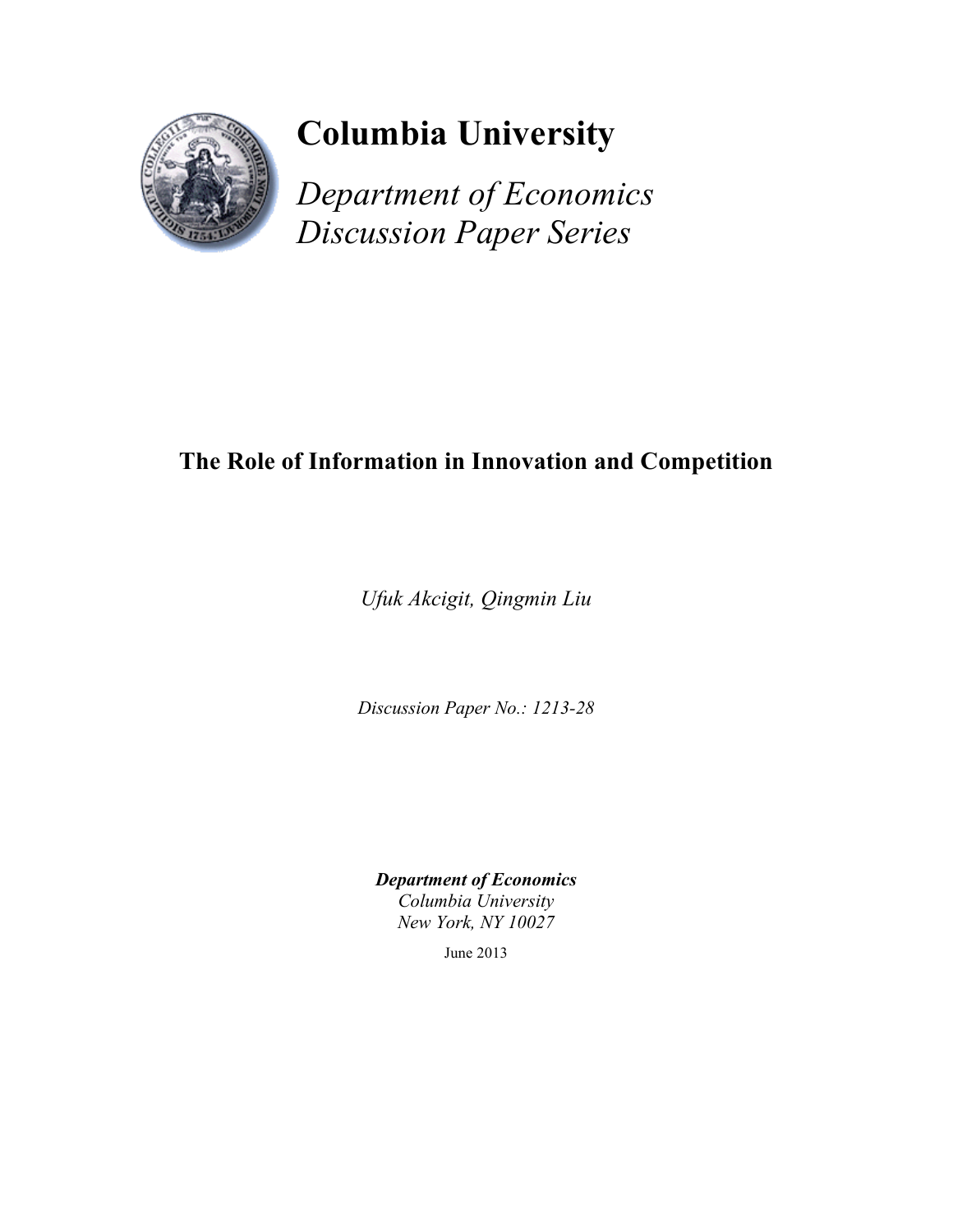# The Role of Information in Innovation and Competition<sup>∗</sup>

Ufuk Akcigit<sup>†</sup> Qingmin Liu<sup>‡</sup>

March 18, 2013

#### Abstract

Innovation is typically a trial-and-error process. While some research paths lead to the innovation sought, others result in dead ends. Because firms benefit from their competitors working in the wrong direction, they do not reveal their dead-end findings. Time and resources are wasted on projects that other firms have already found to be fruitless. This is a major problem, particularly in industries that rely heavily on trial-and-error research. We offer a simple model with two firms and two research lines to study this prevalent problem. We characterize the equilibrium in a decentralized environment that necessarily entails significant efficiency losses due to wasteful dead-end replication and a flight to safety–an early abandonment of the risky project. We show that different types of firms follow different innovation strategies and create different kinds of welfare losses. In an extension of the core model, we also study a centralized mechanism whereby firms are incentivized to disclose their actions and share their private information in a timely manner.

JEL Classification: O31, D92.

Keywords: Innovation, Competition, Information Sharing, Dead-end Inefficiency, Trialand-error

<sup>∗</sup>We thank Daron Acemoglu, Philippe Aghion, Alessandro Bonatti, Kalyan Chatterjee, Benjamin Golub, Boyan Jovanovic, Philipp Kircher, Elena Pastorino, Andrew Postlewaite, Andrzej Skrzypacz, and the participants at the Fourth Congress of the Game Theory Society, AEA Winter Meetings, and the NSF/CEME Decentralization Conference for helpful discussions, and the Fifth Annual Conference on Entrepreneurship and Innovation at Northwestern University. We thank Francesc Dilme and Zehao Hu for excellent research assistance. The usual disclaimer applies. Akcigit gratefully acknowledges the financial support of "NBER Innovation Policy Research Grant". The NBER working paper version of our paper (WP 17602) is titled: "The Role of Information in Competitive Experimentation."

<sup>†</sup>University of Pennsylvania, Dept of Economics and NBER. Email: uakcigit@econ.upenn.edu. Address: 3718 Locust Walk, McNeil 160, Philadelphia, PA, 19104. Phone: 215-898-7711. Fax: 215-573- 2057.

<sup>‡</sup>Columbia University, Dept of Economics. Email: qingmin.liu@columbia.edu. Address: 420 West, 118 Street, New York, NY, 10027. Phone: 212-854-2512. Fax: 212-854-8509.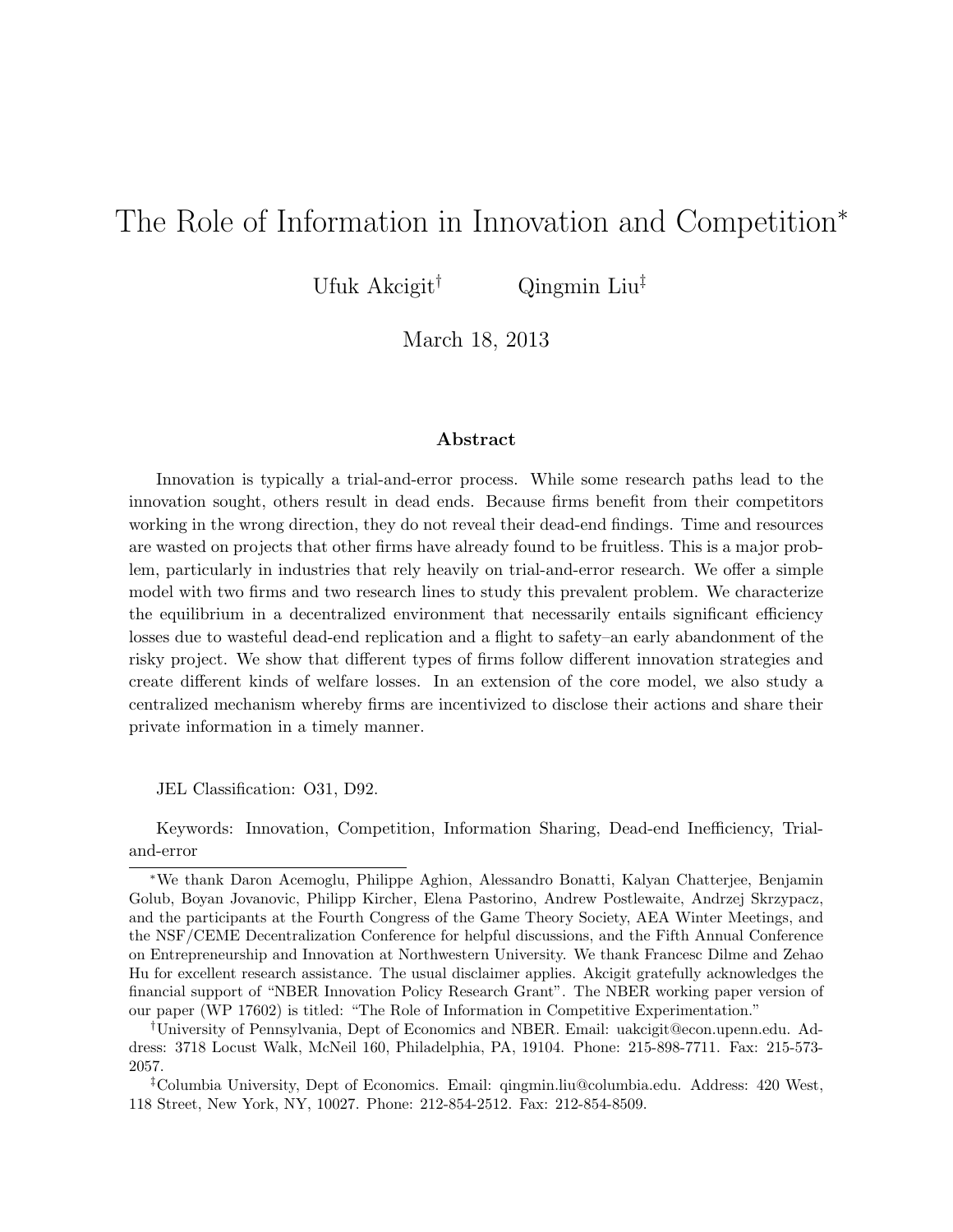# 1 Introduction

Innovating faster and cheaper is critical for technological progress. However, the exact path to success is unknown, so that researchers have to go through a costly and lengthy trial-and-error process. Competition among researchers can greatly shape this process and its outcomes, as highlighted by the following two examples from research in the "oldest science". Timothy Gowers, a Fields Medalist at Cambridge University, started an unusual social experiment called the Polymath Project. Gowers invited all interested mathematicians to openly and jointly tackle a "difficult, unresolved mathematical problem" on his blog. Driven by intellectual curiosity, 27 mathematicians contributed more than 800 mathematical comments, and a generalization, which includes the original problem as a special case, was solved in a mere 37 days. "Reading through the comments, you see ideas proposed, refined, and discarded, all with incredible speed. You see top mathematicians making mistakes, going down wrong paths ... through all the false starts and wrong turns, you see a gradual dawning of insight" (Nielson 2011). Indeed, the stunning rapidity of the Polymath Project's success is that one researcher's failed ideas and dead-end attempts were not repeated by others, and everyone could focus efforts on the tentatively most promising path.

Intellectual curiosity is not the only motivation for innovation. Incentive schemes, such as patents and prizes, immensely intensify competition in research. In his conquest of Fermat's Last Theorem, Andrew Wiles worked in complete secrecy for eight years. He even published one of his old papers every six months to keep his colleagues unaware of the direction of his research. When a mistake was found by the referees in his initial proof, he refused the call from the mathematics community to publicize his flawed proof. "He did not want ... to risk others copying his ideas and stealing the prize" (Singh  $1998$ ).<sup>1</sup>

Research competition in mathematics is only the tip of the iceberg. In private industries, because of the monetary interests involved, the scope of the problem is extravagant. Firms conduct their research in secrecy and befuddle their competitors; in addition, they do not share information about the exploratory paths that have proven to be fruitless. As a result, many firms waste years and millions of dollars on projects that their competitors have already found to be dead ends. In pharmaceuticals, for example, all firms in competition to develop a particular drug typically follow similar paths: they try out and then give up on similar compounds due to toxicity or inefficacy. According

<sup>1</sup>By the time Wiles corrected his initially flawed proof, it was too late for the crowning Fields Medal because he was over the age limit of forty. Instead, the Fields Medal Committee awarded him a silver plaque to acknowledge his achievement.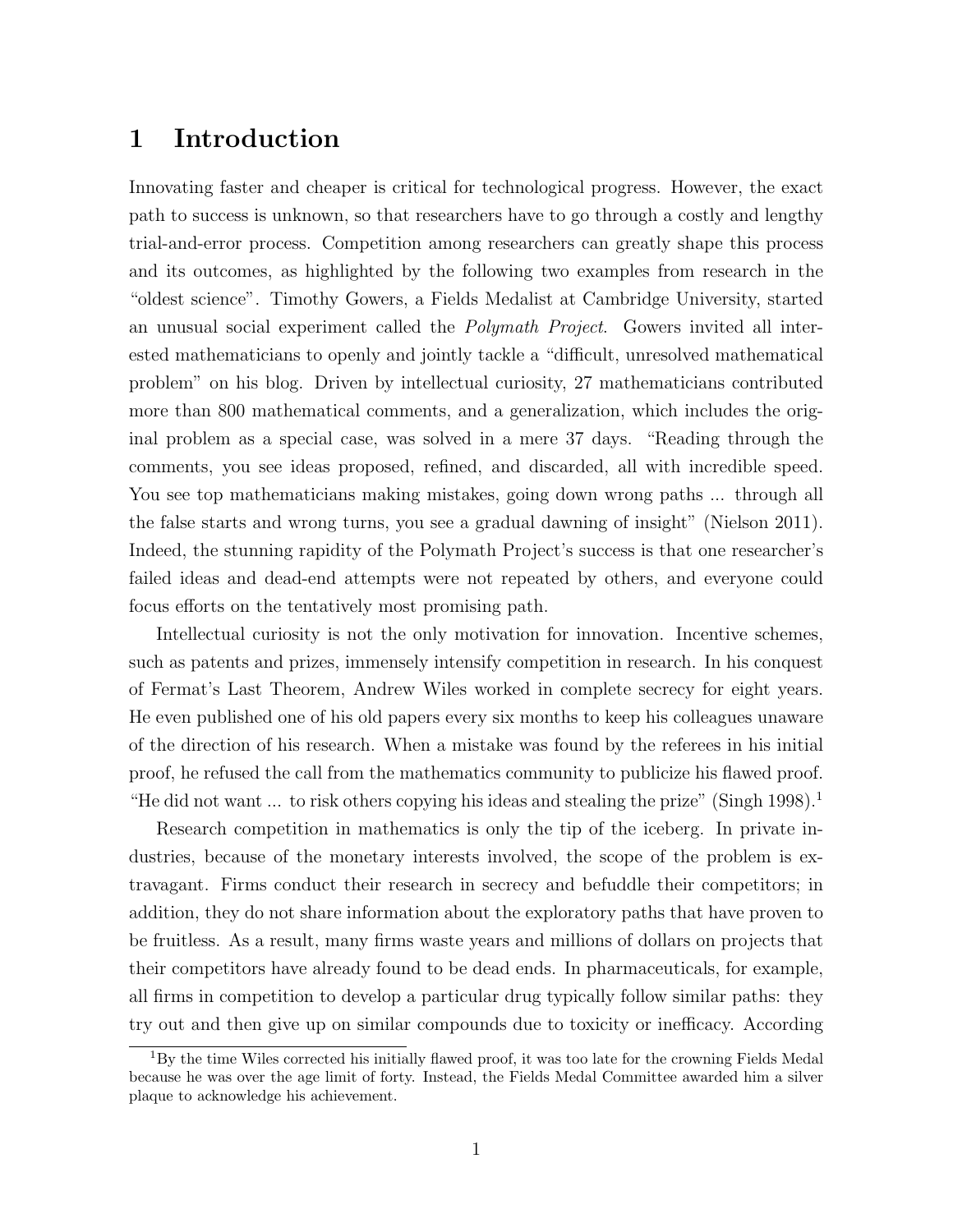to a report by the Pharmaceutical Research and Manufacturers of America (PhRMA, 2011), developing a drug can cost more than \$1 billion and take 10 to 15 years, most of which arises because firms go through each other's early failed attempts.<sup>2</sup> Such dead-end duplications are common in many sectors with trial-and-error research.

The two engines of technological progress – competition and innovation – are at odds when it comes to information discovery and sharing. This fact has already alarmed policy makers. For instance, a new project at the Massachusetts Institute of Technology, called New Drug Development Paradigms, is aiming to bring together major drug makers and health authorities to identify and resolve the severe dead-end duplication problem in pharmaceuticals and encourage *precompetitive information sharing* (Singer, 2009).<sup>3</sup> While there is general agreement that there should be more information available to competitors about failed research attempts, a better understanding of the economic incentives of competing firms is vital in order to address the question of "precompetitive information sharing" raised by policy makers and scientists. How does competition affect firms' research choices and incentives to disclose their findings? Do firms invest too much or too little in risky projects with unknown outcomes and potential dead ends? Which types of firms will most likely pursue risky projects instead of safe projects? What kinds of inefficiencies, if any, arise from the fact that firms can observe only their own failed attempts? Could there be scope for compensating firms that reveal their dead-end findings? Our goal in this paper is to shed light on these important questions.

To study the aforementioned issues, we build a dynamic model of a winner-takes-all research competition between two firms that differ in their arrival rates of innovations. Firms start their competition on a research line that is ex-ante lucrative, but risky – an outcome upon arrival could be good or bad. A good outcome delivers a one-time lump-sum payoff of  $\Pi$  (e.g., the market value of a drug), while a bad outcome reveals that the research line is a dead end, in which case the payoff is simply 0. In reality, firms have a strong incentive to keep their dead-end findings unknown to their competitors. To model this feature, we introduce an additional research line that is ex-ante less

<sup>2</sup>For interested readers, further details on pharamaceutical research and the extent of dead-end duplication can be found in Singer (2009) and PhRMA (2011).

<sup>3</sup>Another example is the launch by the US Food and Drug Administration and the Critical Path Institute – a non-profit organization – of a joint program "Coalition Against Major Diseases;" which focuses particularly on detailed information sharing about research on Alzheimer's disease. (http://www.cpath.org/camd.cfm). Similarly an international agreement, the "Bermuda Principles," was reached in 1996 to require biologists to share their data on human genome research online (Nielson, 2011). Scientists who refused to share data would receive no grant money. On March 14, 2000, US President Bill Clinton and UK Prime Minister Tony Blair issued a joint statement supporting the Bermuda Principles, asking scientists all around the world to follow these principles (The White House, 2000).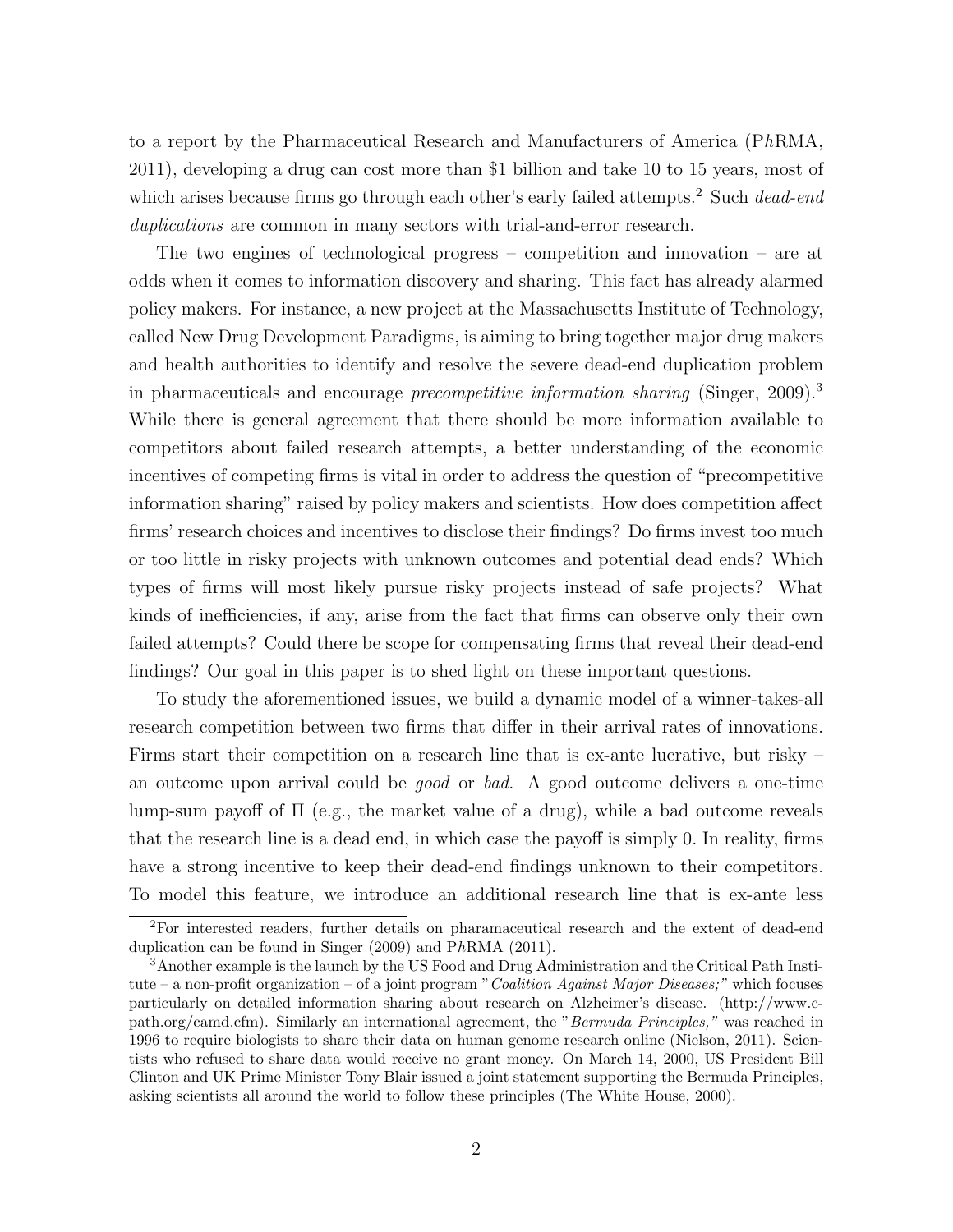lucrative – as aimed for, this structure makes the firm that discovers a dead end switch secretly to the alternative research. For *tractability*, we assume that the return to this alternative research is low but certain  $-$  so we dub the research line "safe". We assume that neither the research activity (i.e., which research line the firm is taking) nor the dead-end discovery is publicly observable, while a success is observable (say, through patenting or publication).

Our first contribution is to build a tractable and parsimonious model with the features described above. Our model features both private outcomes and private actions, as is common in real-world innovation competition. Hence, the analysis of the model requires keeping track of two payoff-relevant beliefs: one about the nature of the risky research and another about the position (research activity) of the competitor. First, to examine the efficiency properties, we solve the model for the case of a single player and then for the case with a social planner who has access to both firms' private information. We then focus on the decentralized case where both firms compete in a winner-takes-all fashion. We characterize a pure strategy equilibrium in closed form and show that it is unique if the game features enough asymmetry in firms' innovation productivities and payoffs of the research lines. The contrast between the social planner's solution and the decentralized equilibrium outcome is stark and discontinuous in the value of the safe research due to strategic behavior: If the value of the safe research is zero, hiding a dead end on risky research does not bring any strategic advantage. However, if the value of the safe research is strictly positive, however small, the decentralized equilibrium generates a drastically different equilibrium prediction where firms strictly prefer hiding their dead-end findings. This has severe welfare effects.

Our second contribution is to identify two major sources of inefficiencies. The first inefficiency arises when one of the firms discovers a dead end and switches silently to the second (safe) research line and the opponent firm still keeps researching on the risky line, even though the competitor had already found it to be a dead end. We call this the *dead*end inefficiency. We also identify a second inefficiency due to the *information externality*. A firm that has not itself discovered any outcome, nor observed a patent from its rival, could become discouraged about the risky research line and switch to the safe line, even though the risky line is not a dead end, something that never occurs under perfect information. We call this the early-switching inefficiency. In addition, we show that when this inefficiency arises, it is always the firm with the lower innovation productivity that switches earlier. While the dead-end inefficiency keeps firms going in a fruitless direction when time and resources should have been used to make discoveries elsewhere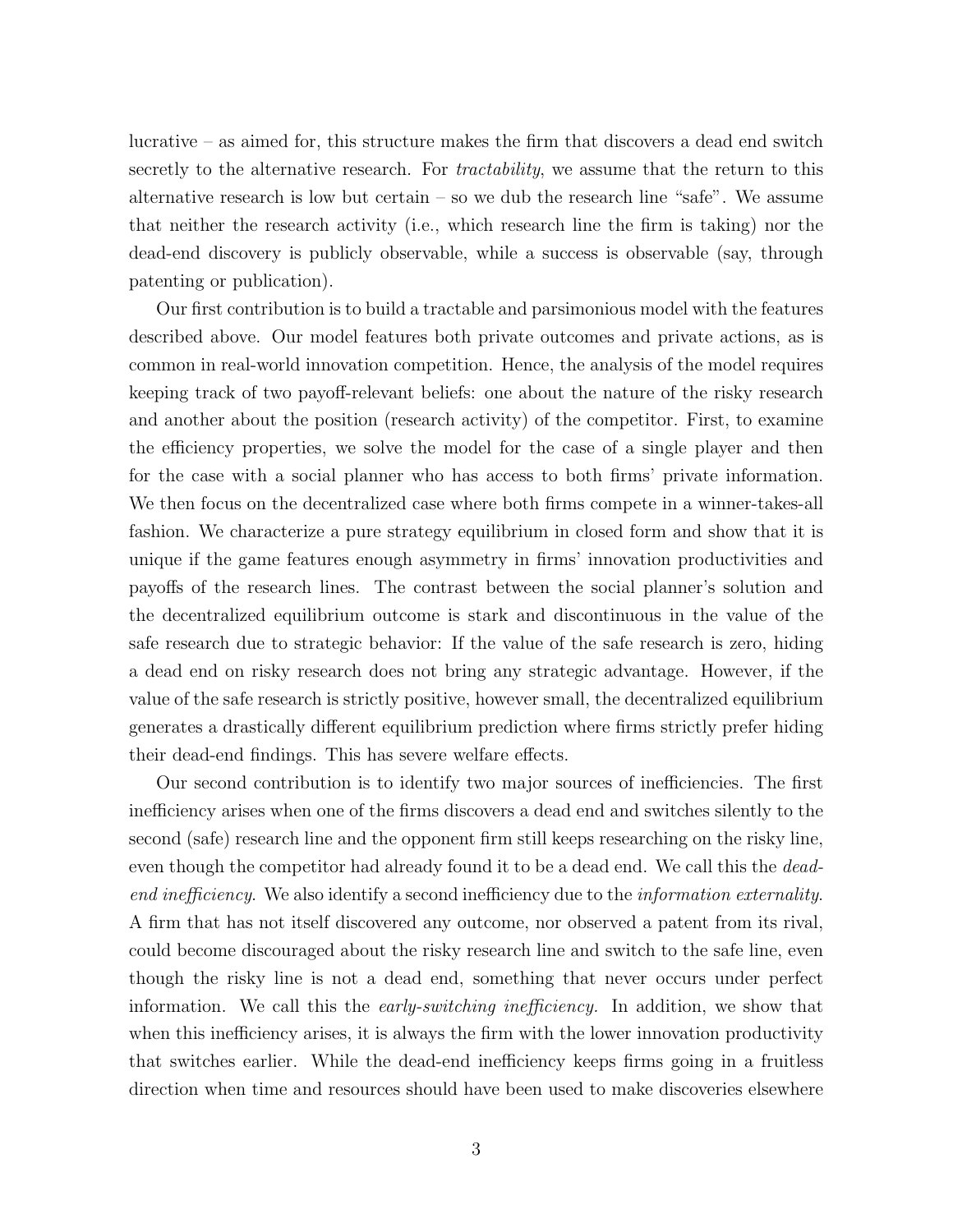(i.e., overinvestment in the wrong project), the early-switching inefficiency prevents firms from concentrating on valuable research (i.e., underinvestment in a valuable project); both effects slow down society's technical progress overall, potentially resulting in a sizeable welfare loss. Our numerical analysis suggests that even a very small amount of competition on the safe line generates a very large welfare loss.

Our final contribution is to solve for the required compensation schemes that would incentivize the firms to share their dead-end findings. Asymmetric treatment of winners and losers in the standard patent system creates incentives for research secrecy and concealment of dead-end information. Hence an important lesson we draw from our analysis is that *rewarding failed attempts* is crucial for improving efficiency. Due to the standard difficulties with decentralized information trading (See Arrow (1962) for more on Arrow's Information Paradox), we focus on a third party that ex-ante collects monetary installments and rewards the revelation of dead ends as time progresses in an incentive-compatible way. As a result, firms are incentivized to participate in the scheme at any point in time, share their dead-end findings *without any delay* upon their discovery, and follow the first-best decision rules. Notice that while private industries currently reward only profitable, positive outcomes, "patents for dead-end discoveries" already exist in some academic professions that publish impossibility results.

Related Literature Our framework combines elements from several literatures. Innovation as the major source of long-run productivity growth has been the center of a large endogenous growth literature. Monopolistic competition has been the key mechanism in these models (see the books by Grossman and Helpman (1993), Aghion and Howitt (1997, 2009), Acemoglu (2008), and Jones and Vollrath (2013) for various models and applications). The main premise of these models is that there exists a potential quality or technology improvement, yet the arrival of this improvement is stochastic and affected by the R&D investment of the competing firms. Our paper contributes to this literature by offering a new model in which the existence of a technological improvement is uncertain and therefore firms form their beliefs about the existence of the improvement (or dead end) and update them by observing their competitors' successful findings (patents). Thus, our paper sheds new light on the understanding of the process of innovation.<sup>4</sup>

More directly, our paper contributes to the branch of endogenous growth models with

<sup>4</sup>See also Jovanovic and Rob (1990) and Jovanovic and Nyarko (1996) for a different perspective on the innovation process.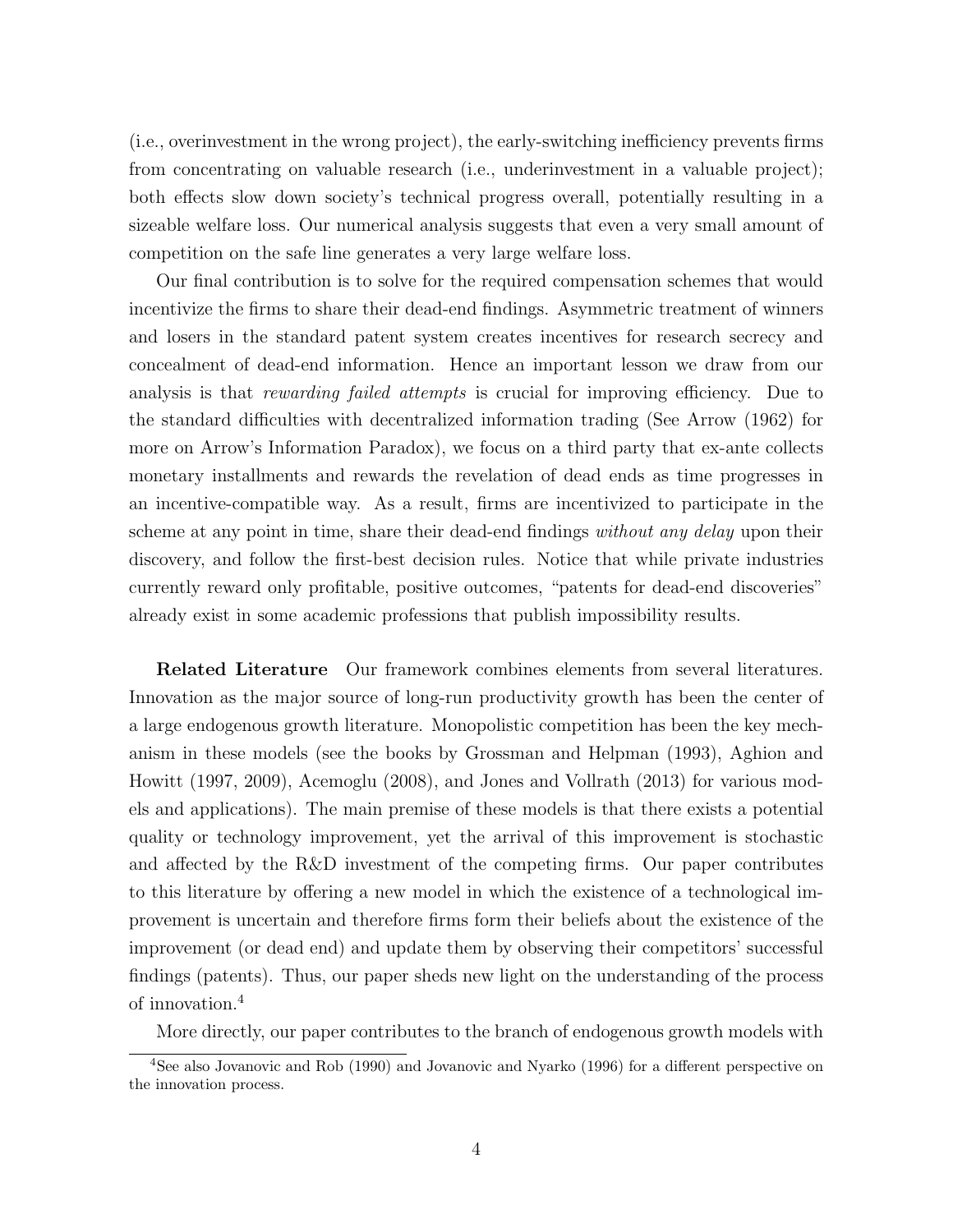step-by-step innovations (see, e.g., Aghion, Harris, Howitt, and Vickers (2001), Aghion, Bloom, Blundell, and Griffith, and Howitt (2005), Acemoglu and Akcigit (2012), Peters (2012)). In this class of models, two firms in each sector are engaged in a research competition against each other repeatedly over time. The main feature of these models is that the technology gap between the two competing firms is endogenously determined through the research investments of the leader, follower or neck-and-neck firms. We follow this literature by introducing a two-stage competition game. In our model, firms start in a neck-and-neck position, and their research investment stochastically determines the technology gap between the competitors. Unlike in that literature, our model features asymmetric information and therefore firms do not observe their competitor but form a belief about it. Moreover, in those models, the technology leader's successful R&D pushes forward the technology frontier and the follower's successful R&D effort typically replicates the steps that were previously already taken by the leader.<sup>5</sup> As a result, the follower's R&D effort is spent on wasteful duplications of earlier *successful* findings of the leader. In our model, competing firms not only replicate each other's dead-end results as opposed to the successful findings, but also generate an unexpected information externality that leads to the early-switching inefficiency – both types of inefficiencies would have vanished, had private information been made public in our model.

A series of studies have shown that competition among firms and their incentives have important policy implications (see, for instance, Green and Scotchmer (1995), Nickell (1996), Blundell, Griffith, and Van Reenen (1999), Scotchmer (2004), and Lerner (2012), among many others). Our paper adds to this discussion by providing a new informational perspective and shows that innovation competition under asymmetric information affects the rival firms differentially, depending on their firm characteristics, which would then have differential effects on welfare and the design of innovation policy.

On the technical side, our paper also contributes to the strategic bandit literature. Manso (2011) takes an optimal contracting approach to a single-agent experimentation problem and his insight is that an optimal incentive contract involves rewarding failure, though the role of information is not the focus of the model. See also Nanda and Rhodes-Kropf  $(2012)$  and the references therein.<sup>6</sup> Strategic experimentation in teams has been

<sup>5</sup>One can also consider a model where both the leader's and the follower's innovations push the frontier as in Acemoglu and Akcigit (2012); in that case, no duplication emerges.

 ${}^{6}$ Multi-armed bandit problems have been previously applied to R&D environments. See Weitzman (1979), Jensen (1981), Bhattacharya, and Chatterjee and Samuelson (1986). See also Pastorino (2011) for a bandit problem with interdependent arms and its applications to R&D and labor markets. The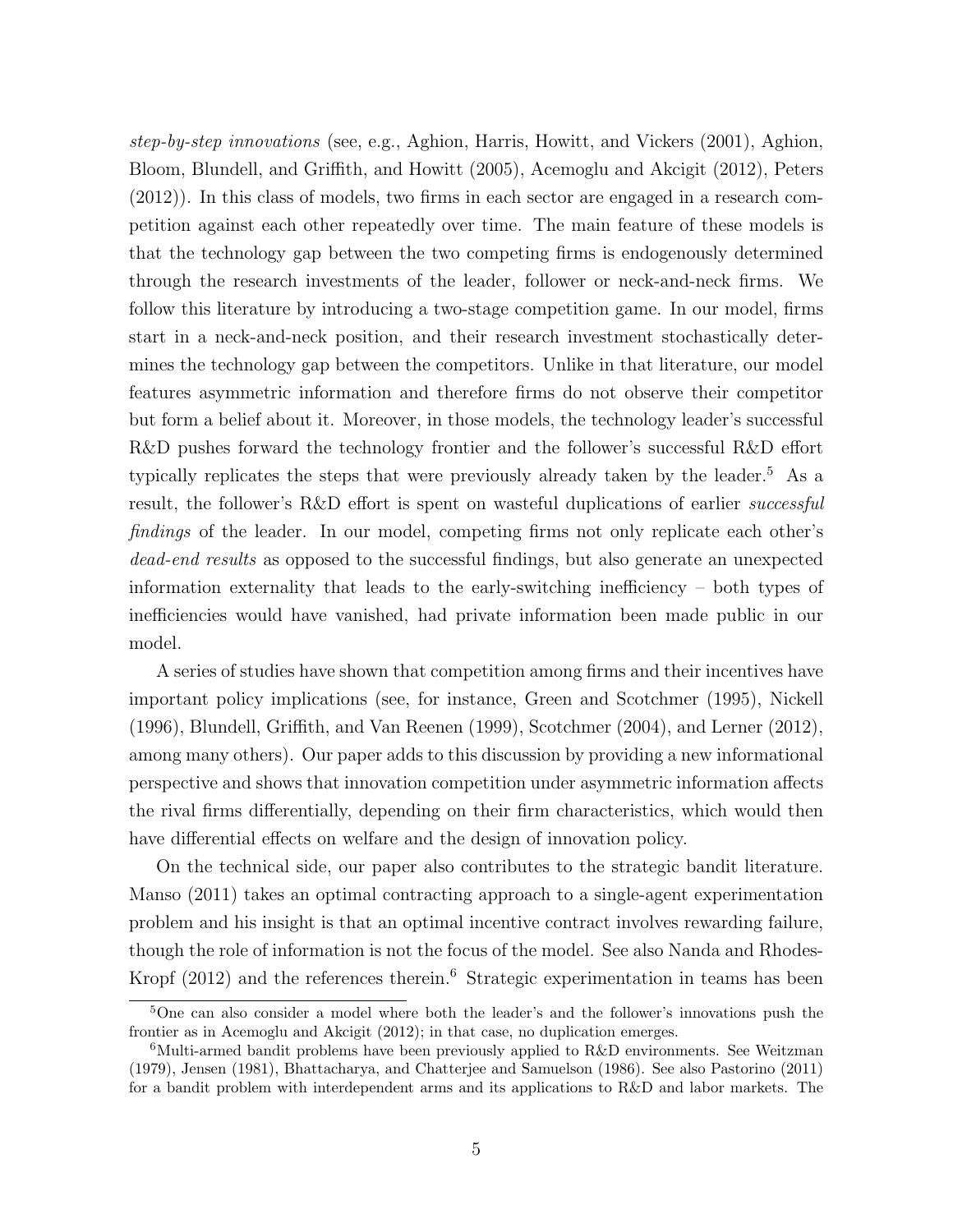studied in game theory literature; see, e.g. Bolton and Harris  $(1999)$ , Bonatti and Hörner (2011), and Thomas (2011) among many others. Free-riding rather than competition is a common feature in these models. In these papers, early switching is due to the assumption on outcome arrivals that ensure no news is bad news, while in our model, it arises endogenously through competition; indeed, our model would not generate early switching if there were perfect information. The bandit literature usually analyzes fixed games with specific assumptions on the observability of actions and outcomes; we also study efficient information sharing from a mechanism design perspective.

Finally, there is a literature that studies models of "buried treasures". For instance, Fershtman and Rubinstein (1997) investigate a static model of "buried treasures" in which two agents simultaneously rank a finite set of boxes, exactly one of which contains a prize, and subsequently commit to opening the boxes according to that order. There is indeed a dead-end outcome in this model, but due to its static nature, dead-end information is irrelevant and the model does not have a learning element at all. Relatedly, Chatterjee and Evans (2004) offer a dynamic two-arm bandit model of R&D rivalry.<sup>7</sup> In their model, exactly one of the two arms contains a prize but firms do not know which one. In contrast to our central focus here, there is no dead-end discovery in the paper. As a result, searching is always desirable and the issue of dead-end replication does not arise, which is exactly the focus of our paper.

The rest of the paper is structured as follows. Section 2 outlines the model. Section 3 characterizes the equilibrium in a decentralized market. Section 4 provides a numerical example. Section 5 provides an extension to our core analysis and studies a mechanism to incentivize information sharing. Section 6 concludes and also provides a discussion of potential extensions.

# 2 Model

Research experimentation is an intrinsically dynamic process. Private outcomes and private actions complicate equilibrium belief formation, especially in the presence of stochastic arrivals on both research lines. In the sequel, we attempt to offer the simplest possible dynamic model that captures the essence of the central trade-offs in such market environments.

issue of dead-end discovery or replication does not arise in these papers.

<sup>7</sup>See also Das (2012) for a related study.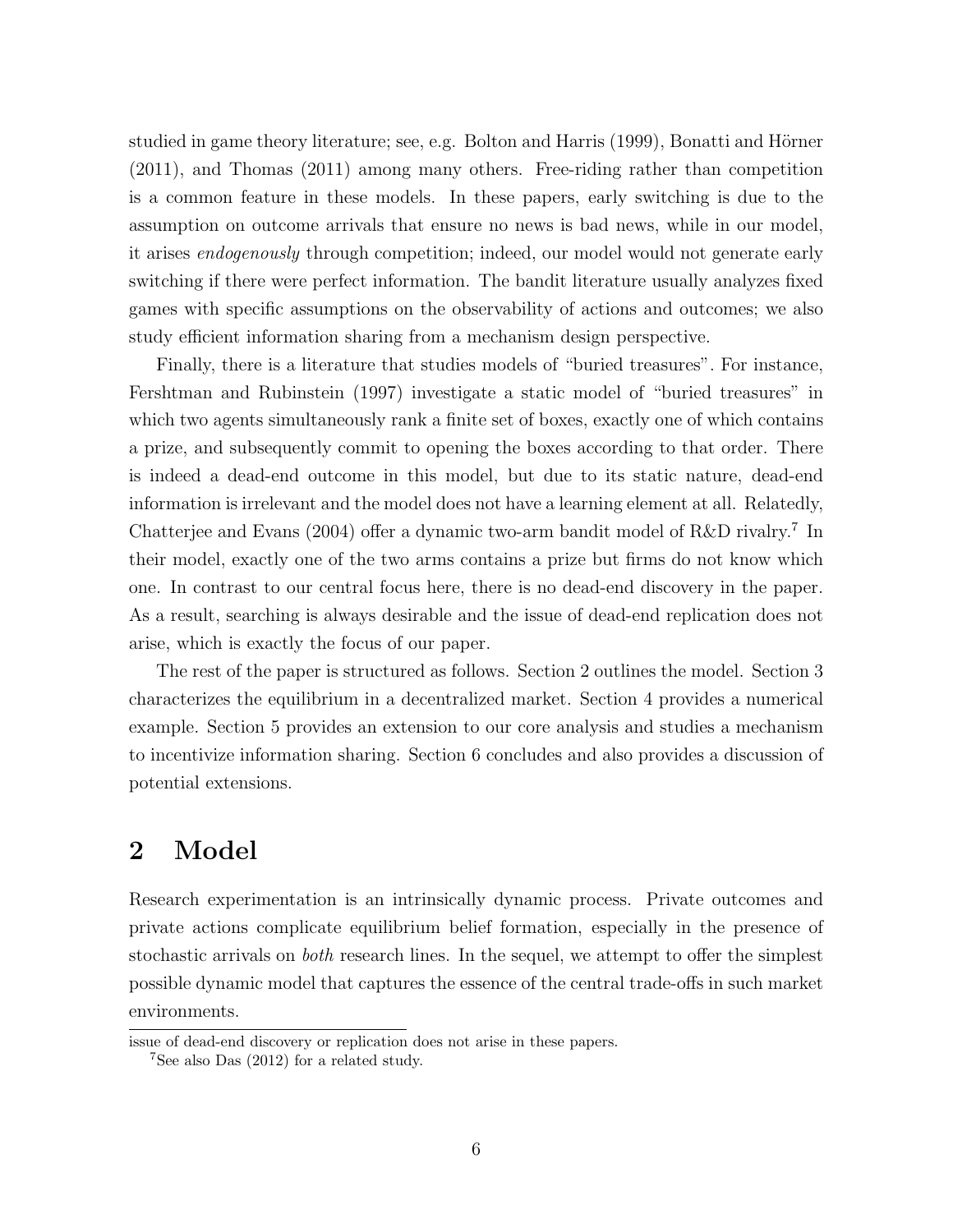#### 2.1 Basic Environment

There are two firms in the economy that engage in research competition in continuous time and maximize their present values with a discount rate  $r > 0$ . Firms can compete on two alternative research lines: safe and risky. Each firm can do research on at most one line at a time. For our purpose, we assume firms start the game with a competition on the risky line.<sup>8</sup> The arrival of outcomes in both lines follow Poisson arrival processes. The safe research is commonly known to deliver a one-time lump-sum payoff  $\pi > 0$ upon arrival of an outcome. The risky research has an additional uncertainty besides stochastic arrival. An outcome in the risky research upon arrival could be good or bad. A good outcome delivers a one-time lump-sum payoff of Π, while a bad outcome reveals that the risky research line is a dead end, in which case the payoff is simply 0. Firms share a common prior  $\mu^0 \in (0,1)$  on the risky research being good.

Assumption 1 The risky research is ex-ante more profitable than the safe research:

 $\mu^0 \Pi > \pi$ .

The two firms differ in their R&D productivities, which are captured in our model by heterogeneous Poisson arrival rates of a discovery. In particular, firm  $n \in \{1,2\}$ has an arrival rate of  $\lambda_n > 0$  independent of the research line and has to pay a cost  $\lambda_n c > 0$  per unit of time. We assume  $\lambda_1 < \lambda_2$ . We hence call them weak and strong firms, respectively. We shall write  $\Lambda \equiv \lambda_1 + \lambda_2$  as the total arrival rate of both firms.<sup>9</sup>

At time t, a firm can choose one of three options: (1) research on the risky line (2) research on the safe line, or (3) exit the game with 0 payoff. A firm can change its actions, but it cannot return to the research line it had left. This irreversibility assumption simplifies the analysis of inference/belief-updating without affecting our main focus; it comes at a cost: the calculation of a continuation payoff is more involved.

The firm's research activity is private and unobservable to the public. However, a successful discovery is public.<sup>10</sup> Therefore, a firm is uncertain about which research line

<sup>&</sup>lt;sup>8</sup>In Appendix E, we extend the model by allowing firms to choose simultaneously at  $t = 0$  which line to start with (for instance, firms can start with the safe line and switch to the risky line later in the game). This extension complicates the problem, though they are not directly related to our motivation.

<sup>9</sup>The only asymmetry between firms is in terms of their arrival rates. Allowing other asymmetries would only complicate the analysis without adding new insights. The role of asymmetry is to rule out coordination equilibria that are not robust. Asymmetry is also a realistic condition from an empirical point of view.

 $10$ For example, this could be because a patent is needed for a firm to receive the positive lump-sum payoff. Note that in our model, a priori, the incentive for delaying a patent might emerge. Strategic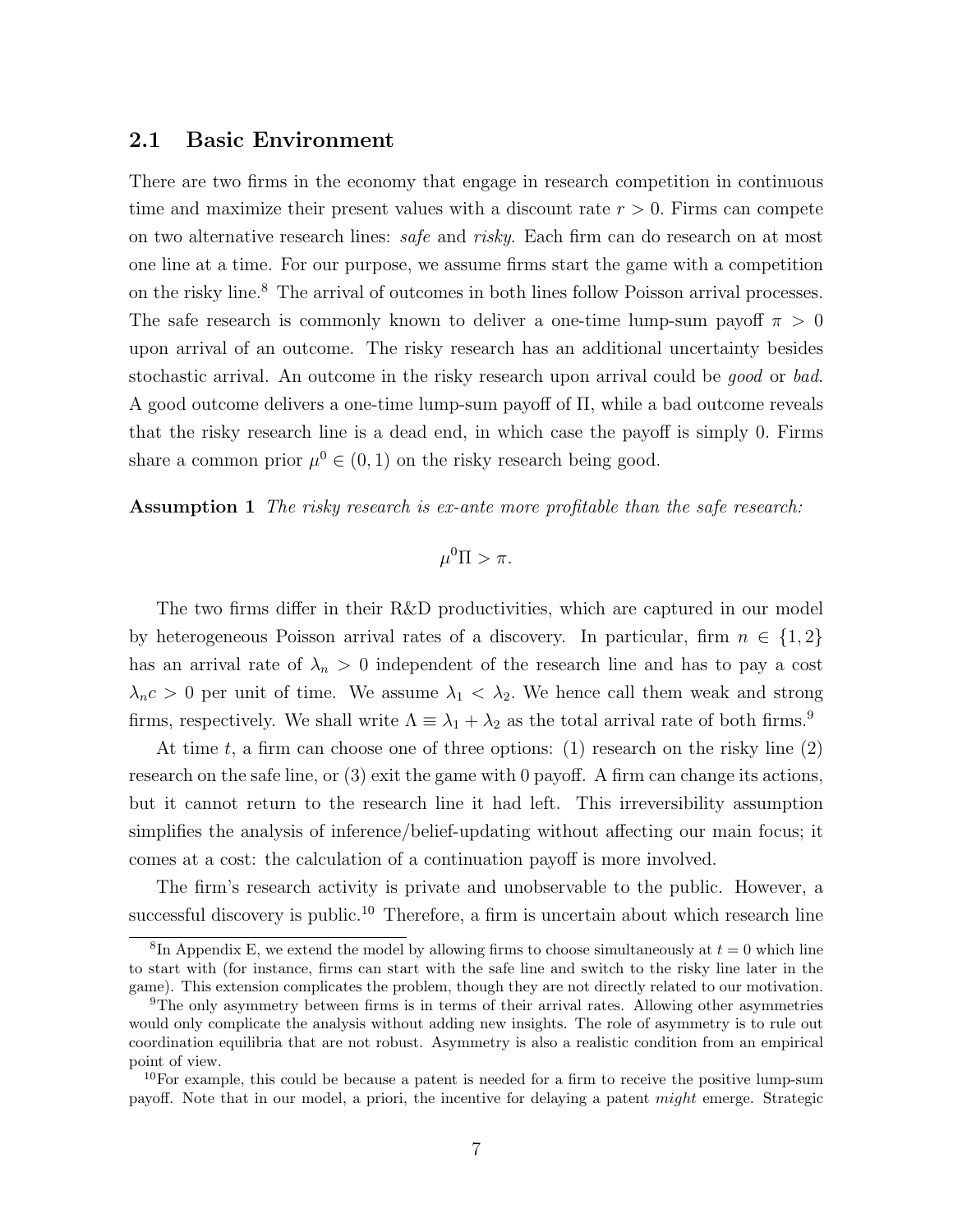its competitor is working on and whether the risky research line has been found to be a dead end, unless it received an arrival on the risky research line or observed a patent by the competitor.

To avoid technical issues associated with continuous-time games, we endow the continuous-time game with two private stages  $k = 0, 1$  for each firm in our formal analysis.<sup>11</sup> The game starts at stage 0. In the (common) stage 0, firm *n* takes the risky research and chooses a stopping time  $T_{n,0} \in [0, +\infty]$  at the beginning of this stage. The interpretation is that firm *n* intends to stay on the risky research line until  $T_{n,0}$  as long as nothing happens. The game proceeds to stage 1 for firm n at time  $t = T_{n,0}$  or when new information arrives at firm n. New information takes one of the following three forms:

- 1. firm  $n$  makes a discovery on the risky research line,
- 2. firm n observes a good-outcome discovery from its competitor on the risky line, or
- 3. firm n observes a discovery from its competitor on the safe line.

In our game, once an outcome is discovered on a research line, no further positive payoffs will be derived from it. Note that stage 1 is firm  $n$ 's private stage, because it could be potentially triggered by a private dead-end observation.

If firm *n* enters its private stage  $k = 1$  at  $t = T_{n,0}$  when its stopping time expires without observing the arrival of new information, then firm  $n$  chooses either "exit" or the "safe research line" with a stopping time  $T_{n,1}$ . If firm n's private stage  $k = 1$  is triggered by the arrival of new information, firm  $n$  chooses either "exit" or an available research line together with a stopping time  $T_{n,1}$ . Note that there is a difference between the two cases. In the latter case, even though new information arrives, firm  $n$  can still

patenting will be one of the extensions to our model discussed in Section 6.

<sup>&</sup>lt;sup>11</sup>We allow a firm to react immediately, without a lag, to new information it obtains either by making a discovery on its own or observing potential good discoveries by its opponent. This creates a wellknown modelling issue of timing of events in continuous time. The standard approach adopted in the literature is to focus on Markov strategies that depend only on the beliefs over the risky line, which leads to well-defined outcomes and evolution of beliefs. This approach will not resolve the difficulty in our model with three actions, as a firm's decision not only depends on its assessment of the risky research line, but also on the availability of its outside options in a winner-takes-all competition. For instance, the discovery by the opponent on either research line will not stop the game immediately but obviously affects the continuation game. Moreover, in a multiple-line problem with irreversibility, we need to keep track of the research lines that have been visited in the past (this is not necessary in a one-line problem, as switching research lines ends the game). See also Murto and Välimäki (2011) for further discussion.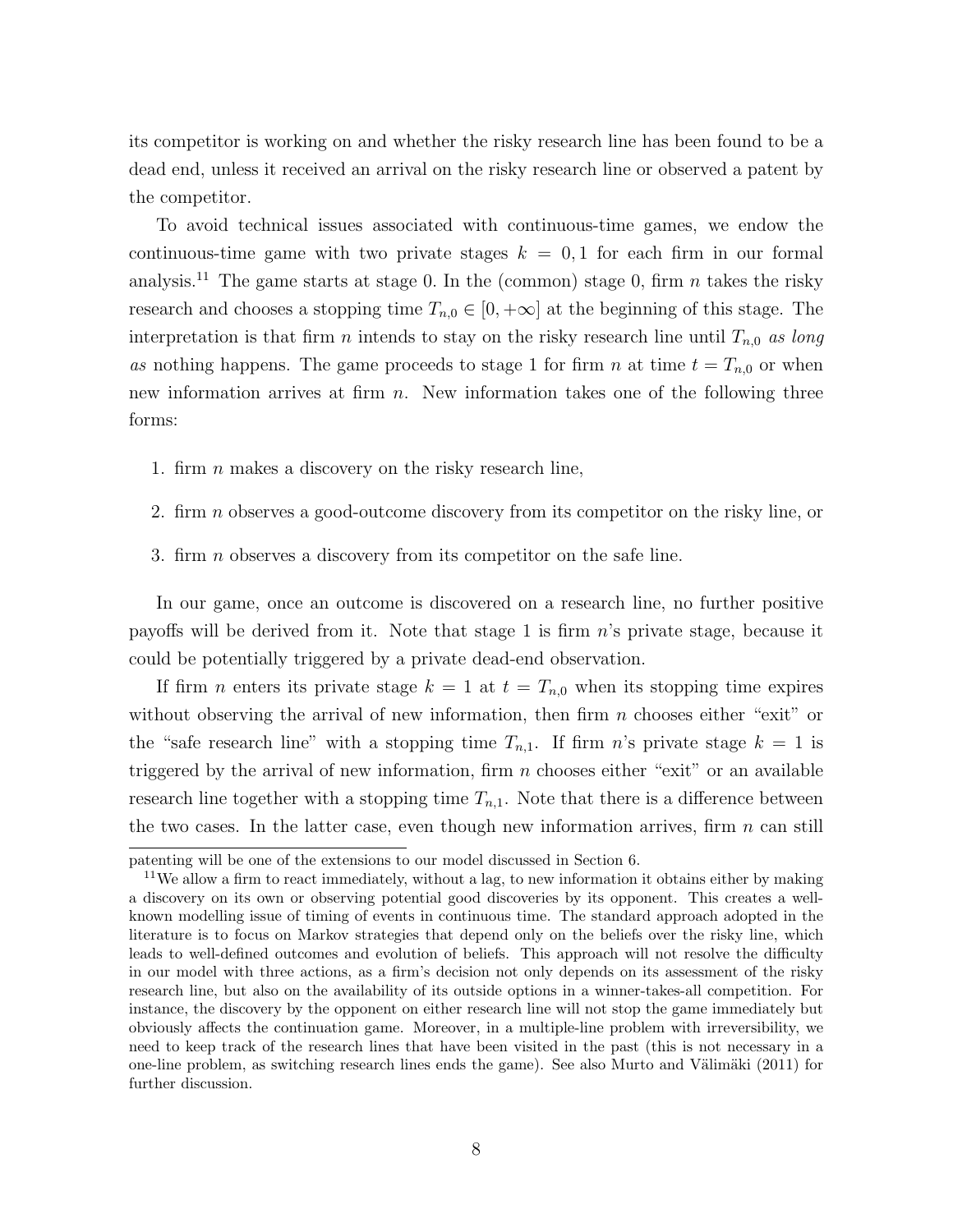continue on the risky line if it has not abandoned it yet; in the former case, firm  $n$ voluntarily gives up the risky line at  $T_{n,0}$  conditional on no arrival of information.

The game for firm *n* ends if it ever exits, or at  $t = T_{n,0} + T_{n,1}$ , or if information arrives. Note that the game only consists of at most two private stages for each firm because an observable discovery will remove a research line from the choice set. We focus on a perfect Bayesian equilibrium in pure strategies.<sup>12</sup>

To facilitate the reading of the paper, we summarize the notation that appears frequently in the main text.<sup>13</sup>

| Primitives     |                                                                      | Values     |                                                    |  |  |
|----------------|----------------------------------------------------------------------|------------|----------------------------------------------------|--|--|
| $\pi$          | safe return                                                          | $w_n^{SS}$ | firm $n$ 's value from competing on the safe line  |  |  |
| П              | risky return                                                         | $w^{SS}$   | the joint value from cooperating on the safe line  |  |  |
| $\mu^0$        | prior on the good risky line                                         | $w_n^S$    | firm $n$ 's value from monopolizing the safe line  |  |  |
| $\lambda_n$    | firm $n$ 's arrival rate                                             | $w_n^R$    | firm $n$ 's value from monopolizing the risky line |  |  |
| $\Lambda$      | $\lambda_1 + \lambda_2$                                              | $w_n^{RR}$ | the joint value from cooperating on the risky line |  |  |
| $\mathfrak{c}$ | flow cost per unit of arrival                                        |            |                                                    |  |  |
|                | <b>Beliefs</b>                                                       |            |                                                    |  |  |
| $\mu_n^t$      | firm $n$ 's beliefs over the risky line at time $t$                  |            |                                                    |  |  |
| $\beta_n^t$    | firm $n$ 's period-t belief that the competitor is on the risky line |            |                                                    |  |  |

 $b_r^t$ firm  $n$ 's period-t belief that the competitor is on the risky line conditional on the line's being bad

TABLE 1

### 2.2 The Safe Line

The core of our idea is that competition on the safe research prevents the disclosure of socially efficient information regarding the risky research line. To understand the dynamics of this competition and the effects of the existence of the safe research line, we first shut down the risky research line and consider only the safe research with zero outside options; our findings here will be used later to determine the equilibrium continuation payoffs. In the sequel, we characterize the strategic behavior in three different market structures: monopoly, cooperation, and competition.

<sup>&</sup>lt;sup>12</sup>In contrast, pure strategy equilibria usually do not exist in existing free-riding bandit models.

<sup>&</sup>lt;sup>13</sup>In choosing this notation, the superscript SS indicates there are two firms on the safe line; the superscript S indicates that only one firm is on the safe line. The subscript n indicates that the profit is attributed to firm n.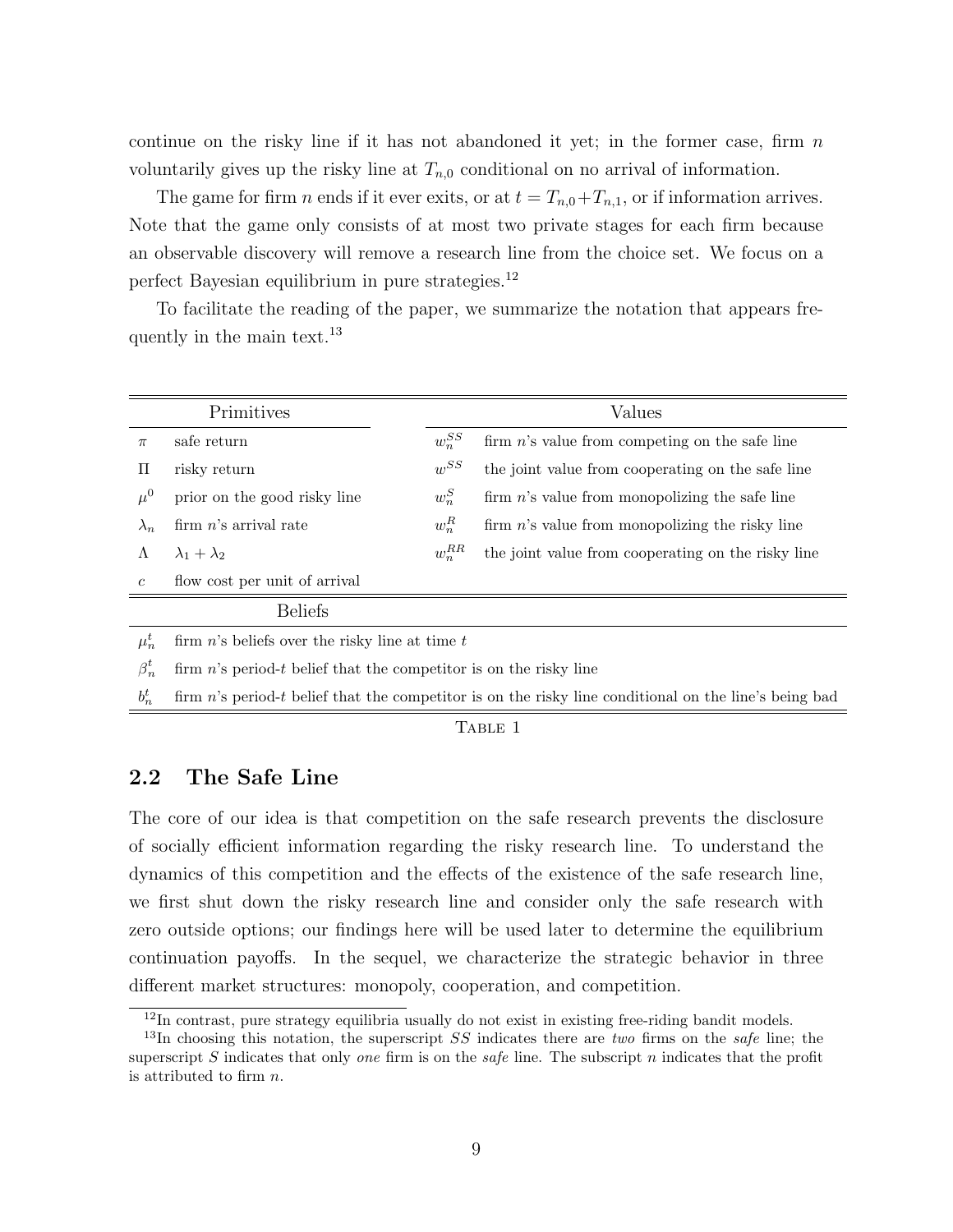#### 2.2.1 Monopoly

Write firm *n*'s monopolistic value from the safe line as  $w_n^S$ . Assuming that the firm's strategy is to work on the line until a discovery is made, we can express  $w_n^S$  recursively using the following continuous-time Bellman equation:

$$
w_n^S = -\lambda_n c dt + e^{-r dt} \left[ \lambda_n dt \pi + (1 - \lambda_n dt) w_n^S \right],
$$
 (1)

where the first term on the right-hand side is the research cost; the second term is the discounted expected instantaneous return – a lump-sum payoff  $\pi$  is received with an instantaneous probability  $\lambda_n dt$ ; and the third term is the discounted expected continuation payoff.

The Bellman equation immediately gives us

$$
w_n^S = \frac{\lambda_n}{\lambda_n + r} \left( \pi - c \right). \tag{2}
$$

This expression is intuitive. By working on the research line, firm  $n$  derives a payoff of  $\lambda_n (\pi - c)$  per unit of time (flow payoff), with effective discounting  $\lambda_n + r$ . From this expression, the firm will research on the safe line if  $\pi > c$ .

#### Assumption 2  $\pi > c$ .

It also transpires from the monotonicity of  $\frac{\lambda_n}{\lambda_n+r}$  in  $\lambda_n$  that the strong firm enjoys larger monopolistic profits.

#### 2.2.2 Cooperation

Next, we consider the cooperative benchmark in which firms maximize their joint value,  $w^{SS}$ . The Bellman equation is

$$
w^{SS} = -\Lambda c dt + e^{-r dt} \left[ \Lambda dt \pi + (1 - \Lambda dt) w^{SS} \right].
$$

Therefore the joint value of cooperation is

$$
w^{SS} = \frac{\Lambda}{\Lambda + r} \left( \pi - c \right),
$$

which is positive under Assumption 2. Comparing this with expression  $(2)$ , the firms now work as one team and hence the arrival rate is  $\Lambda = \lambda_1 + \lambda_2$  and the total flow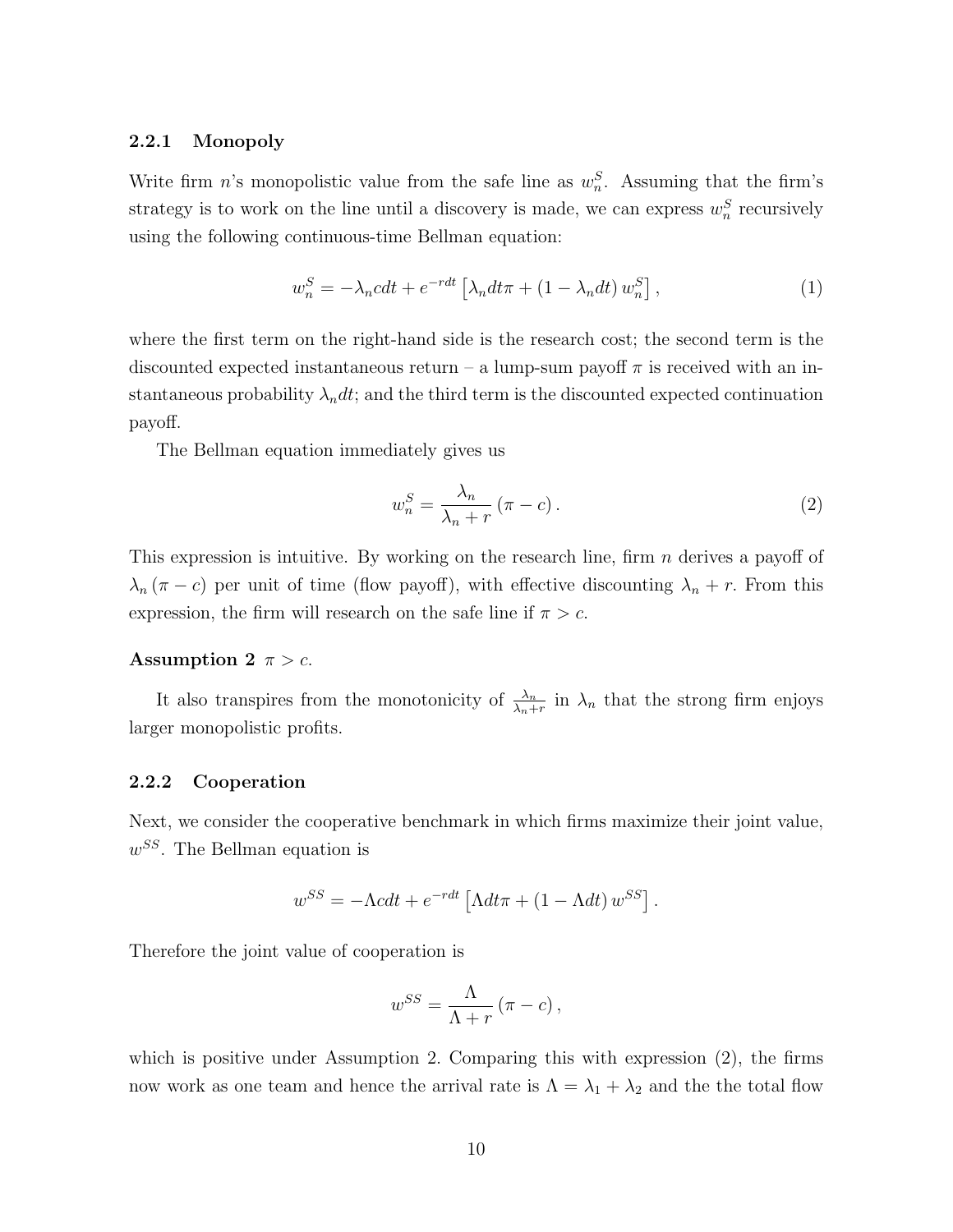cost is  $\Lambda c$ . Since  $\frac{\Lambda}{\Lambda+r}$  is strictly increasing in  $\Lambda$ , all-firm cooperation is welfare improving over any subset of firms' cooperation, including monopoly as a special case.

#### 2.2.3 Competition

Now consider the winner-takes-all competition between the two firms. Denote firm n's valuation of the safe research line under competition as  $w_n^{SS}$ . Assuming that the two firms work on the research line until a discovery is made, the Bellman equation gives us the following intuitive recursion:

$$
w_n^{SS} = -\lambda_n c dt + e^{-r dt} \left[ \lambda_n dt \pi + (1 - \lambda_n dt - \lambda_{-n} dt) w_n^{SS} \right],
$$
 (3)

where the third term is the discounted continuation payoff upon no discovery by either firm *n* or firm  $-n$ . The Bellman equation immediately gives us

$$
w_n^{SS} = \frac{\lambda_n}{\Lambda + r} \left( \pi - c \right). \tag{4}
$$

Comparing with the single-firm case (2), the extra term  $\lambda_{-n}$  in the denominator represents an extra discounting resulting from the competition. Once again, firm  $n$ 's strategy is optimal if Assumption 2 holds. It is clear that  $w_n^{SS} < w_n^S$ , meaning that the competition lowers a firm's payoff. Note that  $w^{SS} = w_n^{SS} + w_{-n}^{SS}$  is the sum of firms' value under competition. The following proposition summarizes this result:

Proposition 1 When the research line has a known return, competition is efficient.

# 3 Equilibrium Analysis of the Model

Now we turn to the full model and analyze dynamic competition with two research lines. We again proceed with three market structures: monopoly, cooperation, and competition.

#### 3.1 Monopoly

If firm  $n$  has only the risky research line available, then its monopolistic value can be found using the Bellman equation

$$
w_n^R = -\lambda_n c dt + e^{-r dt} \left[ \lambda_n dt \mu^0 \Pi + (1 - \lambda_n dt) w_n^R \right].
$$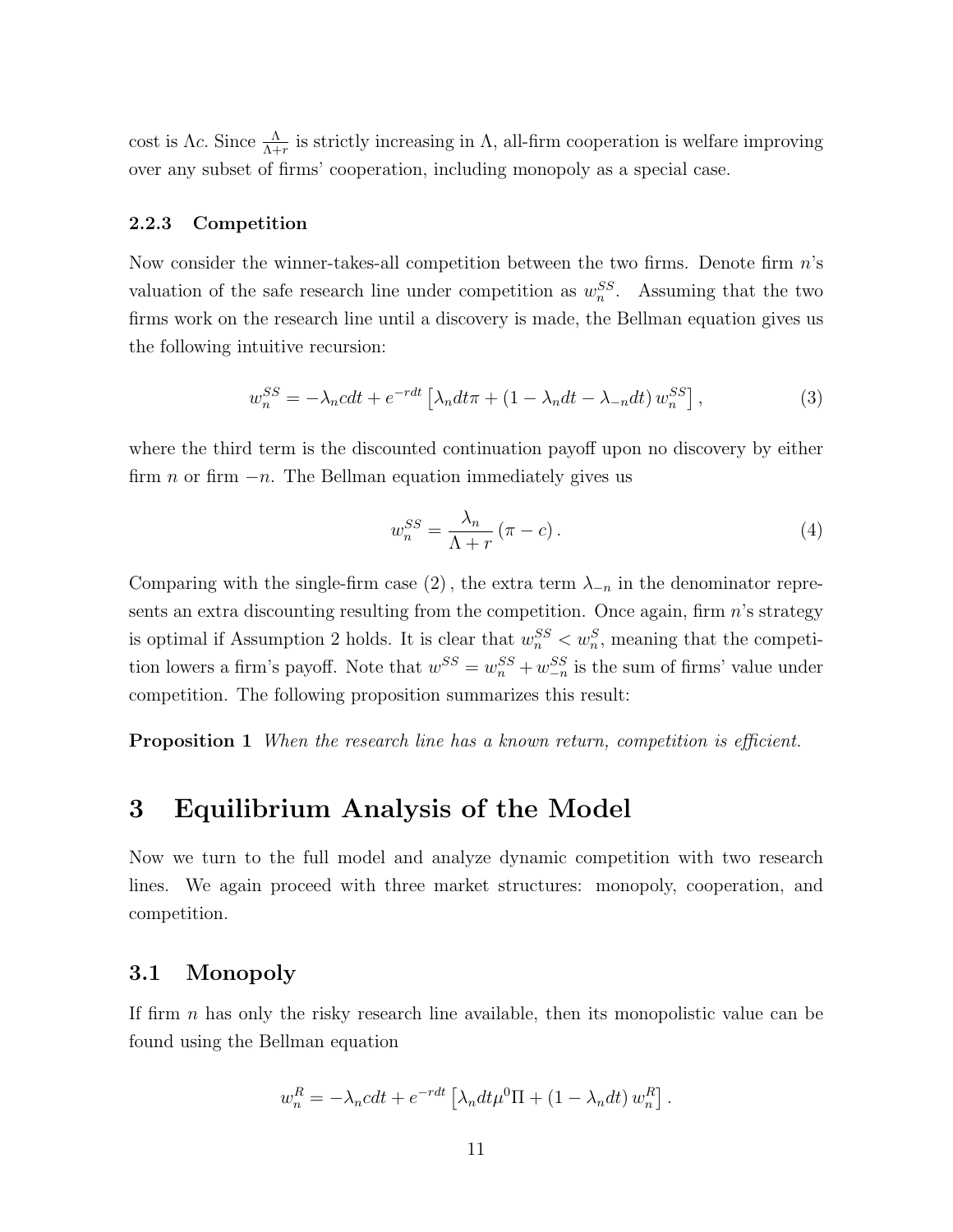Note that there is no belief updating in the monopolistic problem. Hence  $w_n^R$  =  $\lambda_n$  $\frac{\lambda_n}{\lambda_n+r}(\mu^0\Pi-c)$ . If firm *n* has only the safe research line available, then similarly its monopolistic value is  $w_n^S = \frac{\lambda_n}{\lambda_n + \lambda_n}$  $\frac{\lambda_n}{\lambda_n+r}(\pi-c)$ .

Now when the single firm  $n$  has two research lines, it will choose when to switch to the safe research line. Firm  $n$ 's monopolistic value is given by the Bellman equation,

$$
v_n = -\lambda_n c dt + e^{-r dt} \left[ \lambda_n dt \left( \mu^0 \Pi + w_n^S \right) + \left( 1 - \lambda_n dt \right) v_n \right],
$$
 (5)

where  $\mu^0 \Pi + w_n^S$  on the right-hand side is the expected lump-sum payoff upon an arrival: firm *n* receives  $\mu^0 \Pi$  from the risky research and  $w_n^S$  from monopolizing the safe research line. The Bellman equation immediately gives us

$$
v_n = \frac{\lambda_n}{\lambda_n + r} \left( \mu^0 \Pi - c + w_n^S \right) = w_n^R + \frac{\lambda_n}{\lambda_n + r} w_n^S
$$

This expression is intuitive. Firm n's expected monopolistic profit from the risky research line is  $w_n^R$ , and it also receives the monopolistic profit  $w_n^S$  from the safe research line with an arrival rate of  $\lambda_n$  and an effective discount rate of  $\lambda_n + r$ .

### 3.2 Cooperation: Planner's Problem

We now consider the case in which firms behave cooperatively to maximize joint value. Several observations are in order.

- 1. Firms should share all the information to avoid wasteful research efforts.
- 2. Let  $w^{SS}$  and  $w^{RR}$  be the joint value of the two firms if they work only on the safe line and only the risky line, respectively. Using an argument similar to that in the previous section,

$$
w^{RR} = \frac{\Lambda}{\Lambda + r} \left( \mu^0 \Pi - c \right) \text{ and } w^{SS} = \frac{\Lambda}{\Lambda + r} \left( \pi - c \right).
$$

By Assumptions 1–2, we have  $w^{RR} > w^{SS} > 0$ .

The planner's strategy space is larger than the monopolist's problem. In particular, the problem involves the optimal allocation of joint efforts. Therefore, a more interesting question is how to allocate the joint efforts and, in particular, whether splitting the research lines between the two firms is more desirable. We shall show that the first best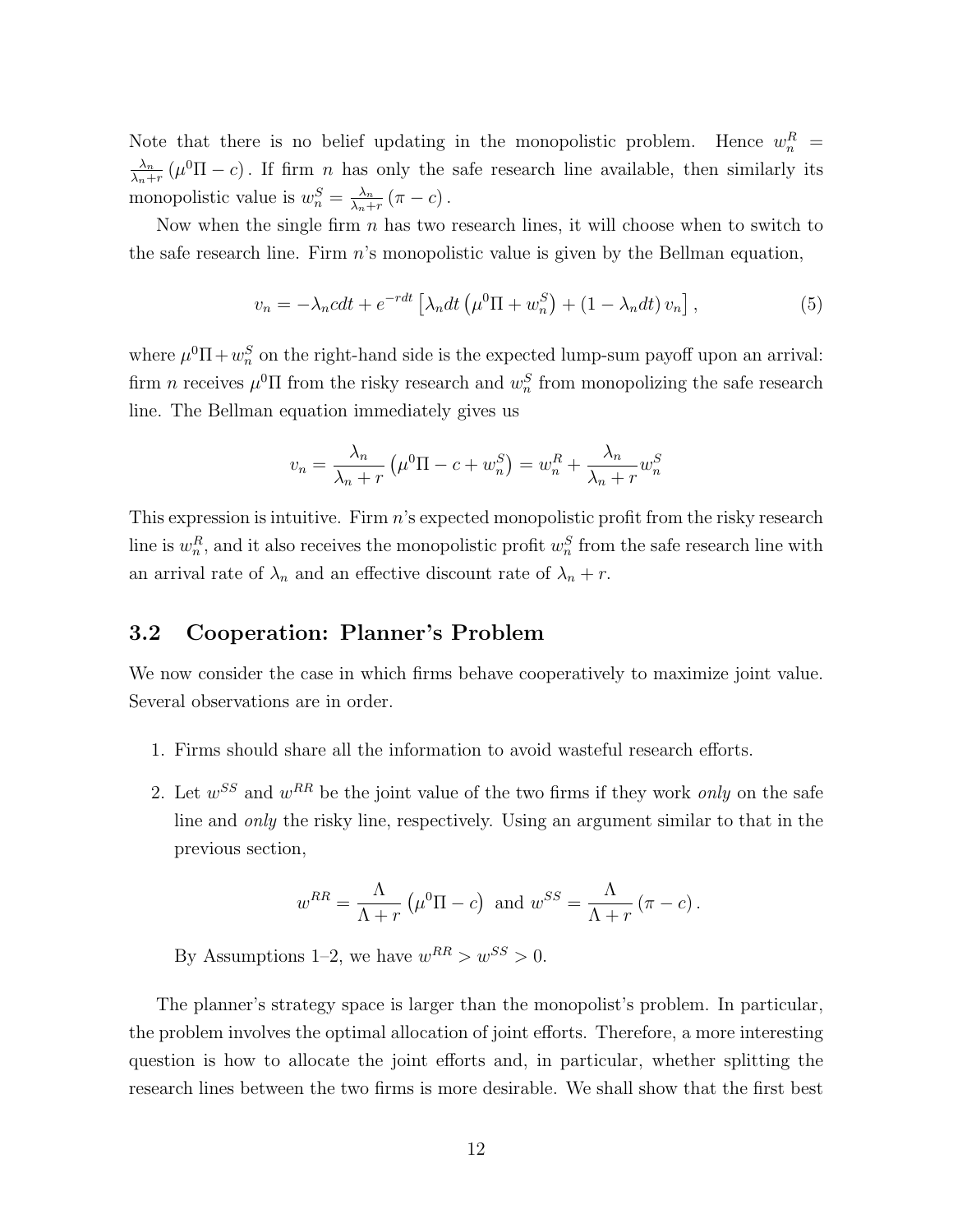allocation of efforts requires that both firms work on the risky line until a discovery is made (which is made public immediately) and then both switch to the safe line. Splitting the task is never optimal.

**Proposition 2** Under Assumptions 1–2, the strategy that maximizes joint value is for both firms to work on the risky line together until a discovery is made, and then both switch to the safe line. The joint value is given by

$$
V = w^{RR} + \frac{\Lambda}{\Lambda + r} w^{SS},\tag{6}
$$

and if firm n is awarded the good discovery it makes, then its value is

$$
V_n = \frac{\lambda_n}{\Lambda} w^{RR} + \frac{\Lambda}{\Lambda + r} w_n^{SS}.
$$
\n<sup>(7)</sup>

**Proof.** See Appendix A. ■

The interpretation of the joint value under this strategy is as follows: Recall that  $w^{RR}$  is the joint value of researching only on the risky research until an outcome is found. When the firms follow a strategy of researching on the risky line and then switching to the safe line upon discovery, this also adds the continuation value of the safe research on top of  $w^{RR}$ . A discovery on the risky line arrives at the rate  $\Lambda$  and the firm's continuation payoff from the safe research upon arrival is simply  $w^{SS}$ .

Proposition 1 and Proposition 2 together imply that absent either risky innovation or market competition, the R&D game has an efficient outcome. Next, we show that the interaction of risky innovation and competition leads to undesired inefficiencies.

#### 3.3 Competition in a Decentralized Market

When it comes to competition, which research line a firm is working on is private information and only the good discovery is observable. We now highlight how the ingredients in our model affect the learning dynamics.

First, we model two types of outcomes because such a model is more applicable to the prevalence of trial-and-error types of research competition. Uncertainty about the type of an opponent's discovery is crucial for our learning dynamics generated by the dead-end discoveries.

Second, the independence of the arrival rates in the binary states implies that there will be no belief updating if research activities and dead-end findings are public. As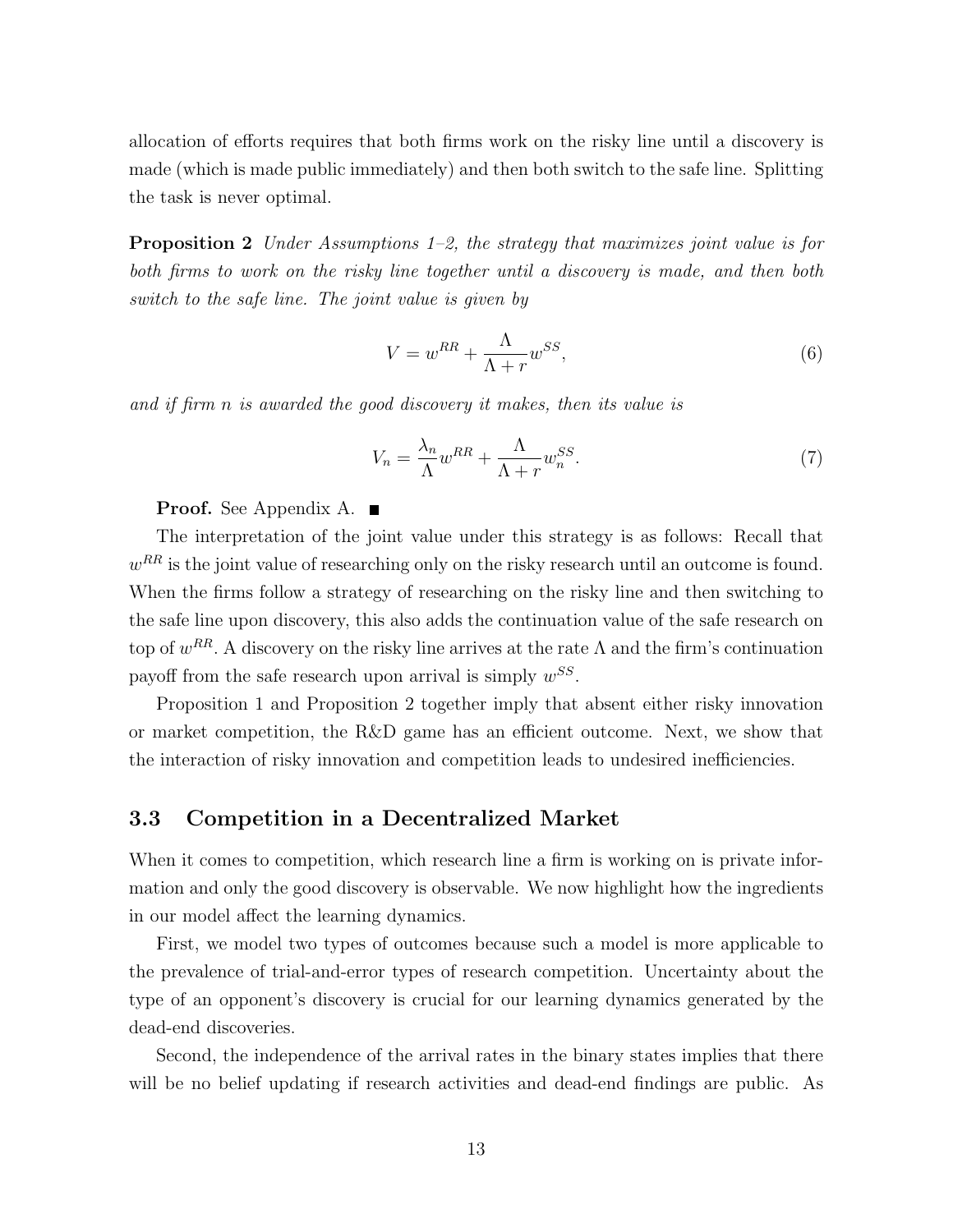a result, non-trivial belief updating is entirely driven by the unobservability of deadend discoveries and private research actions. This is precisely the focus of our analysis. Moreover, this independence assumption implies that efficiency is attainable under perfect information but not otherwise. Hence, the independence assumption isolates and highlights the trade-off in the applications of our main interest.<sup>14</sup>

Third, arrival on the safe line is also stochastic, which affects the learning dynamics indirectly. Upon observing an opponent's discovery on the safe line, a firm can make an inference about the opponent's potential past observations on the risky line, and the extent of this inference in equilibrium turns out to depend crucially on the timing of the safe line discovery. The observational structure in our model is mixed. Actions are not observable unless they lead to a good discovery, but at that point, the competition on that line is ended.

We shall now demonstrate how learning and private beliefs become tractable in our model.

#### 3.3.1 Learning and Private Beliefs

Write  $\mu_n^t$  as firm n's private belief that the risky research line contains a good outcome at time t (which obviously depends on the realization of private and public histories). Write  $\beta_r^t$  $\frac{t}{n}$  as the probability that firm n assigns to his opponent, firm  $-n$ , being on the risky line at time t. Denote by  $b_n^t$  the probability that firm n assigns to his opponent being on the risky line at time t conditional on the fact that the risky line is bad.

Suppose both firms start on the risky line and switch only upon an observation. If firm n does not observe anything – neither from itself nor from its opponent – from t to  $t + dt$ , firm *n* will update  $\mu_n^t$  using Bayes' rule as follows:

$$
\mu_n^{t+dt} = \frac{\mu_n^t (1 - \lambda_{-n} dt) (1 - \lambda_n dt)}{\mu_n^t (1 - \lambda_{-n} dt) (1 - \lambda_n dt) + (1 - \mu_n^t) [1 - (1 - b_n^t) \lambda_{-n} dt] (1 - \lambda_n dt)}
$$
  
= 
$$
\frac{\mu_n^t (1 - \lambda_{-n} dt)}{\mu_n^t (1 - \lambda_{-n} dt) + (1 - \mu_n^t) [1 - (1 - b_n^t) \lambda_{-n} dt]}.
$$

Note that the final expression is independent of  $(1 - \lambda_n dt)$ , that is to say, firm n does not learn from the fact that it does not observe anything from its own research. This is because the arrival rate  $\lambda_n$  is independent of the type of the outcomes (see the discussion above).

<sup>14</sup>We discuss the relaxation of this assumption in the conclusion.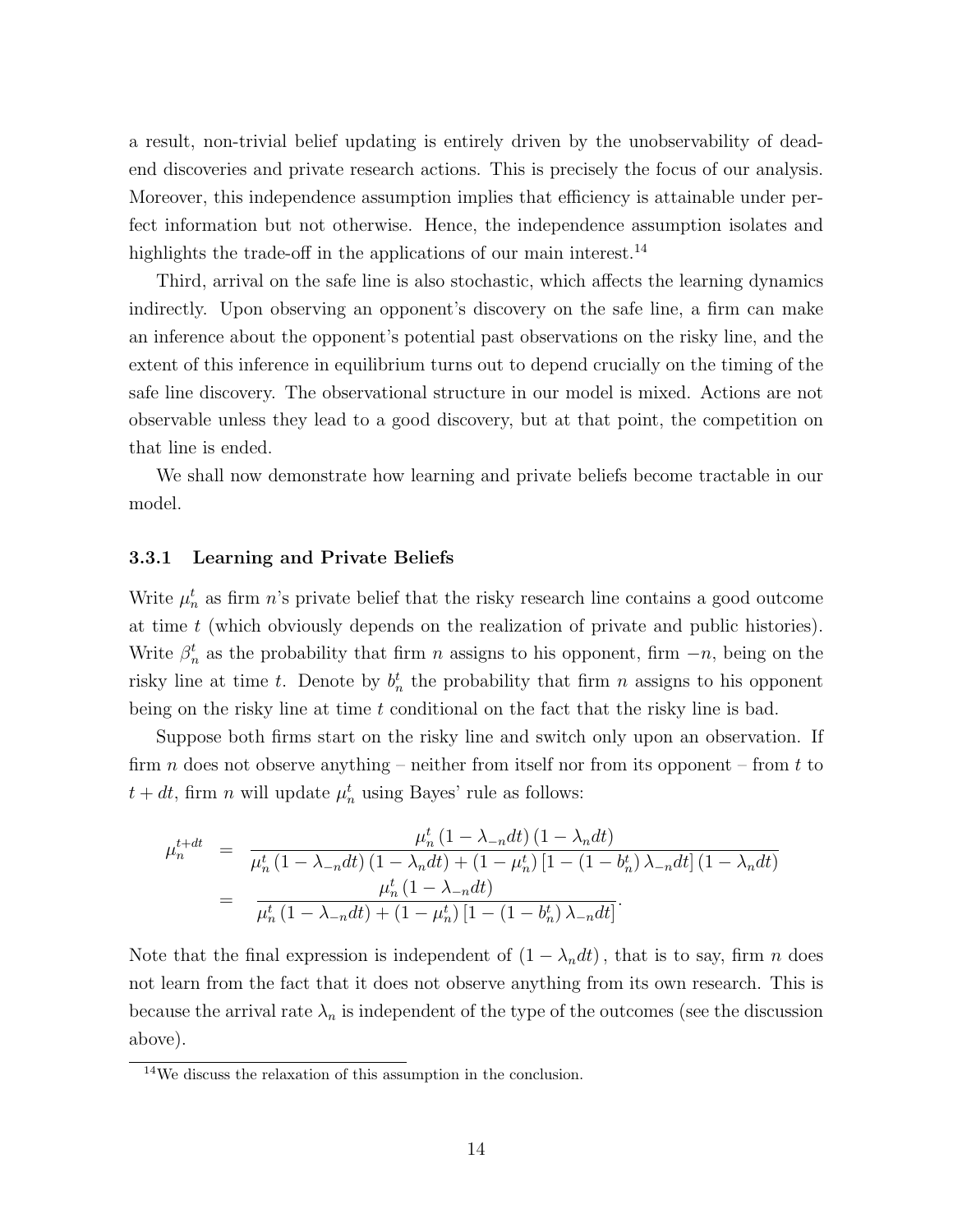The interpretation for the second equality above is as follows. The numerator measures the probability that the opponent does not make a (public) discovery and the risky line is good. The denominator measures the probability that firm  $n$  does not observe anything from its opponent – when the risky research is a dead end, the only observable discovery from its opponent is on the safe line, which occurs with probability  $(1 - b_n^t) \lambda_{-n} dt$ , and hence the probability of observing nothing from  $-n$  is  $1 - (1 - b_n^t) \lambda_{-n} dt$ .

From the above Bayesian updating, we derive the law of motion for private beliefs<sup>15</sup>:

$$
\dot{\mu}_n^t = -\mu_n^t \left(1 - \mu_n^t\right) b_n^t \lambda_{-n}.\tag{8}
$$

The critical feature of the learning is that when the opponent discovers faster, i.e., when  $\lambda_{-n}$  is larger, then firm *n* learns faster. The intuition is as follows. As  $\lambda_{-n}$  increases, the opponent will discover an outcome on the risky research sooner. Therefore, if no good outcome is observed from the opponent over a fixed period of time, it is more likely that the opponent actually found a dead end. Therefore, everything else equal, the weak firm becomes more pessimistic than the strong firm on the risky research over time with no discovery.

If firm *n* knows that a bad (dead-end) outcome has arrived before *t*, then  $\mu_n^t = 0$ ; if *n* knows that the good outcome has occurred before *t*, then  $\mu_n^t = 1$ .

Learning with stopping strategies Suppose both firms work on the risky line before  $T > 0$  until a discovery is made. How will the private beliefs evolve? First, at any  $t \leq T$ , if firm *n* has not observed anything from its opponent or from its own research, then

$$
\beta_n^t = \frac{e^{-\lambda_{-n}t}}{e^{-\lambda_{-n}t} + (1 - \mu^0)\lambda_{-n}te^{-\lambda_{-n}t}} = \frac{1}{1 + (1 - \mu^0)\lambda_{-n}t}.
$$
\n(9)

We need to interpret this formula:  $e^{-\lambda_{-n}t}$  is the probability that the opponent firm  $-n$ does not make any discovery by time t;  $(1 - \mu^0) \lambda_{-n} t e^{-\lambda_{-n} t}$  is the probability that the opponent makes one dead-end discovery and that is the only discovery by time  $t$ ; since the arrival rate is  $\lambda_{-i}$ , the probability of one and only one arrival by time t is

$$
\int_0^t e^{-\lambda_{-i}s}\lambda_{-i}e^{-\lambda_{-i}(t-s)}ds = \lambda_{-i}te^{-\lambda_{-i}t}.
$$

<sup>&</sup>lt;sup>15</sup>To see this, subtract  $\mu_i^t$  from both sides of Bayes' formula, divide them by dt and then take the limits.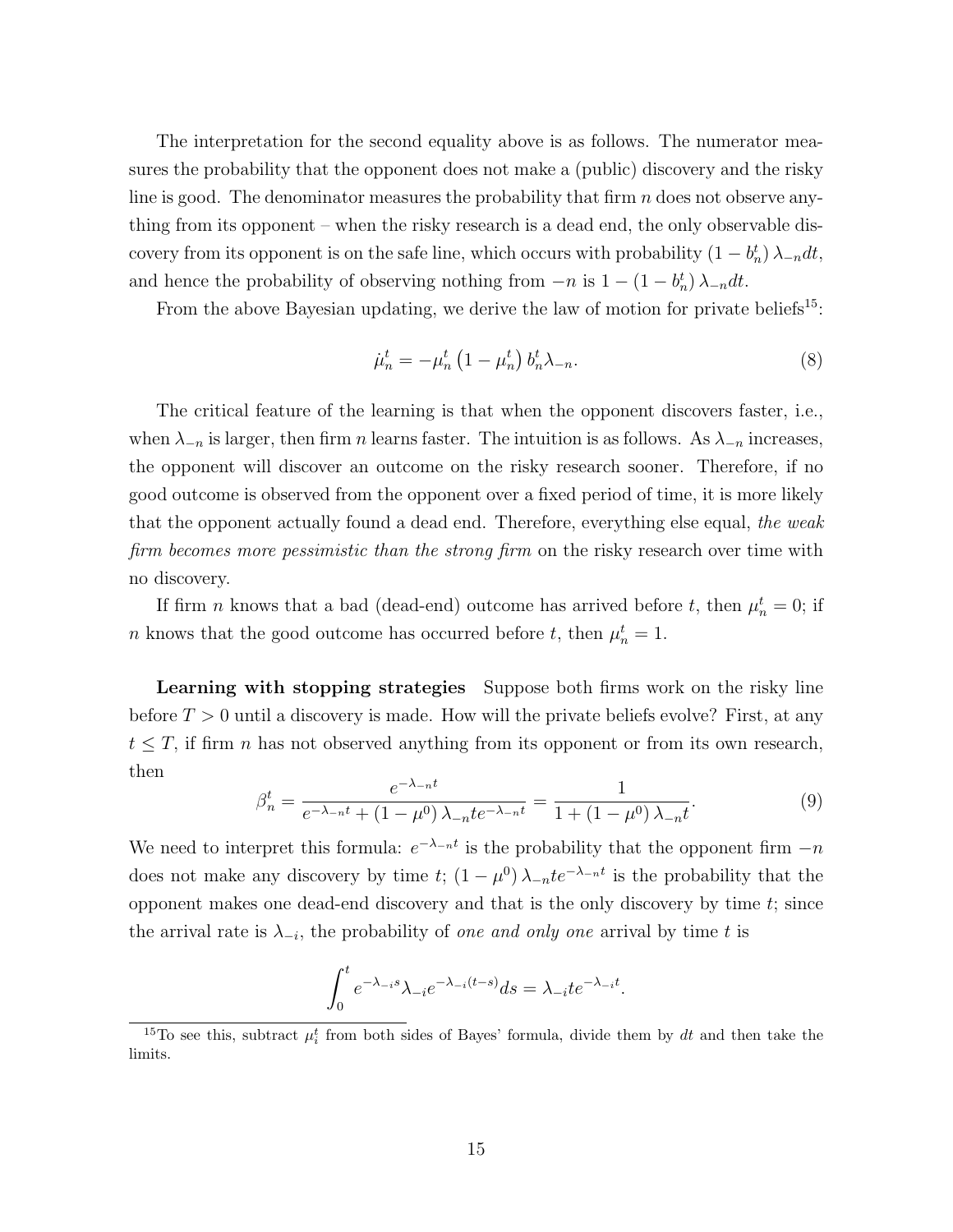The denominator in (9) is the total probability of no observation from the opponent, which consists of two pieces: the probability of no arrival,  $e^{-\lambda_{-n}t}$ , and the probability of only one private (dead-end) arrival  $(1 - \mu^0) \lambda_{-n} t e^{-\lambda_{-n} t}$ . The opponent will stay on the risky line only when there is no arrival by  $t \leq T$ . This is reflected in the numerator of  $(9)$ .

Similarly, if firm  $n$  has not observed anything from its opponent and from its own research, then conditional on the risky research having a dead end,

$$
b_n^t = \frac{e^{-\lambda_{-n}t}}{e^{-\lambda_{-n}t} + \lambda_{-n}te^{-\lambda_{-n}t}} = \frac{1}{1 + \lambda_{-n}t}.
$$
\n(10)

Note that  $b_n^t$  is conditional on the risky research having a dead end, and hence,  $(1 - \mu^0)$ is excluded from Bayes' formula (9).

Substituting equation (10) into the filtering equation (8), we obtain

$$
\dot{\mu}_n^t = -\mu_n^t \left(1 - \mu_n^t\right) \frac{\lambda_{-n}}{1 + \lambda_{-n}t}.\tag{11}
$$

As this formula demonstrates, even though the rate of discovery  $\lambda_{-n}$  is constant over time in our model, the rate of learning from no observation,  $\frac{\lambda_{-n}}{1+\lambda_{-n}t}$ , changes hyperbolically in time. The following lemma provides the explicit form for the belief.

Lemma 1 Under the stopping strategies described above, the belief of firm n at time  $t \leq T$  that the risky research has a good outcome is

$$
\mu_n^t = \frac{\mu^0}{1 + (1 - \mu^0) \lambda_{-n} t}.
$$
\n(12)

**Proof.** See Appendix B. ■

Now, consider the case in which firm  $n$  has not discovered anything from its own research but observes the opponent's discovery on the safe research at  $t \leq T$ . Given the stopping strategy that firm  $-n$  adopts, firm n could infer that the opponent has already discovered a dead end on the risky research previously and has since switched to the safe research. Therefore, in this case,  $\mu_n^t = 0$ .

Next, consider the case in which firm  $n$  has not discovered anything through its own research but observes the opponent's discovery on the safe research at  $t > T$ . Then there is no updating  $\mu_n^t = \mu_n^T$ , and in fact, this observation is valid as long as firm  $-n$  switches at time  $T$ , and it does not matter when firm  $n$  switches. This observation is immediate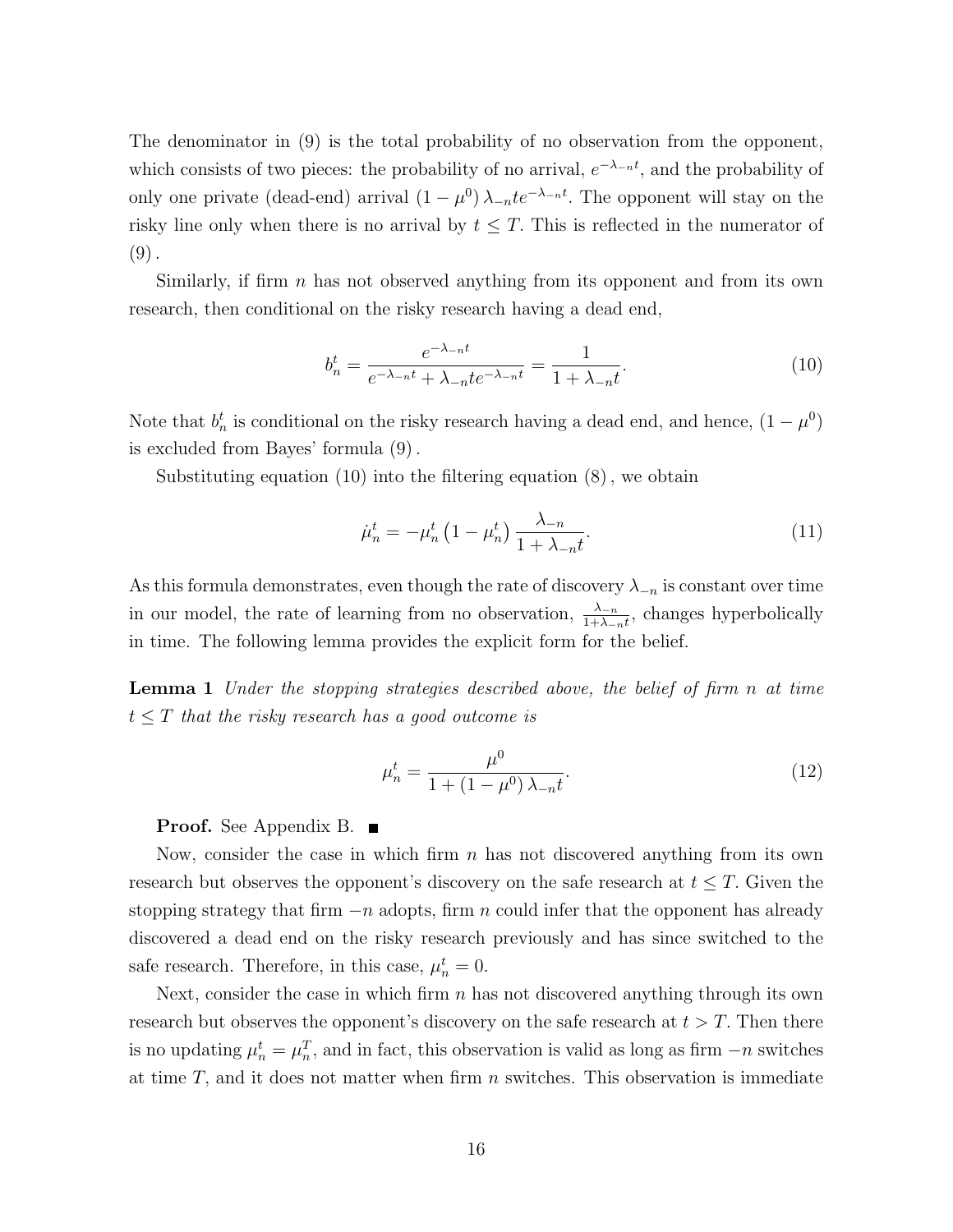from the following:

$$
\mu_n^t = \frac{\mu_n^T e^{-\Lambda(t-T)}}{\mu_n^T e^{-\Lambda(t-T)} + (1 - \mu_n^T) e^{-\Lambda(t-T)}} = \mu_n^T.
$$

Finally, if firm *n* has not discovered anything from its own research at  $t > T$ , its belief  $\mu_n^t$  is still  $\mu_n^T$ . Note that there is a very interesting discontinuity: when firm  $-n$ makes a discovery on the safe research at or before T, then  $\mu_n^t$  jumps down to 0, while, if the discovery is made right after T, the belief is constant at  $\mu_n^T$ , as if nothing had occurred. This discontinuity illustrates the intricacy of the belief updating process and strategic incentives in our model.



With the above discussion as a precursor, Figures 1A and 1B depict the evolution of beliefs,  $b_n^t$  and  $\mu_n^t$ , conditional on no arrival under the following pair of stopping strategies: until an observation reveals the nature of the risky line, firm 1 stays on the risky line until  $T > 0$ , and firm 2 sticks to the risky line.<sup>16</sup>

Of course, a priori, there is no guarantee that the equilibrium evolution of beliefs will be as clean as conjectured above. We confirm this in the next section.

#### 3.3.2 Equilibrium

Recall that we assume firm 1 is weaker than firm 2 in the sense that  $\lambda_1 < \lambda_2$ .

**Proposition 3** Under Assumptions 1–2, there is a pure strategy perfect Bayesian equilibrium in which both firms start on the risky research and switch silently to the safe line upon a dead-end discovery. In this equilibrium,

<sup>&</sup>lt;sup>16</sup>The parameters come from a simple numerical exercise provided in section 4.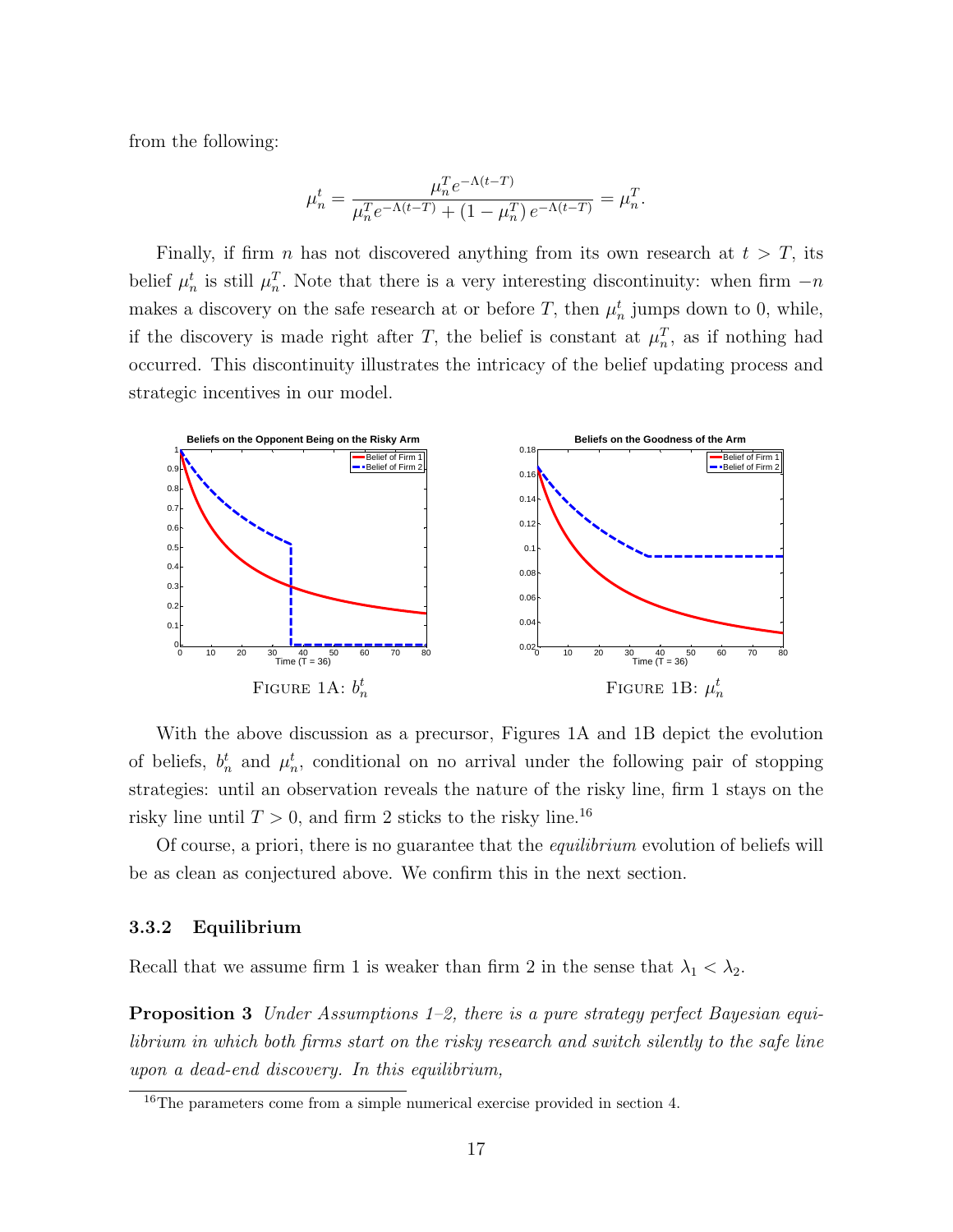• unless an outcome is observed, the strong firm will not stop, and the weak firm (firm 1) will switch to the safe research line at

$$
T = \frac{1}{\left(1 - \mu^0\right) \lambda_2} \left[ \frac{\mu^0 \Pi}{\pi} \frac{r + \Lambda}{r + \Lambda - \lambda_1 \left(\frac{\pi - c}{\pi}\right)} - 1 \right] + \frac{\lambda_1 \frac{\pi - c}{\pi}}{\left(r + \Lambda\right) \left(r + \Lambda - \lambda_1 \frac{\pi - c}{\pi}\right)},
$$

- if the first news that a firm observes from its opponent before  $T$  is a good outcome of the risky research, then both firms switch to the safe research,
- if the first news that a firm observes from its opponent before  $T$  is an outcome on the safe research, then both firms exit,
- if firm 2 observes a good outcome on the risky research after  $T$ , it will switch to the safe research if it is still available.

Finally, if there is enough asymmetry across research lines and players, i.e.,  $\frac{\mu^0 \Pi}{\pi}$ π and  $\frac{\lambda_2}{\lambda_1}$  are large enough, then the above describes the unique pure strategy equilibrium outcome.

#### **Proof.** See Appendix C. ■

In contrast to the planner's problem, this result shows that a small prize on the safe research changes the incentives of competing firms discontinuously and distorts the market outcome. In this equilibrium, the weak firm abandons the risky research too early compared to the first best scenario in which both firms stay on the risky research until a discovery is made. Indeed, this is the case even when  $\lambda_1$  approaches  $\lambda_2$ . This equilibrium also reveals that the two asymmetric firms generate different types of inefficiencies absent from a discovery on the safe line. First, the strong firm generates wasteful duplicative R&D from the time that the weak firm discovers a failure until it discovers the failure itself or the weak firm discovers the safe line before T. Second, the weak firm generates wasteful R&D only from the time that the strong firm discovers a failure until its switching time  $T$  or the time at which the strong firm discovers the safe line. Moreover, the weak firm generates inefficiency from the time it switches until the strong firm discovers an outcome in the risky line, due to early switching. In short, the weak firm endures two kinds of inefficiencies: early-switching and dead-end inefficiencies, while the larger firm endures only the *dead-end inefficiency*. We offer a more detailed analysis of welfare, as well as other effects of decentralized competition, via a numerical example in the next section.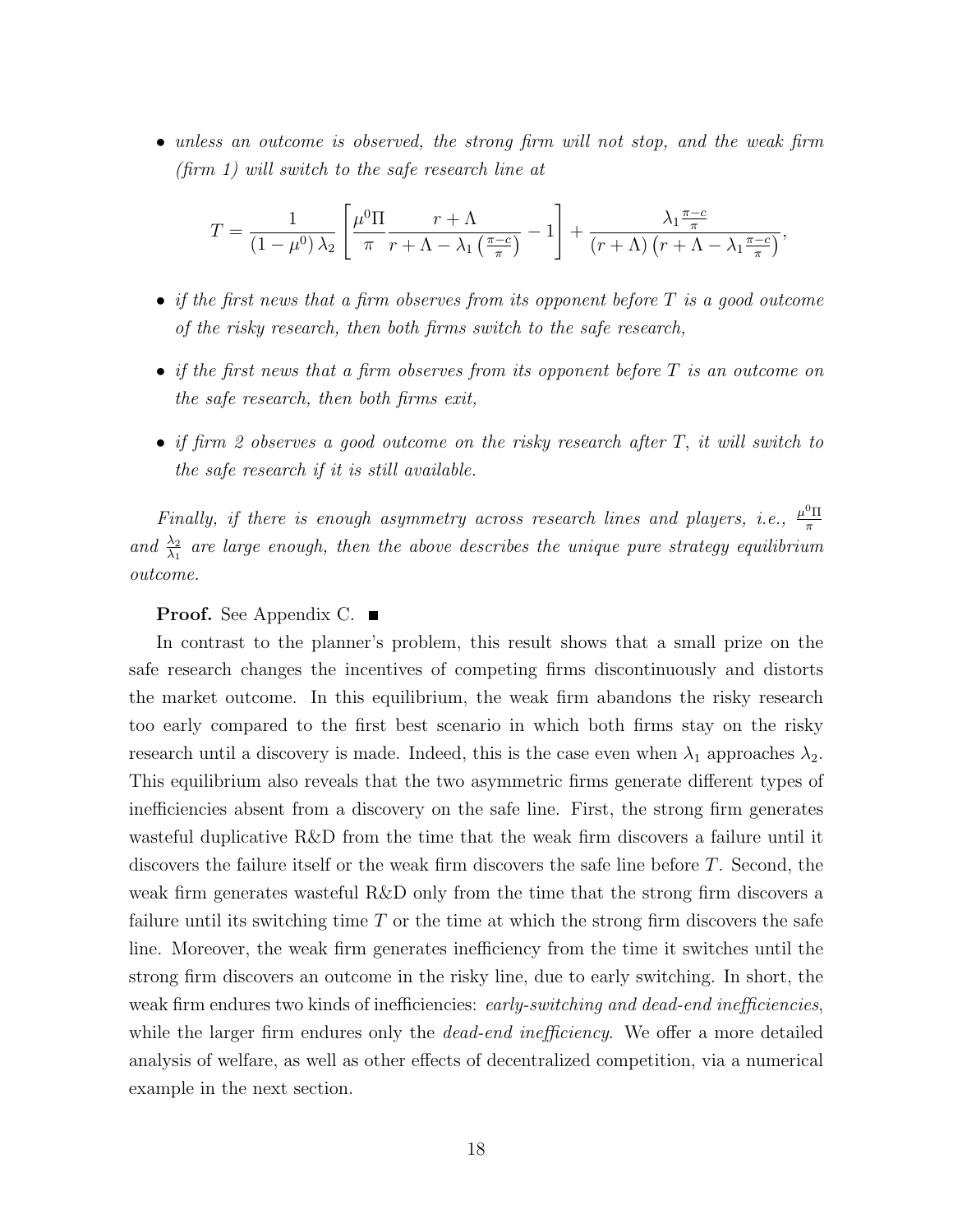We also want to comment on the role of asymmetry. If firms are symmetric or payoffs on both research lines are close, we can construct an equilibrium where firms coordinate on who switches research lines, and mixed strategy equilibria are also possible.

The following proposition provides a comparative statics analysis with respect to the parameters of the model:

**Proposition 4** The equilibrium stopping time T is increasing in  $\mu^0$  and  $\Pi$ , and decreasing in  $\lambda_2$  and  $\pi$ .

**Proof.** See Appendix C. ■

These comparative statics are intuitive. As  $\mu^0$  and  $\Pi$  become larger and  $\pi$  becomes smaller, the risky line becomes more attractive. However, when  $\lambda_2$  becomes larger, the weak firm updates its belief downwards faster. The response of T with respect to  $\lambda_1$  is non-monotonic as it affects both the weak firm's payoffs in both lines simultaneously.

# 4 A Numerical Example

In this section, we provide a numerical analysis, taking pharmaceutical research competition as an example. Due to its simplicity, our goal is to illustrate the behavior and welfare implications of the model and highlight its general quantitative features for reasonable parameter values. Our model has 7 parameters:  $r, \mu^0, \Pi, \pi, c, \lambda_1$  and  $\lambda_2$ . Table 2 summarizes the parameter values in our example.

| PARAMETER VALUES (MONTHLY) AND EQUILIBRIUM STOPPING TIME |  |  |  |  |                                                                                                                 |  |  |
|----------------------------------------------------------|--|--|--|--|-----------------------------------------------------------------------------------------------------------------|--|--|
|                                                          |  |  |  |  | $r \qquad \mu^0 \qquad \lambda_1 \qquad \lambda_2 \qquad c \qquad \qquad \Pi \qquad \qquad \pi \qquad \qquad T$ |  |  |
|                                                          |  |  |  |  | $0.4\%$ 17\% 2.6\% 6.5\% \$63 million \$1.4 billion \$87 million 36 months                                      |  |  |
| TABLE 2                                                  |  |  |  |  |                                                                                                                 |  |  |

These parameters come from a simple calibration exercise in which we rely on reports by the Pharmaceutical Research and Manufacturers of America (PhRMA, 2011). The details of the parameter choices are described in Appendix D.

#### 4.1 Summary Statistics

Table 3 summarizes the key variables given the parameters in Table 2. Each firm *n* starts on the risky line with an initial belief  $\mu_n^0 = 1/6$ . As time elapses, firms receive outcomes according to the Poisson process. Note that firm 2 observes an outcome roughly 2.5 times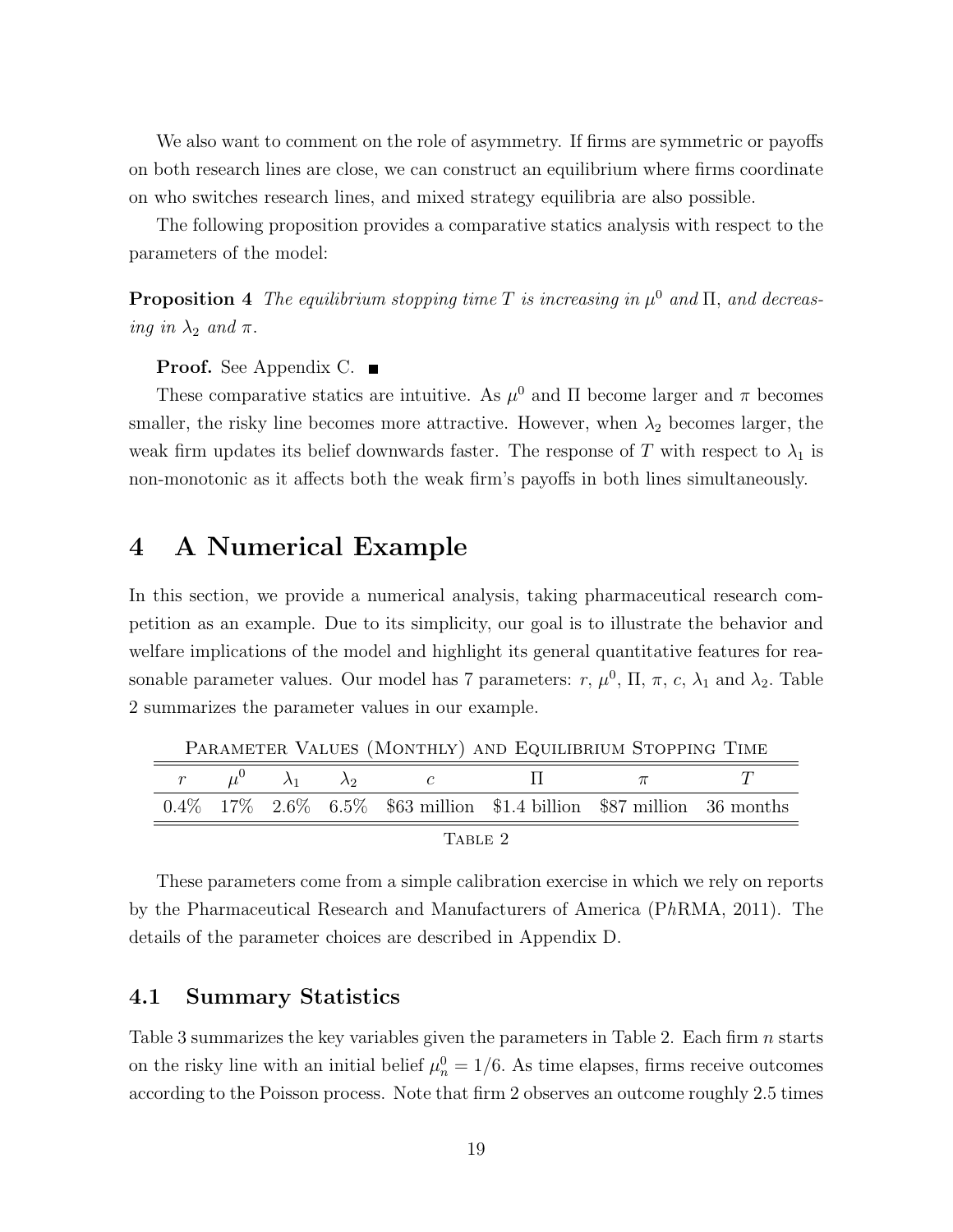more frequently than the weak firm 1  $(\lambda_2/\lambda_1)$ . Since firm 2 receives an outcome faster, its average experimentation time on the risky line is shorter by around 13.8 months as opposed to 16.1 months for firm 1. Note that this is despite the fact that firm 1 follows a cut-off rule according to which it switches to the safe line at  $T = 36$  if it does not observe an outcome either from itself or from its competitor.

| COMPARISON OF DECENTRALIZED AND PLANNER'S SOLUTIONS  |               |               |  |  |
|------------------------------------------------------|---------------|---------------|--|--|
| Moment                                               | Decentralized | Planner's     |  |  |
| Average time to develop a risky drug                 | $14.9$ years  | 11 years      |  |  |
| Average cost to develop a risky drug                 | \$499 million | \$382 million |  |  |
| Fraction of risky drugs invented by firm 1           | $28\%$        | $29\%$        |  |  |
| Average risky experimentation by firm 1              | 16.1 months   | 10.9 months   |  |  |
| Average risky experimentation by firm 2              | 13.8 months   | 10.9 months   |  |  |
| Average safe experimentation by firm 1               | 9.1 months    | 10.9 months   |  |  |
| Average safe experimentation by firm 2               | 11.7 months   | 10.9 months   |  |  |
| Average wasteful risky research investment by firm 1 | 9.6 months    | 0             |  |  |
| Average wasteful risky research investment by firm 2 | 11.4 months   | 0             |  |  |
|                                                      |               |               |  |  |

TABLE 3

The associated beliefs under this strategy were already depicted in Figures 1A and 1B.



Figure 2A depicts the distribution for experimentation durations on the risky line in each trial. The first point to note is the spike at  $t = 35$ . In almost 12% of the trials, firm 1 does not observe any outcome and follows its equilibrium cut-off strategy, switching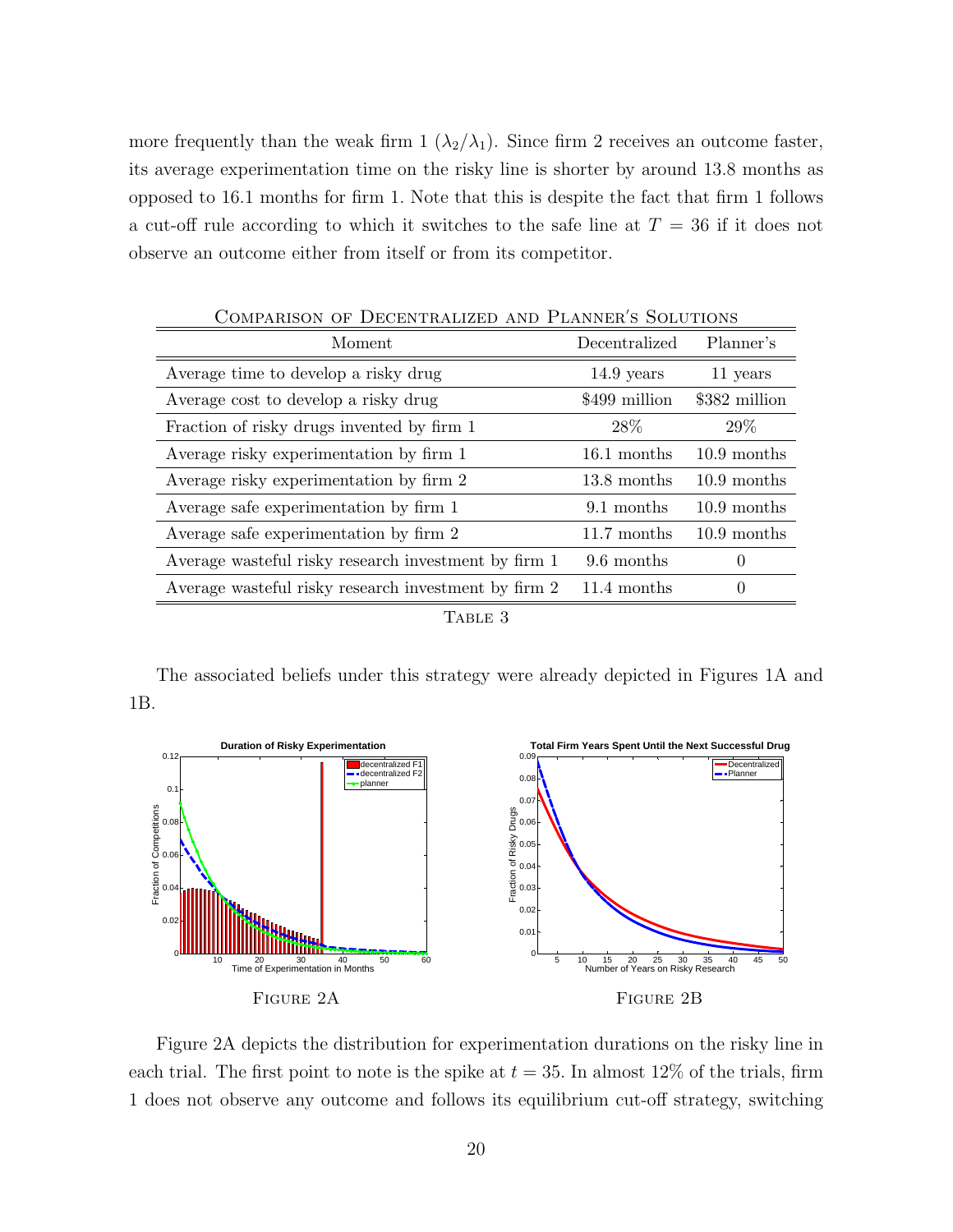to the safe line at  $t = T$ . Second, compared to firm 1, firm 2's distribution has more mass at lower durations. This is due to the fact that firm 2 has a faster arrival rate, which allows it to discover the true nature of the risky line more quickly. Finally, in the planner's economy, information sharing increases the effective arrival rate for both firms  $(\lambda_1 + \lambda_2)$ . This shifts the distribution of experimentation durations to the left and hence reduces the average time spent on the risky line to 10.9 months, which is  $32\%$  and 21% lower than the average experimentation times for firms 1 and 2, respectively.

Next, we study the time that firms spend on risky research between two consecutive risky drug inventions. Figure 2B plots the results of the numerical simulations. In the decentralized economy in which firms have private information about their R&D outcomes, firms spend on average 14.9 years on the risky line per drug. Note that some of this time is spent on research in a line that the competitor already knows is a dead end. The planner's economy avoids this problem, and firms spend 11 years -that is 26% less time- on the risky line per drug.



It is also important to understand the sources of inefficiencies in the economy. The decentralized economy differs from the planner's economy in two major dimensions. First, when a firm discovers a dead end on the risky line before  $T$ , it switches to the safe line without sharing this information with the competitor. As a result, the competitor is wasting R&D dollars on a research line that is already known to be a dead end. This is what we call the *dead-end inefficiency*. Figure 3A plots the distribution of the number of periods spent on research in a dead end. Note that the maximum wasteful R&D by firm 1 has an upper bound of  $T$ , due to the cut-off strategy, which mitigates the welfare loss (however, as will be shown below, this strategy increases the second type of inefficiency). Since firm 2 learns the true nature of the line faster, firm 1 spends more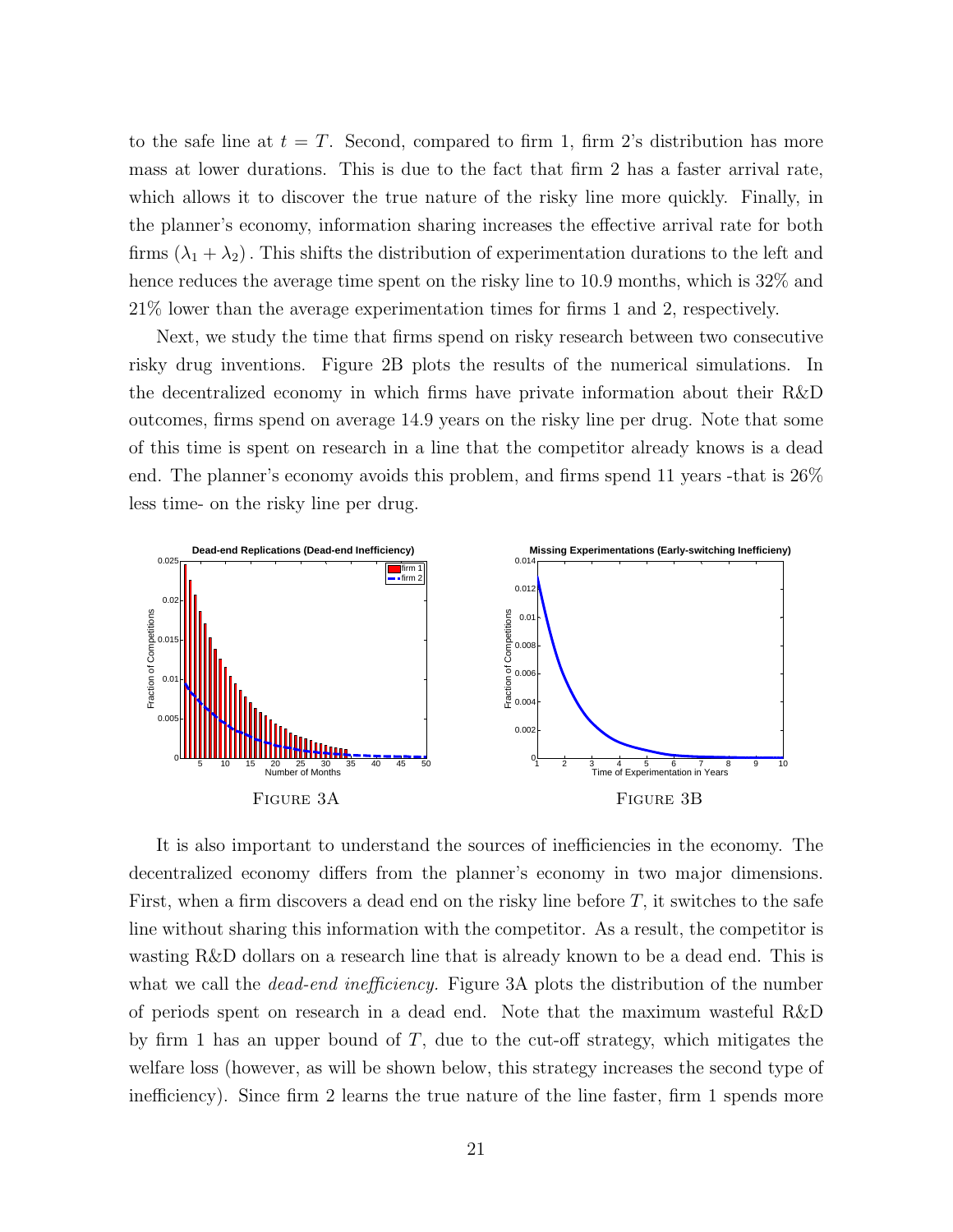time on a dead-end risky line before T. On the other hand, while firm 2 incurs wasteful R&D spending less frequently before  $T$ , it is the only firm that can potentially stay longer on a dead-end research line. The average dead-end replication time is 9.6 months for firm 1 and 11.4 for firm 2.

Figure 3B describes the second source of inefficiency: *early switching*. The planner prefers both firms to experiment until an outcome is found on the risky line. However, in the decentralized economy in which firms do not observe the private information of their competitors, they become pessimistic about the outcome on the risky line, as time elapses. In equilibrium, firm 1 switches to the safe line at time  $T$  even in situations where firm 2 has not received any information about the risky line by then. This generates missing experimentations by firm 1 due to early switching, which are plotted in Figure 3B.

Finally, we illustrate the monetary cost of the problem in Figure 4, which plots the distribution of the total amount of R&D dollars spent between two consecutive risky drugs. In the decentralized economy, firms spend on average \$499 million on a risky drug, a significant portion of which is wasted due to the two aforementioned inefficiencies. Firms spend on average \$382 million in the planner's economy, which is 23% less.



The following section discusses the sources of these inefficiencies in greater detail.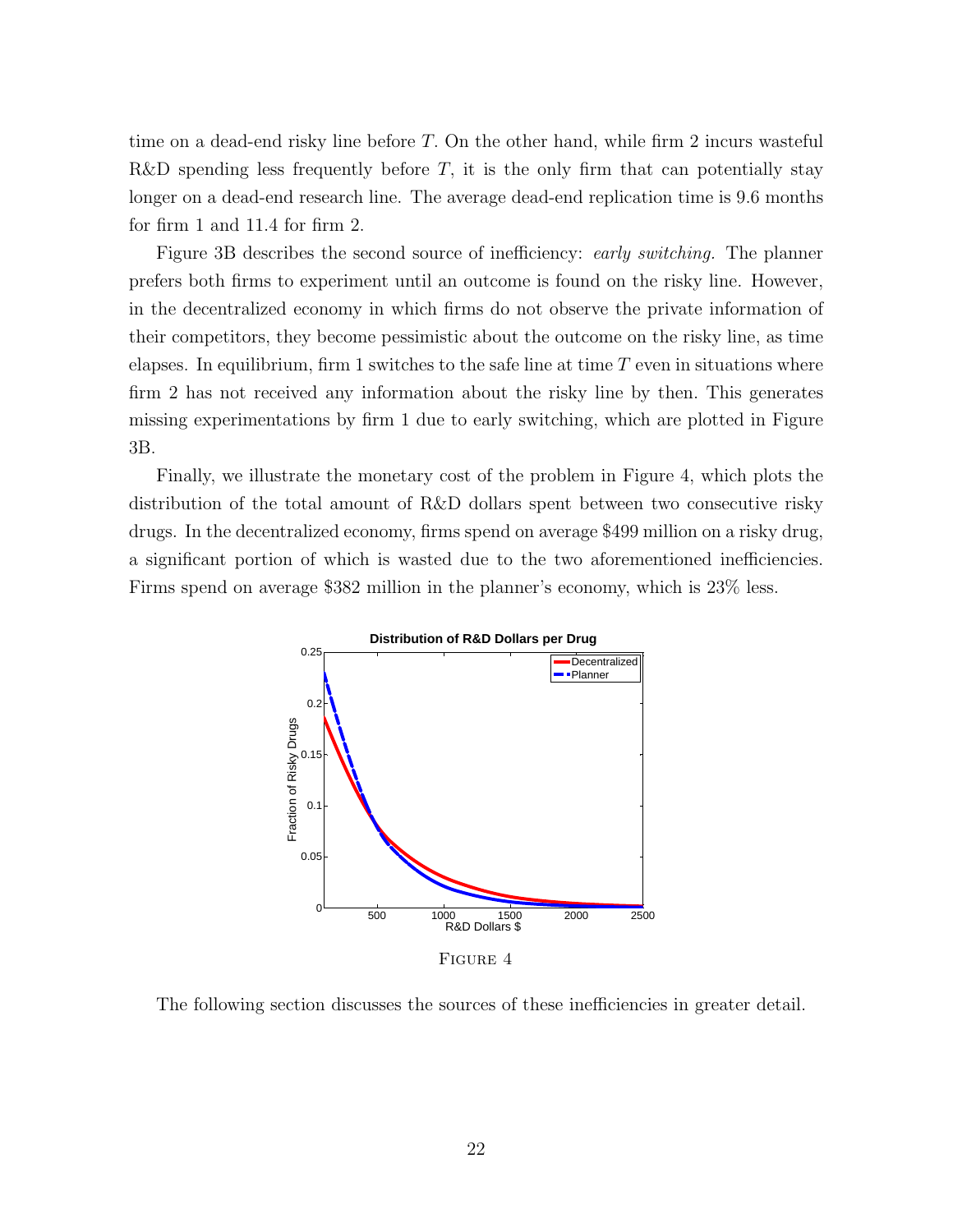#### 4.2 Two Types of Inefficiencies: Dead End and Early Switching

In this section, we focus on two different types of inefficiencies demonstrated in our equilibrium. We consider three regimes: the first best regime  $(FB)$  is the cooperation setup with information sharing, the decentralization regime  $(D)$  is the decentralized market without information sharing, and the intermediate regime  $(I)$  has full information sharing, but artificially requires the weak firm 1 to stop at  $T$ , the stopping time in regime D.

Let us denote the welfare associated with the regime  $\alpha$  as  $W_{\alpha}$ , where  $\alpha \in \{FB, D, I\}$ . Therefore,  $W_{FB} - W_I$  is the welfare loss due to early switching only (excluding the information externality upon the discovery of bad news), and  $W_I - W_D$  is the welfare loss due to the information externality – socially efficient information of a dead-end finding is not disclosed.

From Proposition 2, we know that  $W_{FB} = w^{RR} + \frac{\Lambda}{\Lambda + r} w^{SS}$ . Since the intermediate regime differs from the first-best regime only after  $T$ , we have

$$
W_{FB} - W_I = \lambda_1 \left[ \left( \mu_0 \Pi + w^{SS} \right) - \left( \pi + w_2^R \right) \right] \frac{e^{-(\Lambda + r)T}}{\Lambda + r},
$$

where  $\lambda_1(\mu_0 \Pi + w^{SS})$  and  $\lambda_1(\pi + w_2^R)$  are firm 1's contribution to the total welfare (measured in flow payoffs) when firm 1 works on the risky line and the safe line, respectively;  $e^{-\Lambda T}$  is the probability that a discovery has not been made on the risky research by  $T$ .

Finally, note that the difference between regime  $(I)$  and regime  $(D)$  arises only when the risky research is a dead end. In this case, a dead-end discovery is not observable to the opponent, unless a subsequent discovery on the safe line is reported before T. Therefore, we need again to consider the probability that only one discovery is made by the same firm *n* before t, which is given by Pr (one arrival before  $t = \lambda_n t e^{-\lambda_n t}$ . Using this fact, we obtain<sup>17</sup>

$$
W_I - W_D = \left(1 - \mu^0\right) \frac{\lambda_1 \lambda_2}{r + \Lambda} \left[2 \frac{\pi}{r + \Lambda} \left(1 - e^{-(r + \Lambda)T}\right) - T e^{-(r + \Lambda)T} \left(\pi - \frac{\lambda_1 c}{r + \lambda_2}\right)\right]
$$

Table 4 summarizes the numerics. Note that firms do not want to share the dead-end discovery on the risky line because of the competition on the safe line, which has a per unit of arrival rate net return  $\pi - c$ .

$$
{}^{17}\text{This follows from: }W_I-W_D=\left(1-\mu^0\right)\left\{\begin{array}{c} \int_0^T\lambda_2te^{-\lambda_2t}e^{-(r+\lambda_1)t}\lambda_1\pi dt+\int_0^T\lambda_1te^{-\lambda_1t}e^{-(r+\lambda_2)t}\lambda_2\pi dt\\ \int_T^\infty\lambda_1Te^{-\lambda_1T}e^{-(r+\lambda_2)t}\left[e^{-\lambda_1(t-T)}\lambda_2\pi+\left(1-e^{-\lambda_1(t-T)}\right)\lambda_2c\right]dt\end{array}\right\}
$$

.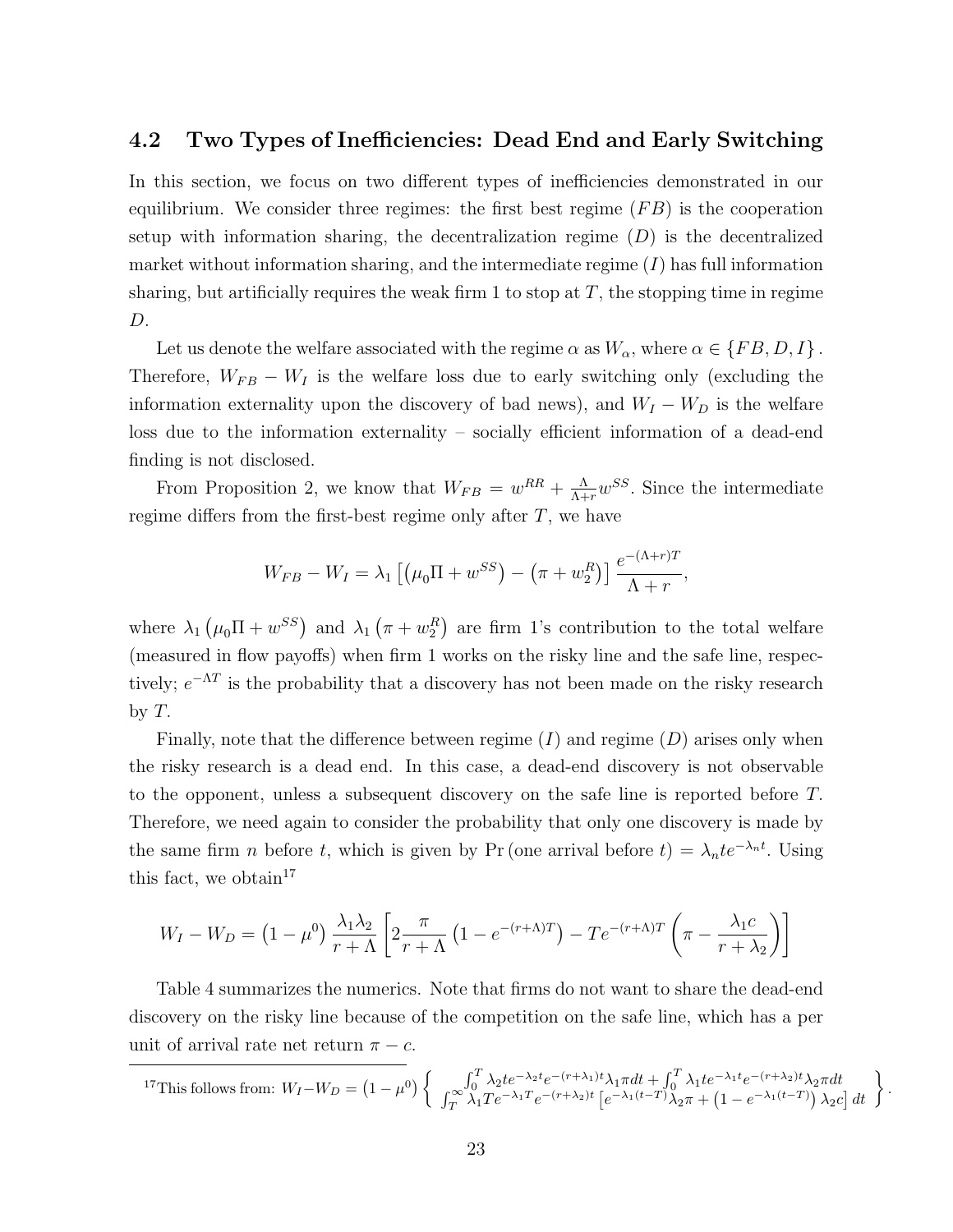| $\pi-c$                 | $W_{FB} - W_I$                  |                          | $W_I - W_D$ $W_{FB} - W_D$ | $W_{FB}$              | $W_{FB}-W_D$<br>$W_{FB}$        |  |
|-------------------------|---------------------------------|--------------------------|----------------------------|-----------------------|---------------------------------|--|
| Level of<br>Competition | Early-switching<br>Inefficiency | Dead-end<br>Inefficiency | Total<br>Inefficiency      | First-best<br>Welfare | Percentage<br>Inefficiency Loss |  |
| \$1                     | $$0.024 \text{ m}$              | $$19.3 \text{ m}$        | $$19.3 \text{ m}$          | $$162.9 \text{ m}$    | 12%                             |  |
| \$1 m                   | $$0.026 \text{ m}$              | $$19.5 \text{ m}$        | $$19.6 \text{ m}$          | $$163.8 \text{ m}$    | 12%                             |  |
| $$10 \text{ m}$         | $$0.044 \;{\rm m}$              | $$21.9 \text{ m}$        | $$22.0 \text{ m}$          | $$172.0 \text{ m}$    | 13%                             |  |
| $$30 \text{ m}$         | $$0.364$ m                      | $$31.7 \text{ m}$        | $$32.1 \text{ m}$          | $$254.5 \text{ m}$    | 13%                             |  |
| Table 4                 |                                 |                          |                            |                       |                                 |  |

Welfare Analysis

The finding is striking. We notice that even if the net return on the safe line is only \$1, the incentive of preventing the opponent from competing for this \$1 causes a total efficiency loss of \$19.3 million, which amounts to 12% of the first-best welfare level! The logic, as we have already pointed out, is that this \$1 completely changes the incentives to share private information. Without it, the firm does not lose anything from information sharing.

Remark Note that the dead-end inefficiency is much larger than the early-switching inefficiency. We should not be optimistic about the early-switching inefficiency. Indeed, early-switching delays the discovery on the risky line by almost 4 years for the same set of parameters as we demonstrated previously. If consumers' welfare is taken into account, then early-switching will have a much larger implication.

# 5 Extension: Incentivizing Information Sharing

In this section, we shall consider an extension to our core analysis and explore the possibility of a mechanism that incentivizes information sharing. It should be emphasized that we do not suggest that our mechanism is practical, because, as in the theoretical mechanism design literature, our mechanism depends on the details of the model; rather, we want to investigate theoretically the outreach and the limits of the simple idea of trading dead-end discoveries. The idea is to create a centralized institution to reward dead-end discoveries. This is the counterpart of the prevailing practice of rewarding good-end discoveries through patents and prizes. After all, many professions publish and reward dead-end discoveries and impossibility results. We focus on the case where outcomes are verifiable. Similar to good outcome patenting where firms prove that their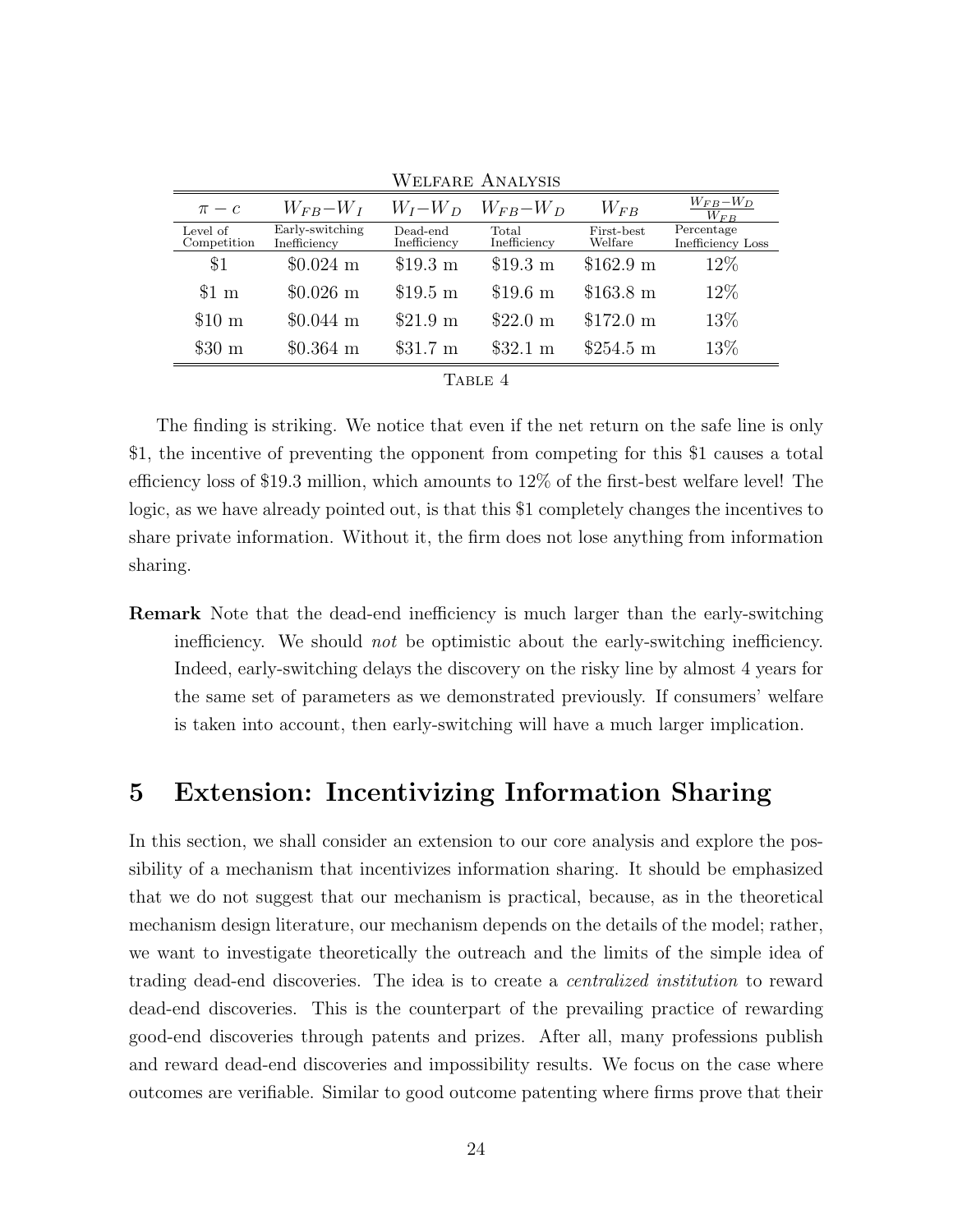experiments lead to the solution of a problem (e.g., a drug curing a disease), we assume that firms can provide their research results and data to prove their dead-end findings (similar to the data policy of academic journals and proofs of impossibility results).

Remark One important question to answer is why there is a need for a mechanism designer instead of allowing firms to trade dead-end discoveries in a decentralized market or to sign contracts among themselves. This is the core of the classic problem of information trading, as pointed out by Arrow (1962) in an argument for patenting through centralized institutions. Information is different from standard commodities. The buyer of information, once the buyer learns the information or verifies it, obtains what he needed in the first place and has no incentive to pay anymore. This problem discourages information trading in a decentralized market. Therefore, a mediator is often necessary for the sale of information.

#### 5.1 Feasible Mechanisms

The mechanism must be dynamic in nature to accommodate the stochastic arrival. Ideally, a dynamic mechanism that enforces information disclosure should satisfy the following properties:

- budget balance,
- a firm at *any point in time* should be allowed to walk away from the mechanism. That is, we face a design problem in which firms cannot commit to their future actions,
- a firm should not walk away from the mechanism at some point and then come back in the future to take advantage of the information accumulated during its leave, and
- a dead-end outcome should be made public immediately upon its discovery with no delay.

One particular issue with this type of mechanism is that if a firm walks away (off the equilibrium path), the other firm is left wondering what the firm has actually observed that made it leave; there is a myriad of off-path beliefs, and each belief can potentially support a different decentralized continuation equilibrium play. Thus, the parameters of the mechanism will depend on the specification of off-path beliefs. Note, however, that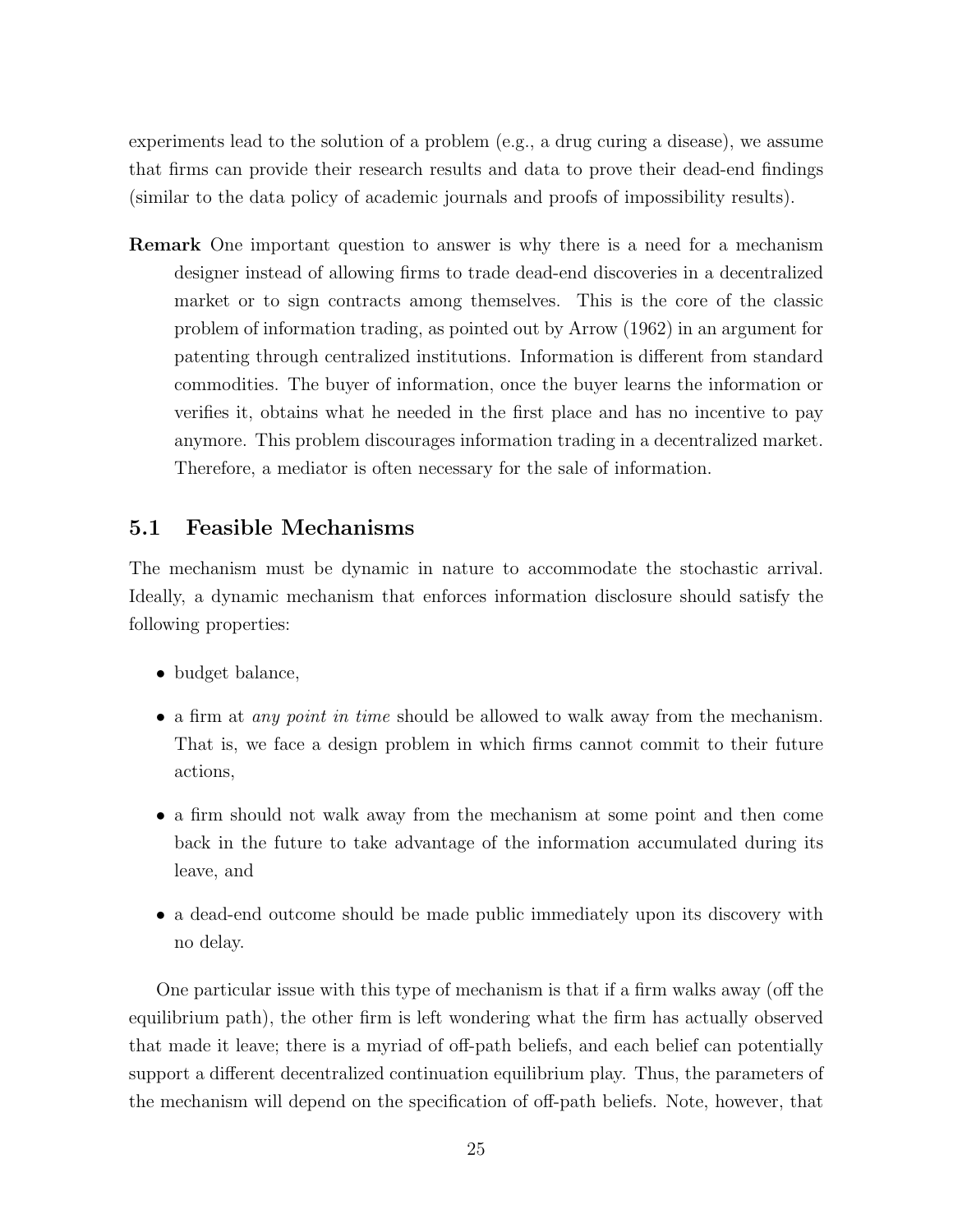this issue must emerge in any dynamic mechanism design problem where agents could receive new information over time when agents cannot commit to their plan of actions at time 0.

The off-path beliefs have to be realistic and robust to perturbations. Indeed, we could think of perturbation of firm strategies in the game-theoretic tradition of trembling-hand perfection, or alternatively, we can think of a rare, random exogenous shock that forces a firm to leave the mechanism. In the latter case, exiting the mechanism becomes an on-path behavior and beliefs follow directly from standard Bayes' updating. These considerations lead us to adopt the following specification of off-path beliefs:

• If a firm quits the mechanism at some point, which is off the equilibrium path, then the other firm's belief does not suddenly change.

We shall design a mechanism with these properties. The mechanism simply states the following: At any time  $t$ , each firm can report a failure it discovered to a mediator; if firm n reports a failure, then firm  $-n$  will be liable to pay  $p_n^t$  to firm n, and the mechanism concludes. For example, firm n can deposit  $p_n^t$  in a neutral account at time t managed by the mediator. Our goal is to find the range of  $p_n^t$  that satisfies the incentive conditions.

#### 5.2 Incentives

Henceforth we shall restrict our attention to a constant price path such that  $p_n^t = p_n$ .

#### 5.2.1 No-delay Condition

Suppose firm  $n$  has an unreported dead-end discovery at time  $t$  (this discovery can be made right before  $t$ , or this discovery could have been made a while ago, which is off the equilibrium path). If firm *n* reveals the failure, then besides  $p_n^t$  it will get a continuation payoff  $w_n^{SS} = \frac{\lambda_n}{\Lambda +}$  $\frac{\lambda_n}{\Lambda+r}\left(\pi-c\right).$ 

Reporting immediately at t should lead to a higher payoff than delaying it to  $t + h$ for any  $h > 0$ . That is,

$$
\int_{t}^{t+h} e^{-(\Lambda+r)(\tau-t)} \left[ -\lambda_{n} c + \lambda_{n} \left( \pi + p_{n} \right) + \lambda_{-n} \left( w_{n}^{ss} - p_{-n} \right) \right] d\tau \leq p_{n} + w_{n}^{SS} \tag{13}
$$

holds for any  $h > 0$ . Since  $p_n \geq 0$ , the RHS of (13) is strictly positive. Therefore, whenever the integrand in the LHS is negative, then (13) holds trivially. If the integrand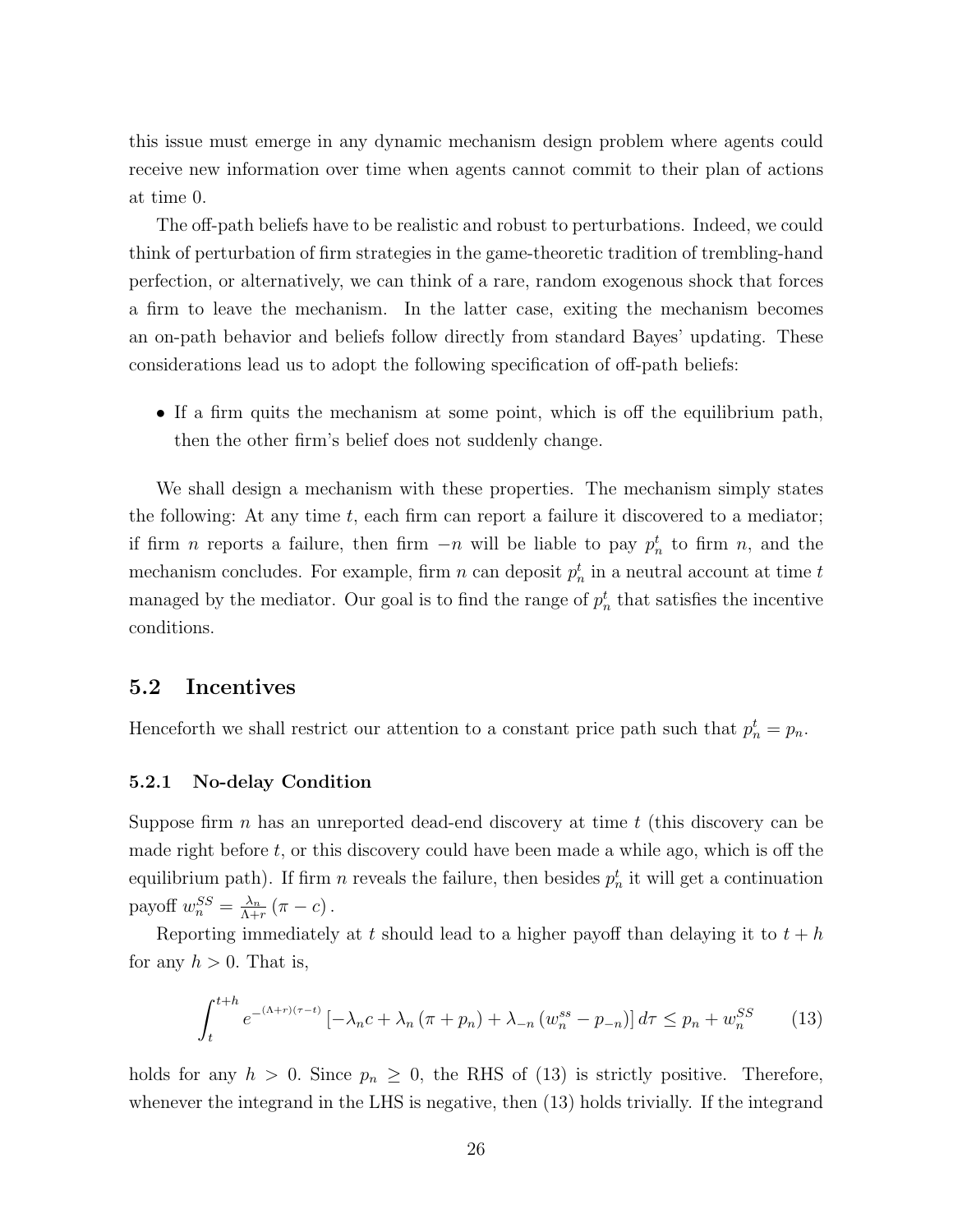is strictly positive, the LHS is strictly increasing in  $h$ . Therefore, that (13) holds for any h is equivalent to

$$
\left[-\lambda_n c + \lambda_n \left(\pi + p_n\right) + \lambda_{-n} \left(w_n^{ss} - p_{-n}\right)\right] \frac{1}{\Lambda + r} \leq p_n + w_n^{SS}.
$$

If instead  $-\lambda_n c + \lambda_n (\pi + p_n) + \lambda_{-n} (w_n^{ss} - p_{-n}) > 0$ , then since the LHS of (13) is increasing in  $h$ , (13) is equivalent to

$$
\left[-\lambda_n c + \lambda_n \left(\pi + p_n\right) + \lambda_{-n} \left(w_n^{ss} - p_{-n}\right)\right] \frac{1}{\Lambda + r} \leq p_n + w_n^{SS}.
$$

This can be simplified into

$$
\lambda_n \left( \pi - c - w_n^{SS} \right) \le r \left( p_n + w_n^{SS} \right) + \lambda_{-n} \left( p_{-n} + p_n \right).
$$

The intuition for this expression is as follows. By delaying, firm  $n$  loses the interest on  $(p_n + w_n^{SS})$ , and in the case of the opponent's discovery, firm n loses the transfer  $p_n$  and has to make an additional payment  $p_{-n}$  to the opponent. This is the RHS. Meanwhile, the firm makes an additional gain, which is equal to the benefit from monopolizing the safe line:  $\lambda_n \left( \pi - c - w_n^{SS} \right)$ .

Substituting  $w_n^{SS}$  into the above expression and simplifying, we have

$$
\frac{\lambda_{-n}\lambda_n}{\Lambda+r} \left(\pi-c\right) \le \left(\lambda_{-n}+r\right) p_n + \lambda_{-n} p_{-n}.\tag{14}
$$

#### 5.2.2 No Walk-away upon Discovery of a Dead End

At any time, a firm should not leave the mechanism to start a decentralized competition. Let us denote firm n's value of walking away after the discovery of a failure at t as  $v_{n,t}^S$ , which is the value of monopolizing the safe line until firm  $-n$  switches to the safe line. Note that for firm 1,  $v_{1,t}^S = v_{1,0}^S$  because firm 2 will never switch before a discovery. Therefore,

$$
v_{1,0}^{S} = \int_{0}^{\infty} e^{-(\Lambda + r)t} \left[ \lambda_1 \left( \pi - c \right) + \lambda_2 w_1^{SS} \right] dt = w_1^{SS} + \frac{\lambda_2}{\Lambda + r} w_1^{SS}.
$$

For firm 2,  $v_{2,0}^S \ge v_{2,t}^S$  because firm 1 will switch at a finite time T even without a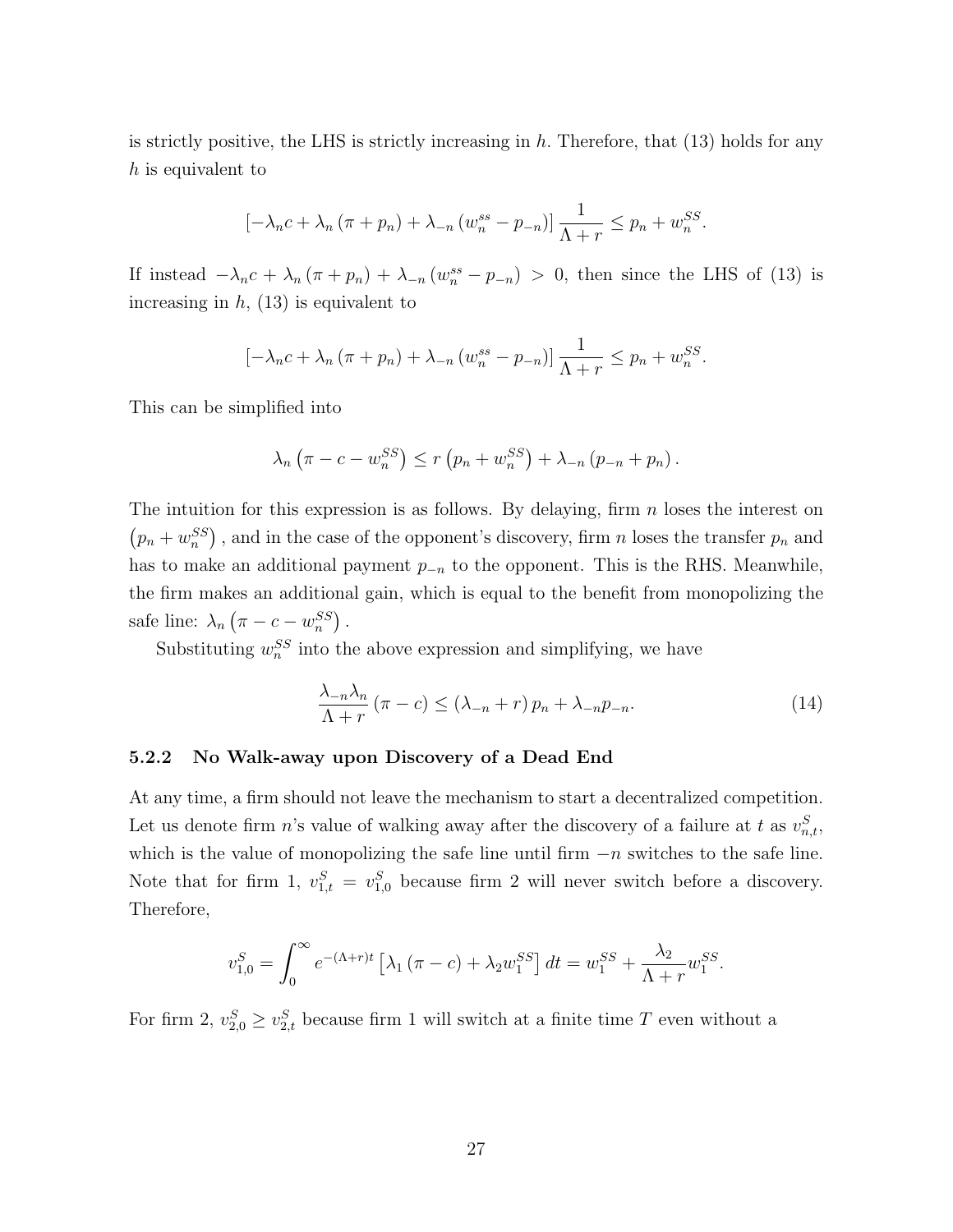discovery. Therefore we can write  $v_{2,0}^S$  as

$$
v_{2,0}^S = \int_0^T e^{-(\Lambda + r)t} \left[ \lambda_2 (\pi - c) + \lambda_1 w_2^{SS} \right] dt + \int_T^\infty e^{-(\Lambda + r)t} \lambda_2 (\pi - c) dt
$$
  
=  $w_2^{SS} + \left[ 1 - e^{-(\Lambda + r)T} \right] \frac{\lambda_1}{\Lambda + r} w_2^{SS}.$ 

The value of sharing the information is  $w_n^{SS} + p_n$ . Therefore it must be that  $w_n^{SS} + p_n \geq$  $v_{n,0}^S$ . Hence, we have another lower bound:  $p_n \ge v_{n,0}^S - w_n^{SS}$ . Therefore,

$$
p_1 \ge \frac{\lambda_1 \lambda_2}{\left(\Lambda + r\right)^2} \left(\pi - c\right) \text{ and } p_2 \ge \left[1 - e^{-(\Lambda + r)T}\right] \frac{\lambda_1 \lambda_2}{\left(\Lambda + r\right)^2} \left(\pi - c\right). \tag{15}
$$

#### 5.2.3 Participation Constraint

The third condition is the participation constraint before any discovery. Let  $V_n^D$  be firm n's value in the decentralized market,  $n = 1, 2$ . Then the participation constraint is given by

$$
V_n^D \leq \left\{ \begin{array}{c} \mu^0 \int_0^\infty e^{-(\Lambda+r)t} \left[ \lambda_n \left( \Pi - c + w_n^{SS} \right) + \lambda_{-n} w_n^{SS} \right] dt \\ + \left( 1 - \mu^0 \right) \int_0^\infty e^{-(\Lambda+r)t} \left[ \lambda_n \left( p_n - c + w_n^{SS} \right) + \lambda_{-n} \left( w_n^{SS} - p_{-n} \right) \right] dt \end{array} \right\}.
$$

The left-hand side is always  $V_n^D$  since when firm n walks away before any discovery, the game will resume as if the decentralized game has started at time  $t = 0$  due to no updating until that point in the centralized market. This condition can be simplified to

$$
(1 - \mu^0) \frac{\lambda_n p_n - \lambda_{-n} p_{-n}}{\Lambda + r} \ge V_n^D - \left[ \frac{\lambda_n}{\Lambda + r} \left( \mu^0 \Pi - c \right) + \frac{\Lambda}{\Lambda + r} w_n^{SS} \right].
$$

By Proposition 2,  $\frac{\lambda_n}{\Lambda+r}(\mu^0\Pi-c)+\frac{\Lambda}{\Lambda+r}w_n^{SS}$  on the right-hand side is firm n's payoff  $V_n$ under full information sharing. Therefore, the condition can be rewritten as

$$
(1 - \mu^0) \frac{\lambda_n p_n - \lambda_{-n} p_{-n}}{\Lambda + r} \ge V_n^D - V_n.
$$

This expression is very intuitive. The left-hand side is the expected net transfer firm  $n$ receives from participating in the mechanism: there will be transfer only when the risky line has a dead end that occurs with a prior probability  $(1 - \mu^0)$ ; on the equilibrium path, the belief will never update because of full information sharing; firm  $n$  receives a transfer  $p_n$  at a rate  $\lambda_n$  and makes a transfer  $p_{-n}$  at a rate  $\lambda_{-n}$ , and hence, the discounted value of the net transfer on a dead-end line is  $\frac{\lambda_n p_n - \lambda_{-n} p_{-n}}{\Lambda + r}$ . The right-hand side is the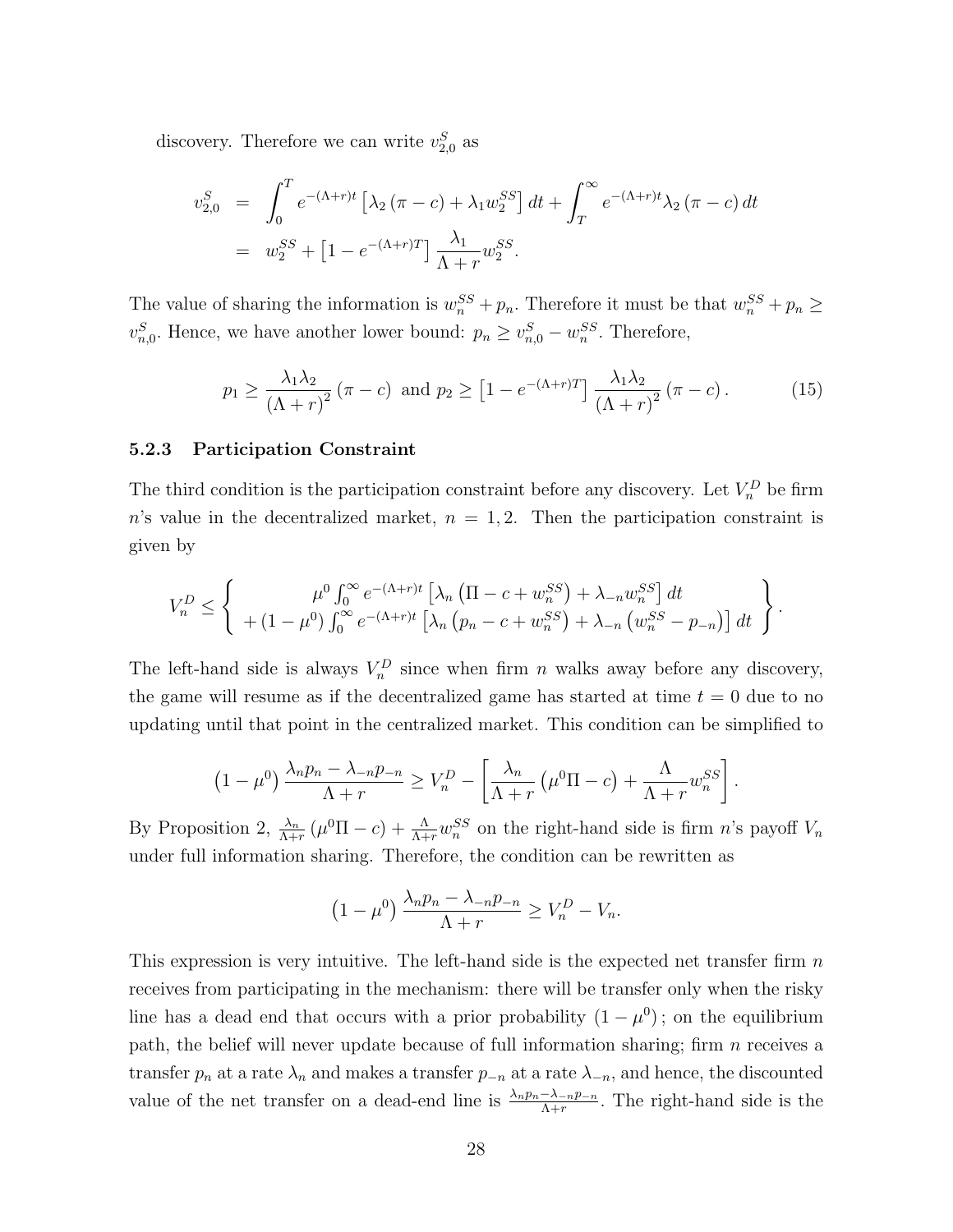value firm  $n$  gives up by participating in the mechanism: it obtains a value  $V_n$  under full information sharing enforced by the mechanism, but  $V_n^D$  in a decentralized market.

$$
\lambda_n p_n - \lambda_{-n} p_{-n} \geq \frac{\Lambda + r}{1 - \mu^0} \left( V_n^D - V_n \right).
$$

This condition holds for  $n = 1, 2$ , and hence, we obtain an upper bound and a lower bound for  $\lambda_1 p_1 - \lambda_2 p_2$ :

$$
\underline{K} \leq \lambda_1 p_1 - \lambda_2 p_2 \leq \overline{K}.
$$

where

$$
\underline{K} \equiv \frac{\Lambda + r}{1 - \mu^0} \left( V_1^D - V_1 \right) \text{ and } \overline{K} \equiv \frac{\Lambda + r}{1 - \mu^0} \left( V_2 - V_2^D \right).
$$

It is feasible only when  $\underline{K} \leq \overline{K}$ . This condition is equivalent to

$$
V_1^D + V_2^D \le V_1 + V_2.
$$

The right-hand side is the first-best joint payoff under full information. The left-hand side is the sum of values of the firms in the decentralized economy. Clearly, this condition is always satisfied.

#### 5.3 Efficient Mechanism

Now, we summarize the two conditions on the prices:

1. No-delay condition:

$$
\frac{\lambda_{-n}\lambda_n}{\Lambda+r} \left(\pi-c\right) \le \left(\lambda_{-n}+r\right)p_n + \lambda_{-n}p_{-n}, \text{ for } n=1,2. \tag{16}
$$

2. No-walk-away with a dead end:

$$
p_1 \ge \frac{\lambda_1 \lambda_2}{\left(\Lambda + r\right)^2} \left(\pi - c\right) \text{ and } p_2 \ge \left[1 - e^{-(\Lambda + r)T}\right] \frac{\lambda_1 \lambda_2}{\left(\Lambda + r\right)^2} \left(\pi - c\right). \tag{17}
$$

3. Participation constraint:

$$
\underline{K} \le \lambda_1 p_1 - \lambda_2 p_2 \le \overline{K}.\tag{18}
$$

**Proposition 5** Each price vector  $(p_1, p_2)$  that satisfies conditions (16) and (18) characterizes a mechanism that restores efficiency: both firms work on the risky research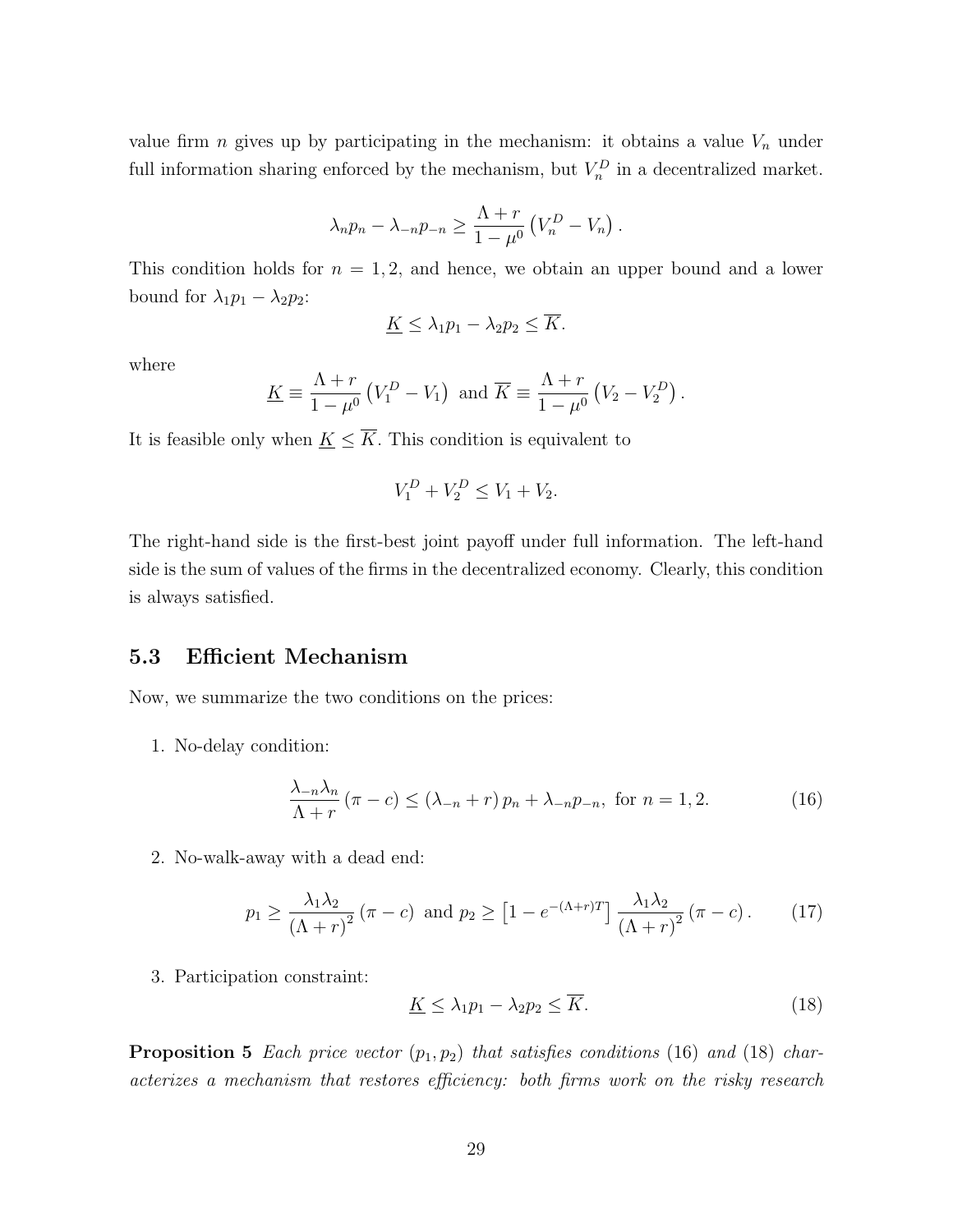until a discovery is made and then switch to the safe research; firm n reports a dead-end discovery immediately upon its discovery and receives a payment  $p_n$  from its competitor.

**Proof.** Note that the set of price vectors  $(p_1, p_2)$  that satisfy  $(16)-(17)$  is non-empty. Indeed, we can set  $p_1 = \frac{\lambda_2 p_2 + K}{\lambda_1}$  $\frac{\rho_2 + K}{\lambda_1}$ , which satisfies (18). By setting  $p_2$  large enough, all other constraints will be satisfied simultaneously. By definition, firms share their information without delay under the mechanism with  $(p_1, p_2)$ . The result then follows.

There is a continuum of price vectors that satisfy conditions  $(16)-(17)$ . One way to refine this set of price vectors is to introduce a liability constraint. Instead of pushing in this direction, we characterize the "cheapest" prices that are enough to restore efficiency. To do this, we minimize the flow transfer  $\lambda_1 p_1 + \lambda_2 p_2$  over all mechanisms.

#### 5.4 Minimum Implementable Transfers

Formally, minimizing the flow transfer  $\lambda_1 p_1 + \lambda_2 p_2$  over all mechanisms is the following linear programming problem:

$$
\min_{(p_1,p_2)} \{\lambda_1 p_1 + \lambda_2 p_2\} \quad \text{subject to} \quad \left\{\n\begin{array}{l}\n\text{C1: } \frac{\lambda_1 \lambda_2}{\Lambda + r} \left(\pi - c\right) \leq \left(\lambda_1 + r\right) p_2 + \lambda_1 p_1 \\
\text{C2: } \frac{\lambda_1 \lambda_2}{\Lambda + r} \left(\pi - c\right) \leq \left(\lambda_2 + r\right) p_1 + \lambda_2 p_2 \\
\text{C3: } \frac{\lambda_1 \lambda_2}{(\Lambda + r)^2} \left(\pi - c\right) \leq p_1 \\
\text{C4: } \left[1 - e^{-(\Lambda + r)T}\right] \frac{\lambda_1 \lambda_2}{(\Lambda + r)^2} \left(\pi - c\right) \leq p_2 \\
\text{C5: } \underline{K} \leq \lambda_1 p_1 - \lambda_2 p_2 \leq \overline{K}.\n\end{array}\n\right\}.
$$

The set of binding constraints in this program is determined by primitive parameter values of  $c, \lambda_n, r, \pi, \mu_0$  and II. We present numerical solutions using the previous set of parameters. The interesting finding is that the cost of the mechanism is quite minimal relative to the size of the recovered welfare loss.

| MINIMUM PRICE MECHANISM |         |                                                       |                                                             |                  |  |
|-------------------------|---------|-------------------------------------------------------|-------------------------------------------------------------|------------------|--|
| $\pi-c$                 | $p_1^*$ | $p_2^*$                                               | $\lambda_1 p_1^* + \lambda_2 p_2^*$                         | welfare recovery |  |
| \$1                     |         | $$0.5(50\ell) \quad $0.20(20\ell) \quad $0.02(2\ell)$ |                                                             | $$19.3$ million  |  |
| \$ 1 million            |         |                                                       | $$0.5$ million $$0.2$ million $$0.02$ million               | $$19.6$ million  |  |
|                         |         |                                                       | $$10$ million $$4.7$ million $$1.8$ million $$0.24$ million | \$22 million     |  |
| TABLE 5                 |         |                                                       |                                                             |                  |  |

In the numerical computations, the two binding constraints of the mechanism are the no-delay condition for firm 1 (C1) and the no-walk-away condition for firm 2 (C4).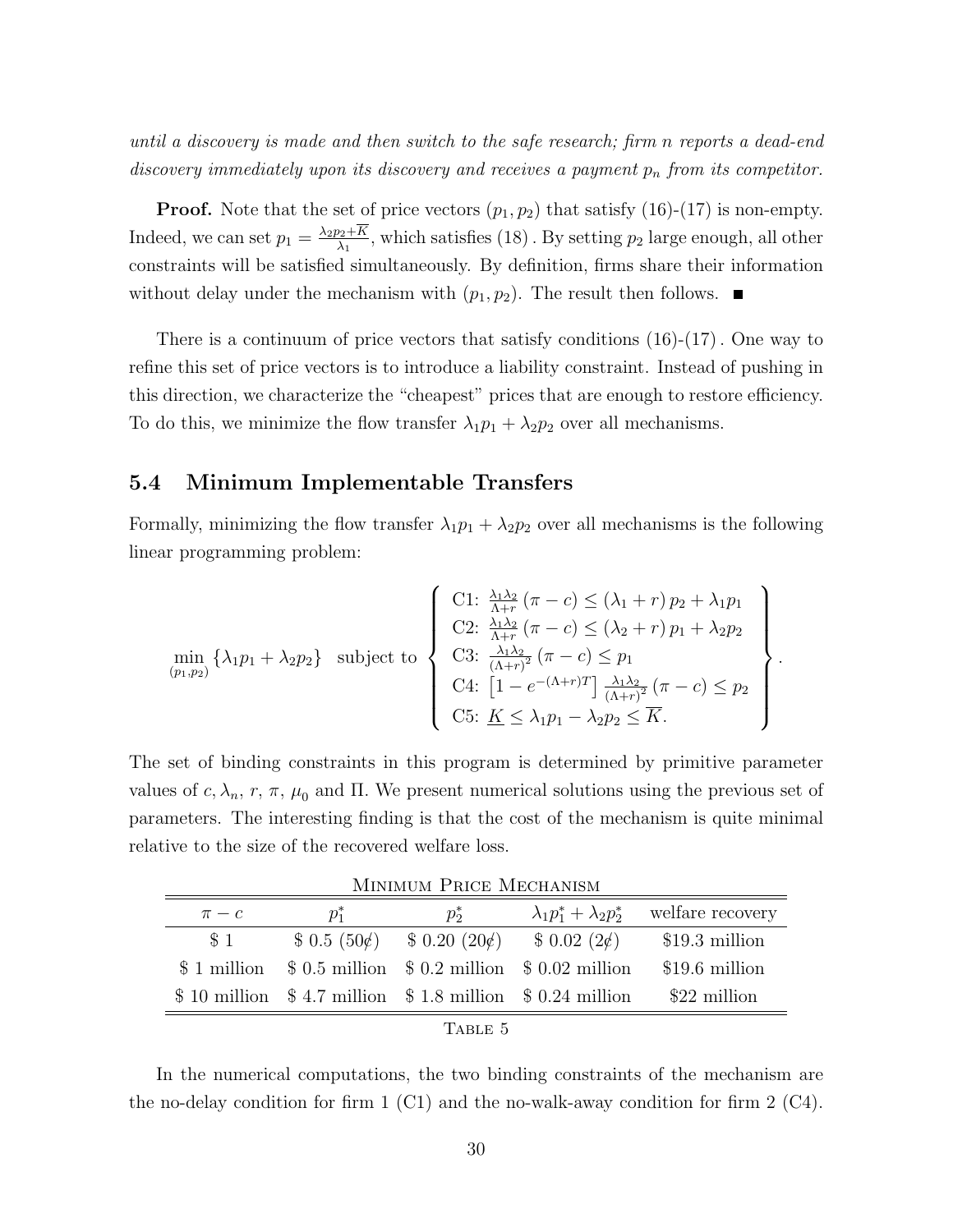The following graph plots the prices dictated by the minimum transfer mechanism as a function of the competition level on the safe research line.



Figure 5

Two features stand out in the above plot. First, the price that each firm has to pay to compensate its competitor is increasing in the level of the competition on the safe research line. Second, the price that firm 1 receives  $(p_1)$  is always higher than that of firm 2, since sharing information on a dead-end finding means that both firms will now compete on the safe line. For firm 1 this entails a larger reduction in value because it will then face a stronger competitor (firm 2).

# 6 Concluding Discussion and Future Research

The goal of this paper has been to uncover the potential inefficiencies in research competitions due to dead-end replication. We offered a parsimonious two-line research competition model with two asymmetric firms. We identified two types of inefficiencies that arise in this model and show that different firms incur different types of inefficiencies. The efficiency loss is significant, and we have discussed a simple mechanism to improve efficiency. We have made several simplifying assumptions to highlight the effects of a dead-end discovery and asymmetric information. In what follows, we shall discuss possible extensions of our model and future research.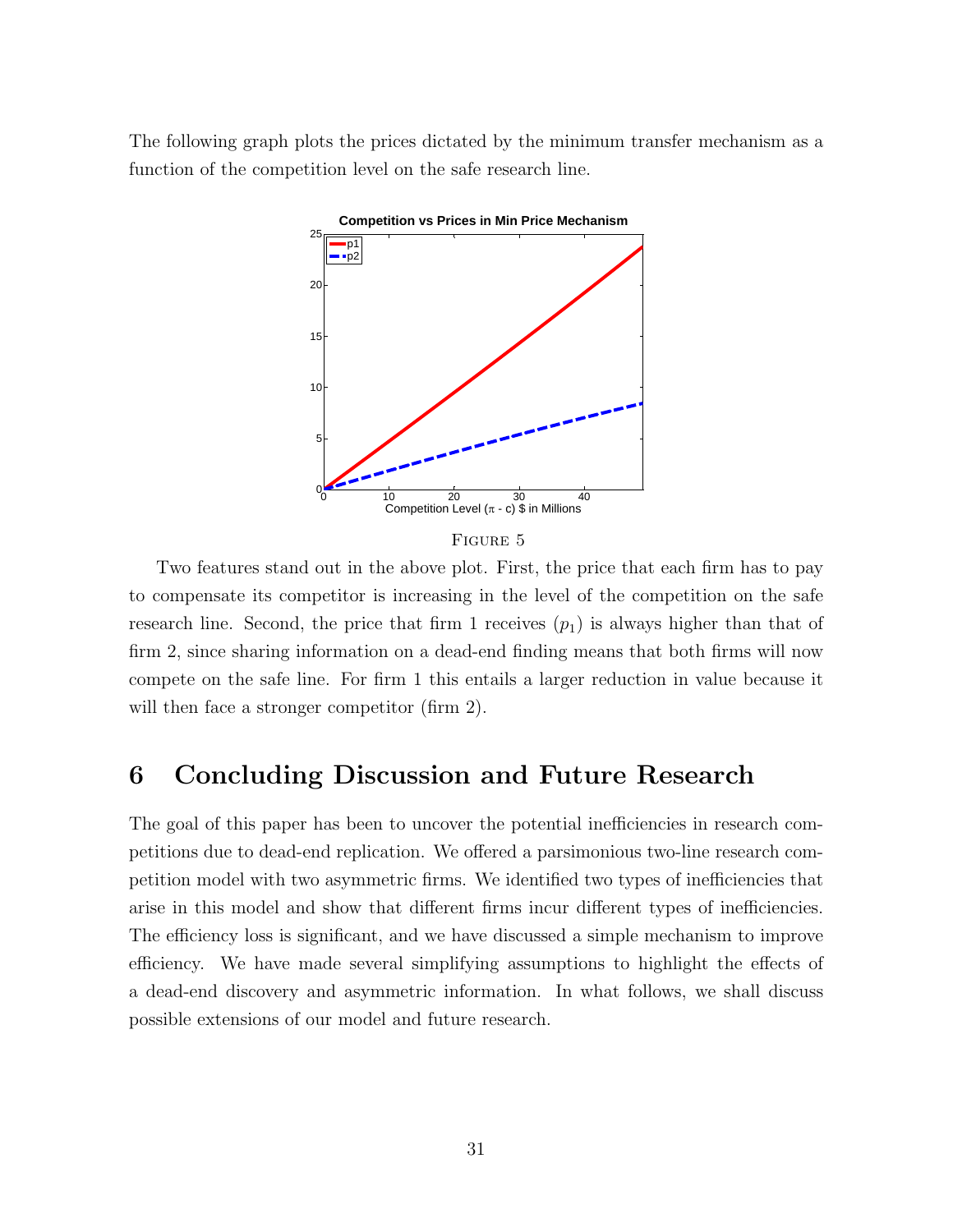#### 6.1 State-dependent Arrival Rate

In this paper, we have assumed that the arrival rate  $\lambda_n$  is independent of the true state. More generally, one might allow the arrival rate to be a function of the state as well,  $\lambda_n^s$  $_{n}^s,$ where  $s \in \{G, B\}$  where G stands for the good risky line and B stands for the dead-end risky line. A source of exogenous learning shows up in this environment. For instance, if  $\lambda_n^G \neq \lambda_n^B$  $_n^B$ , then firm *n* will learn from the fact that there is no discovery from its own research. In particular, if  $\lambda_n^G > \lambda_n^B$ , then for firm n, no news from its own research is bad news. In this case, learning from n's own research and learning from the opponent's research (no discovery) reinforce each other. If, instead,  $\lambda_n^G < \lambda_n^B$ , then no news is good news. Therefore, learning from n's own research and learning from the opponent tend to push the learning in different directions. Our model isolates the endogenous learning through competition from the exogenous learning. It remains to analyze which force will be stronger and how they interact over time. We believe this complication will not change the qualitative predictions of our model.

### 6.2 Strategic Patenting

In our model, a firm receives a lump-sum payoff from its good discovery immediately. We could enrich the model to study strategic patenting decisions and ask whether a firm has an incentive to delay its patenting decision to its own benefit. In this section, we shall argue that the equilibrium we characterize is robust to an endogenous patenting decision. Therefore, to study strategic patenting decisions, we need to enrich the model (for example, by allowing multiple arrivals). This is an interesting question to ask but is orthogonal to the current focus.

Assume firm  $-n$ 's strategy is to patent its discovery immediately. Consider firm n. If firm  $n$  has a non-patented successful discovery at a point when the other firm has already switched, then there is no benefit from delayed patenting, and there is a cost due to discounting. Now consider the case where firm  $n$  has a non-patented discovery at t when the competing firm is still working on the risky research (note that such a discovery may be made exactly at t or it is discovered before but delayed until t). If n patents this discovery at t, then we can derive its payoff as  $V_t = \Pi + w_n^{SS}$ . Suppose the firm decides to delay it until  $t + s$ , for some  $s > 0$ . Since we know that the firm will not delay patenting when the other firm has switched, we can assume without loss of generality that at  $t + s$  firm  $-n$  is still on the risky line. Firm n's expected payoff at t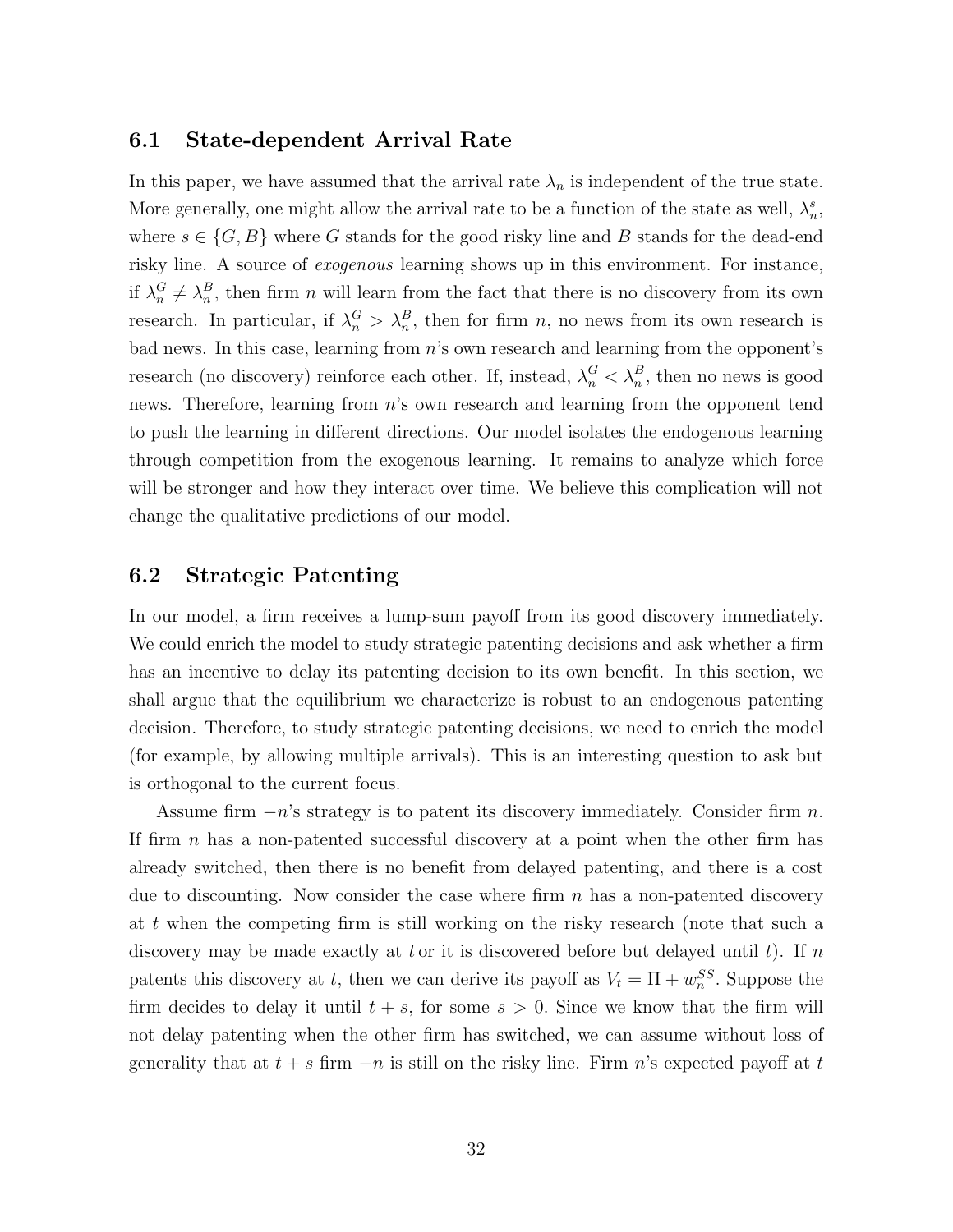is therefore,

$$
V_{t,s} = \int_{t}^{t+s} e^{-(r+\Lambda)(\tau-t)} \left[ \lambda_n \left( \pi + \Pi \right) + \lambda_{-n} w_n^{SS} - \lambda_n c \right] d\tau + e^{-(r+\Lambda)s} \left( \Pi + w_n^{SS} \right).
$$

Now

$$
\frac{\partial V_{t,s}}{\partial s} = e^{-(r+\Lambda)s} \left[ \lambda_n (\pi + \Pi) + \lambda_{-n} w_n^{SS} - \lambda_n c \right] - (r+\Lambda) e^{-(r+\Lambda)s} \left( \Pi + w_n^{SS} \right)
$$
  
\n
$$
= e^{-(r+\Lambda)s} \left\{ -r\Pi - \lambda_{-n} \left[ \Pi - \frac{\lambda_n (\pi - c)}{r+\Lambda} \right] \right\}
$$
  
\n
$$
< e^{-(r+\Lambda)s} \left[ -r\Pi - \lambda_{-n} (\Pi - \pi) \right].
$$

Note that under Assumption 1,  $\Pi > \pi$  and hence  $\frac{\partial V_{t,s}}{\partial s} < 0$ . Therefore, firm *n*, if it has a non-patented innovation at time t, will not delay patenting by any  $s > 0$ .

**Remark 1** Note that we have just shown that it is optimal for firm n to patent immediately when firm  $-n$ 's strategy is registering immediately whenever  $\Pi > \pi$ . The intuition is that if firm n delays for dt, the cost of delay is of the order  $\lambda_{-n}\Pi$ , yet the benefit is  $\lambda_{-n}\pi$  because firm n keeps firm  $-n$  away for dt.

#### 6.3 Macroeconomic Applications

The increase in potentially wasteful R&D dollars has been a common concern both in academic and policy spheres. Macro data on innovation and R&D spending in the US exhibits a worrisome time-series pattern. The ratio of registered innovation counts to total innovation efforts in the US has been steadily decreasing over time. Figures 6A and 6B document this stylized fact.

In figure 6A, we plot the ratio of the total number of USPTO patents granted to US residents over aggregate R&D investment in the US. In the early 1950s, the patent-R&D ratio was around 1.4 and it had decreased by almost 70%, to 0.4, in the early 2000s. There could be various explanations for this decline, and Kortum (1993) argues that one of them is the increasing duplicative R&D efforts by competing firms. He suggests that the increase in market size leads to a larger ex-post value of innovation, which, combined with competition, leads to a larger R&D spending per patent. A similar and even more drastic picture emerges in the pharmaceutical industry. Figure 6B plots the number of drug approvals per R&D investment for this industry. The ratio declines from 1.4 in the early 1960s to 0.1 in the early 2000s, which is a decline of more than 90%. This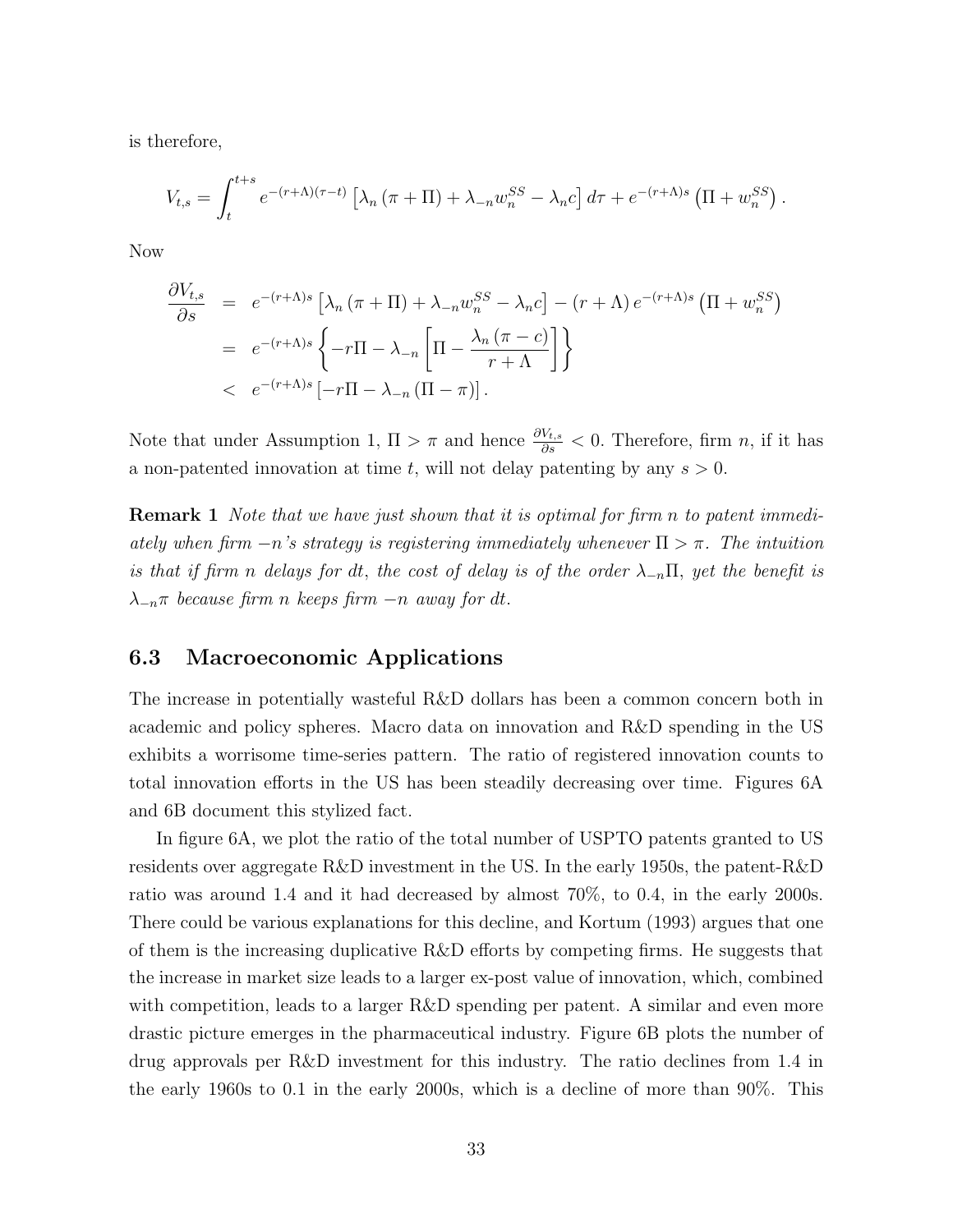

observation again hints at a severe problem of R&D duplication for drug inventions.

We provide two comparative statics as a preliminary attempt to use our model to touch on this issue. The first one is the increase in the market value of drugs. Although this increase in value could be caused by many different factors (increase in market size, for instance), the end effect is an increase in the ex-post returns to innovation. In our model, an increase in the market value of drugs leads to more experimentation on the risky line, which causes an increase in the cut-off value  $T$  of the weak firm 1. This in turn also increases dead-end replications and reduces the number of drugs per R&D investment. Figure 7A plots the average number of drugs per R&D investment as a function of the market value.



Another potential explanation emerging from our model is the increase in uncertainty or the decrease in the probability of a good outcome on the risky line.<sup>18</sup> To understand this better, consider the case in which  $\mu^0 = 1$  and the decentralized equilibrium would be efficient. As uncertainty increases  $(\mu^0$  declines), the decentralized economy increases

<sup>18</sup>In reality this could be caused by the fishing-out effect.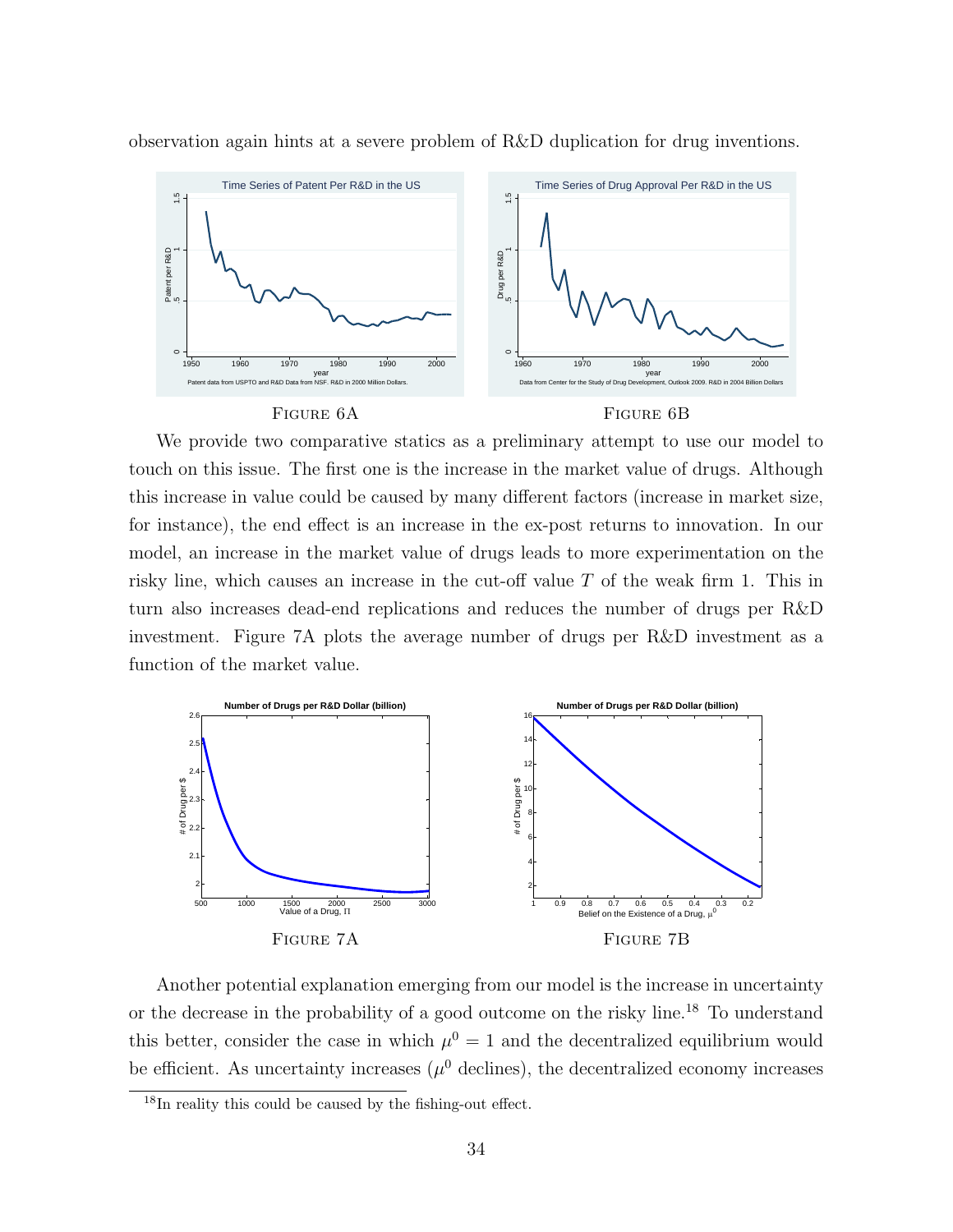the amount of dead-end replications. This increase in wasteful spending reduces the number of drugs per R&D investment as illustrated in Figure 7B.

A more detailed analysis of the macroeconomic implications of the inefficiencies identified in this paper requires incorporating the microeconomic structure into a formal general equilibrium growth model. Akcigit and Liu (2013) take a step in this direction. We believe that additional interesting macroeconomic questions are still awaiting future exploration.

# References

- [1] Acemoglu, Daron, (2008), Introduction to Modern Economic Growth, Princeton University Press.
- [2] Acemoglu, Daron, and Ufuk Akcigit, (2012), "Intellectual Property Rights Policy, Competition and Innovation", Journal of the European Economic Association, 10, 1-42.
- [3] Aghion, Philippe, Nicholas Bloom, Richard Blundell, Rachel Griffith, and Peter Howitt, (2005), "Competition and Innovation: An Inverted-U Relationship", Quarterly Journal of Economics, 120, 701-728.
- [4] Aghion, Philippe, Christopher Harris, Peter Howitt, and John Vickers, (2001), "Competition, Imitation and Growth with Step-by-Step Innovation", Review of Economic Studies, 68, 467-492.
- [5] Aghion, Philippe, and Peter Howitt, (1997), Endogenous Growth Theory, MIT Press.
- [6] Aghion, Philippe, and Peter Howitt, (2009), The Economics of Growth, MIT Press.
- [7] Akcigit, Ufuk, and Qingmin Liu, (2013), "Endogenous Growth with Asymmetric Information: A Mechanism Design Approach", Mimeo, University of Pennsylvania.
- [8] Arrow, Kenneth, (1962), "Economic Welfare and the Allocation of Resources for Invention", in R.R. Nelson, ed. Universities-National Bureau of Economic Research Conference Series; The Rate and Direction of Economic Activities: Economic and Social Factors, Princeton University Press.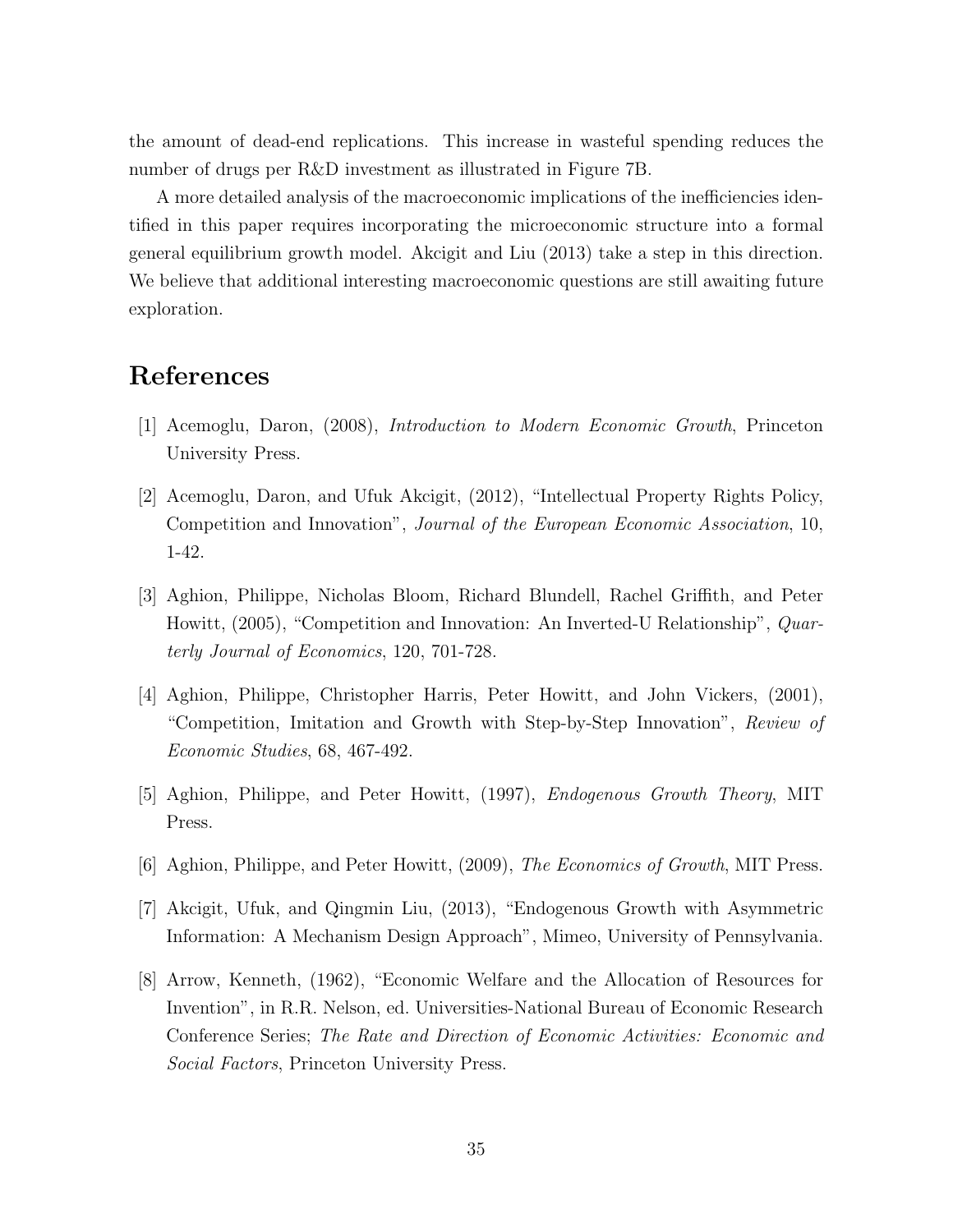- [9] Bhattacharya, Sudipto, Kalyan Chatterjee, and Larry Samuelson, (1986), "Sequential Research and the Adoption of Innovations", Oxford Economic Papers, 38, 219– 243.
- [10] Blundell, Richard, Rachel Griffith, and John Van Reenen, (1999), "Market Share, Market Value and Innovation in a Panel of British Manufacturing Firms", Review of Economic Studies, 66, 529-554.
- [11] Bolton, Patrick, and Christopher Harris, (1999), "Strategic Experimentation", Econometrica, 67, 349–74.
- [12] Bonatti, Alessandro, and Johannes Hörner, (2011), "Collaborating", American Economic Review, 101, 632-663.
- [13] Chatterjee, Kalyan, and Robert Evans, (2004), "Rivals Search for Buried Treasure: Competition and Duplication in R&D", RAND Journal of Economics, 15, 160-183.
- [14] Das, Kaustav, (2012), "Competition, Duplication and Learning in R&D", Mimeo, Penn State University.
- [15] Fershtman, Chaim, and Ariel Rubinstein, (1997), "A Simple Model of Equilibrium in Search Procedures", Journal of Economic Theory, 72, 432-441.
- [16] Grabowski, Henry, John Vernon, and Joseph DiMasi (2002), "Returns on Research and Development for 1990s New Drug Introductions", Pharmacoeconomics, 20, 11- 29.
- [17] Green, Jerry R., and Suzanne Scotchmer, (1995), "On the Division of Profit in Sequential Innovation", RAND Journal of Economics, 26, 20-33.
- [18] Grossman, Gene M., and Elhanan Helpman, (1993), Innovation and Growth in the Global Economy, MIT Press.
- [19] Jensen, Richard, (1981), "Adoption and Diffusion of an Innovation of Uncertain Probability," Journal of Economic Theory, 27, 182–193.
- [20] Jones, Charles, and Dietrich Vollrath, (2013), Introduction to Economic Growth, W.W. Norton & Company.
- [21] Jovanovic, Boyan, and Rafael Rob, (1990), "Long Waves and Short Waves: Growth Through Intensive and Extensive Search", Econometrica, 58, 1391-1409.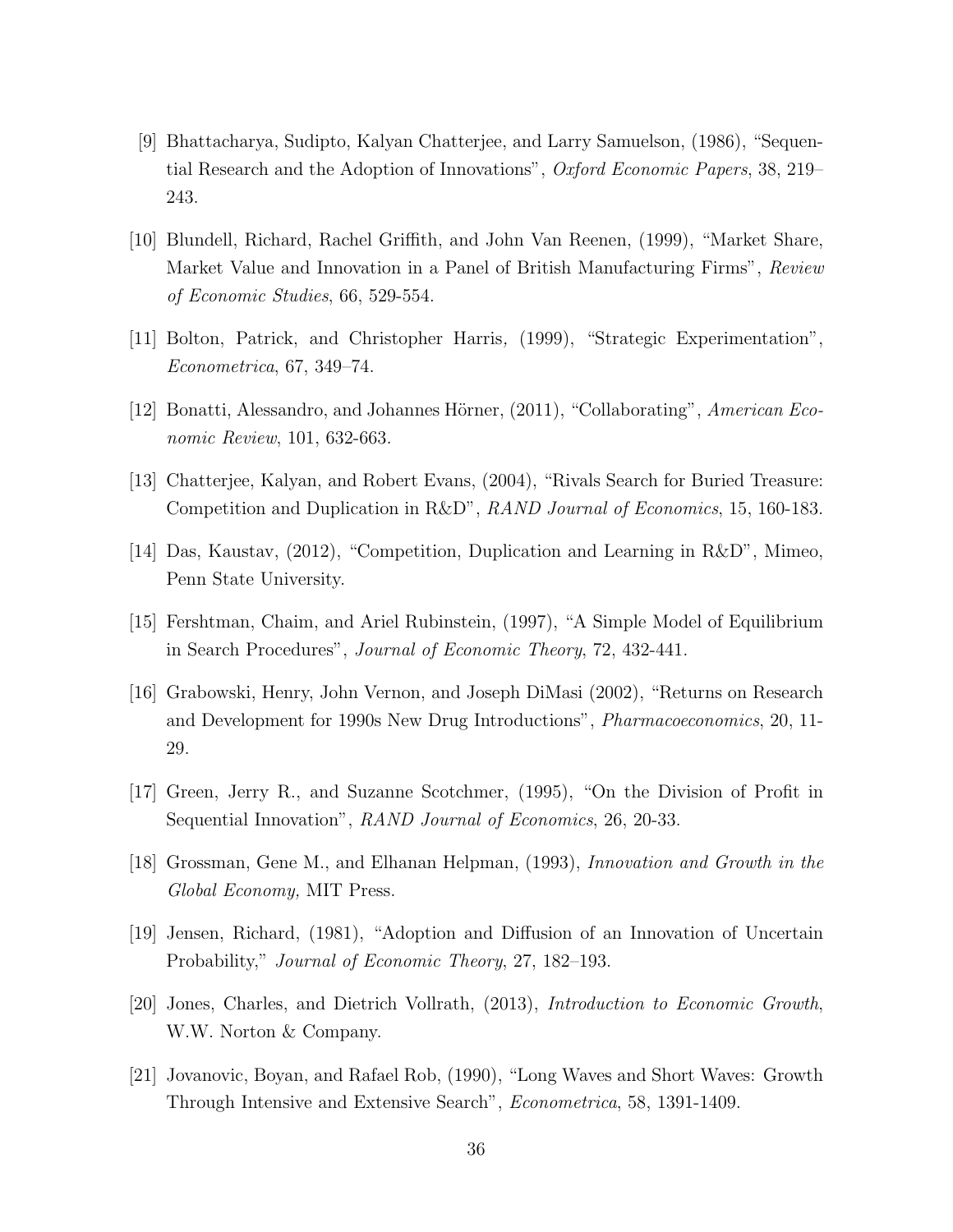- [22] Jovanovic, Boyan, and Yaw Nyarko, (1996), "Learning by Doing and the Choice of Technology", Econometrica, 64, 1299-1310.
- [23] Kortum, Samuel, (1993), "Equilibrium R&D and the Patent-R&D Ratio: US Evidence," American Economic Review Papers and Proceedings, 83, 450-457.
- [24] Lerner, Joshua, (2012), The Architecture of Innovation: The Economics of Creative Organizations, Harvard Business Review Press.
- [25] Manso, Gustavo, (2011), "Motivating Innovation", Journal of Finance, 66, 1823- 1869.
- [26] Murto, Pauli, and Juuso Välimäki, (2011), "Learning and Information Aggregation in an Exit Game", Review of Economic Studies, 78, 1426-1461.
- [27] Nanda, Ramana, and Matthew Rhodes-Kropf, (2012), "Innovation and the Financial Guillotine", HBS Working Paper 13-038.
- [28] Nickell, Stephen J., (1996), "Competition and Corporate Performance", Journal of Political Economy, 104, 724-746.
- [29] Nielson, Michael, (2011), Reinventing Discovery: The New Era of Networked Science, Princeton University Press.
- [30] Pastorino, Elena, (2011), "Learning in Labor Markets and Job Mobility", Mimeo, University of Minnesota.
- [31] Peters, Michael, (2012), "Heterogeneous Mark-Ups and Endogenous Misallocation", Mimeo, Yale & LSE.
- [32] PhRMA, (2011), "Pharmaceutical Industry: Profile 2011", The Pharmaceutical Research and Manufacturers of America, Washington.
- [33] Scotchmer, Suzanne, (2004), Innovation and Incentives, MIT Press.
- [34] Singh, Simon, (1998), Fermat's Enigma: The Epic Quest to Solve the World's Greatest Mathematical Problem, Anchor Publishing.
- [35] Singer, Natasha, (2009, November 14), "Seeking a Shorter Path to New Drugs", New York Times.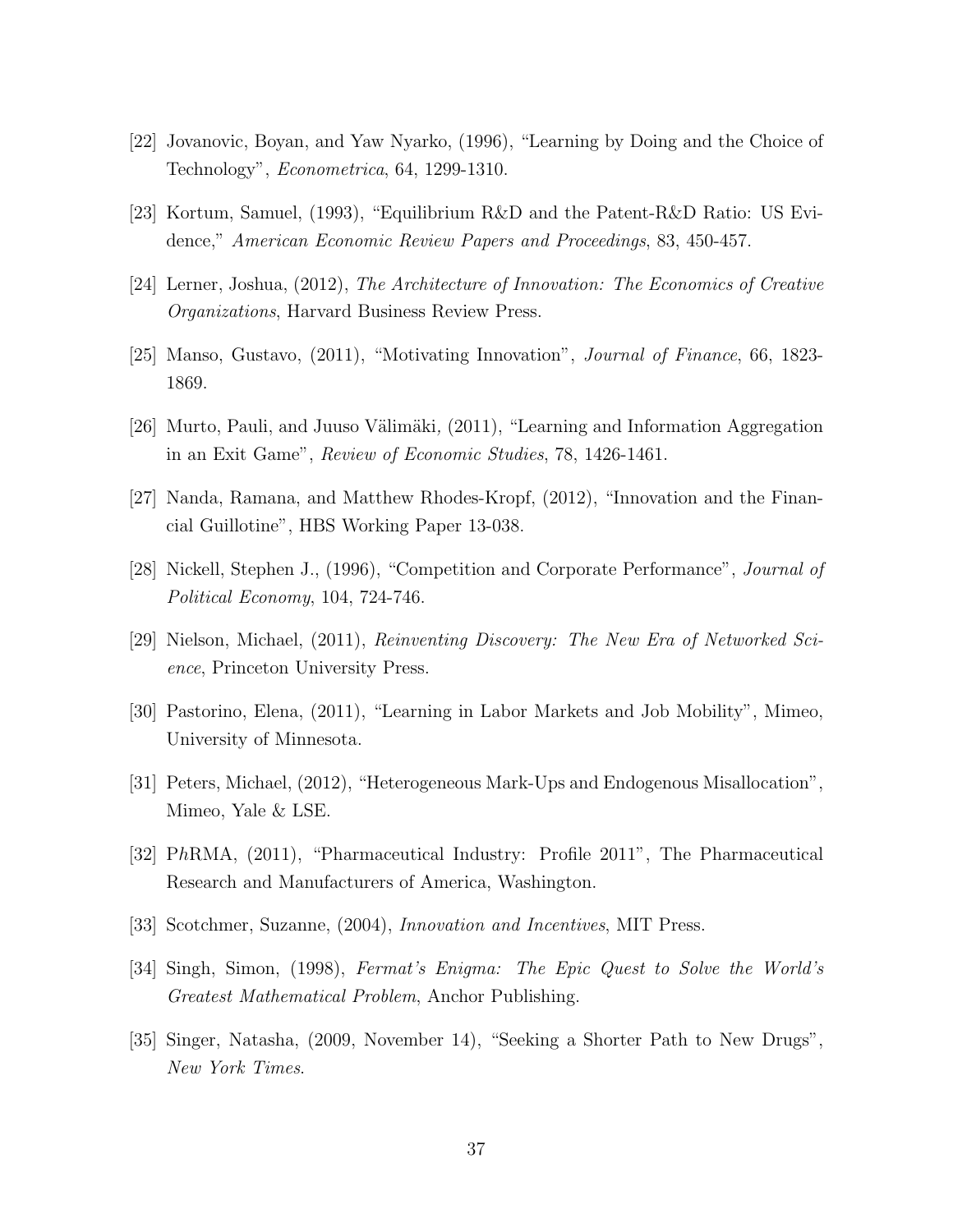- [36] Thomas, Caroline, (2011), "Experimentation with Congestion", Mimeo, University of Texas at Austin.
- [37] Weitzman, Martin L, (1979), "Optimal Search for the Best Alternative," *Econo*metrica, 47, 641-54.
- [38] The White House, Office of the Press Secretary, (2000, March 14), Joint Statement by President Clinton and Prime Minister Tony Blair of the UK [Press release]. Retrieved from http://clinton4.nara.gov/WH/EOP/OSTP/html/00314.html.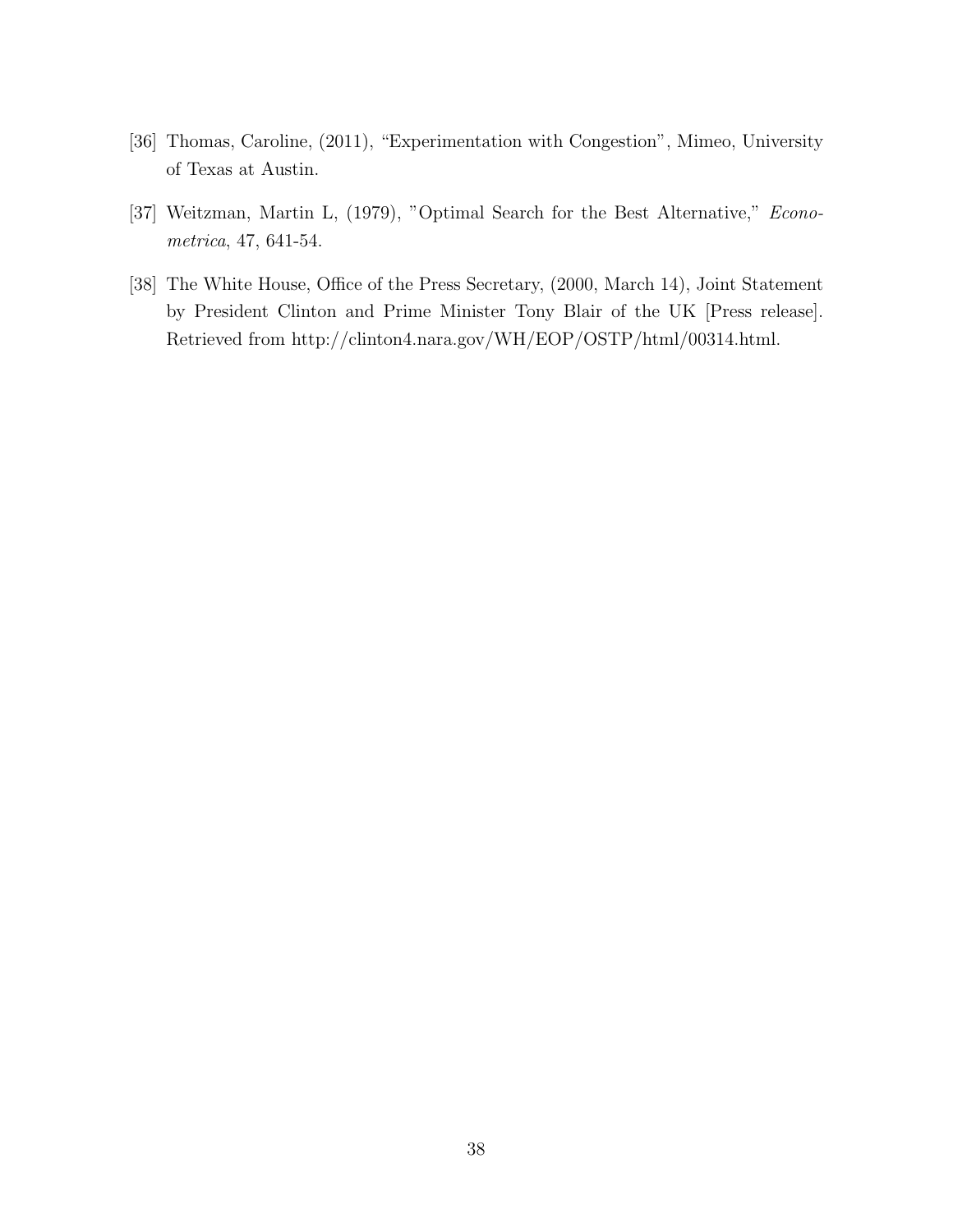# Appendix

# A Proof of Proposition 2

We begin with some useful observations. If the two firms start on the risky line together, continuing until a discovery is made, and then both switch to the safe line, then their joint value is given by the following Bellman equation

$$
V = -\Lambda c dt + e^{-r dt} \left[ \Lambda dt \left( \mu^{0} \Pi + w^{SS} \right) + \left( 1 - \Lambda dt \right) V \right],
$$

which implies

$$
V = \frac{\Lambda}{\Lambda + r} \left( \mu^0 \Pi - c + w^{SS} \right). \tag{19}
$$

This joint value can be also rewritten as

$$
V = \frac{\Lambda(\mu^{0}\Pi - c)}{\Lambda + r} + \frac{\Lambda}{\Lambda + r} \frac{\Lambda(\pi - c)}{\Lambda + r}
$$
  
= 
$$
w^{RR} + \frac{\Lambda}{\Lambda + r} w^{SS}.
$$
 (20)

Note that V consists of two parts. Firms first extract an expected payoff  $w^{RR}$  from the risky line, and meanwhile derive a flow payoff  $\Lambda w^{SS}$  from the safe line with effective discounting  $\Lambda + r$ .

**Proof of Proposition 2.** We relax the firms' decision problem by allowing reversibility; that is, they always have the option to restart a research line that they previously quit. This relaxed problem makes the computation of the continuation payoff easier. In the relaxed problem, the joint value  $\hat{V}$  of the two firms can be derived from the following Bellman equation,

$$
\hat{V} = \max \left\{ \begin{array}{c} \Lambda dt \left( \mu^0 \Pi + w^{SS} \right) e^{-rdt} - \Lambda c dt + \left( 1 - \Lambda dt \right) \hat{V} e^{-rdt}, \\ \Lambda dt \left( \pi + w^{RR} \right) e^{-rdt} - \Lambda c dt + \left( 1 - \Lambda dt \right) \hat{V} e^{-rdt}, \\ \lambda_1 dt \left( \mu^0 \Pi + w^{SS} \right) e^{-rdt} + \lambda_2 dt \left( \pi + w^{RR} \right) e^{-rdt} - \Lambda c dt + \left( 1 - \Lambda dt \right) \hat{V} e^{-rdt}, \\ \lambda_2 dt \left( \mu^0 \Pi + w^{SS} \right) e^{-rdt} + \lambda_1 dt \left( \pi + w^{RR} \right) e^{-rdt} - \Lambda c dt + \left( 1 - \Lambda dt \right) \hat{V} e^{-rdt} \end{array} \right\}
$$
\n(21)

where the four terms on the right side are the payoffs from strategies in which both firms start with the risky line, both firms start with the safe line, firm 1 starts with the risky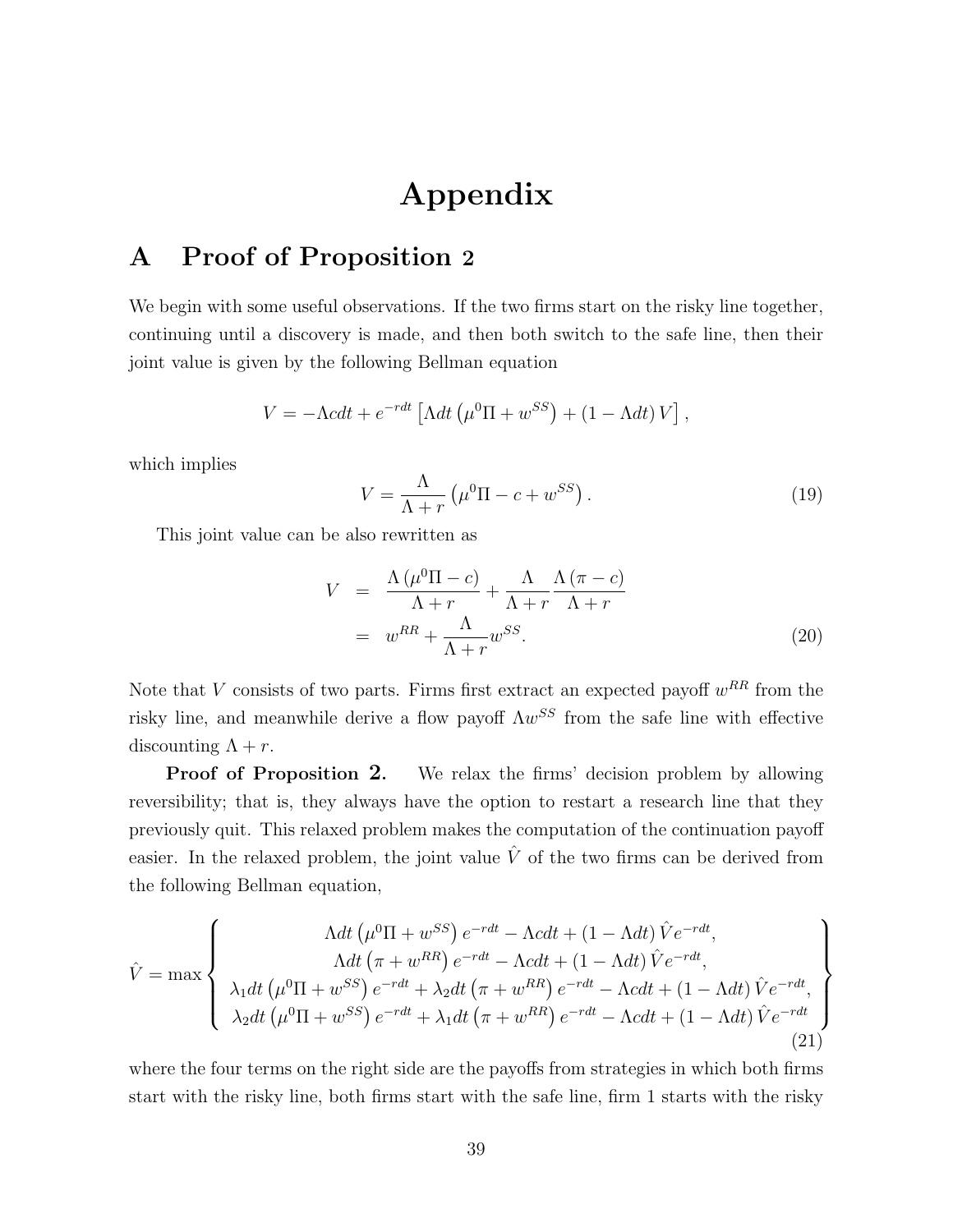line and firm 2 starts with the safe line, and firm 2 starts with the risky line and firm 1 starts with the safe line, respectively.

We claim that  $\mu^0 \Pi + w^{SS} > \pi + w^{RR}$ . This is because

$$
\mu^{0}\Pi + w^{SS} = \mu^{0}\Pi + \frac{\Lambda}{\Lambda + r}(\pi - c)
$$

$$
> \frac{\Lambda\mu^{0}\Pi + r\pi + \Lambda\pi - \Lambda c}{\Lambda + r}
$$

$$
= \pi + w^{RR}.
$$

Note that the inequality follows from Assumption 1. Therefore, the first term on the right side of (21) is the largest and hence

$$
\hat{V} = \Lambda dt \left( \mu^0 \Pi + w^{SS} \right) e^{-rdt} - \Lambda c dt + (1 - \Lambda dt) \hat{V} e^{-rdt}.
$$

This immediately implies that the optimal value of the relaxed problem,  $\hat{V}$ , is achieved by a strategy in which both firms start on the risky line. This strategy is feasible in the constrained problem where firms cannot switch back to a previously abandoned research line. Therefore, this strategy is optimal in the original problem, and the optimal value is given by Equation (20),

$$
V = w^{RR} + \frac{\Lambda}{\Lambda + r} w^{SS}.
$$

This completes the proof. ■

# B Proof of Lemma 1

We conjecture that the differential equation has a solution of the following form  $\mu^t =$  $\Psi(t) \equiv \frac{A}{1+Bt}$  where A and B are constants. Substituting the conjecture into (11) we get

$$
\frac{-BA}{\left(1+Bt\right)^2} = -\frac{A}{\left(1+Bt\right)} \left(1 - \frac{A}{1+Bt}\right) \frac{\lambda_{-n}}{1+\lambda_{-n}t},
$$

which reduces to

$$
B + B\lambda_{-n}t = (1 - A)\lambda_{-n} + \lambda_{-n}Bt.
$$

Equating the constant terms we get  $B = (1 - A) \lambda_{-n}$ . Moreover, we impose the boundary condition  $\Psi(0) = \mu^0$ . Then we get  $A = \mu^0$  and  $B = (1 - \mu^0) \lambda_{-n}$ . This verifies our conjecture.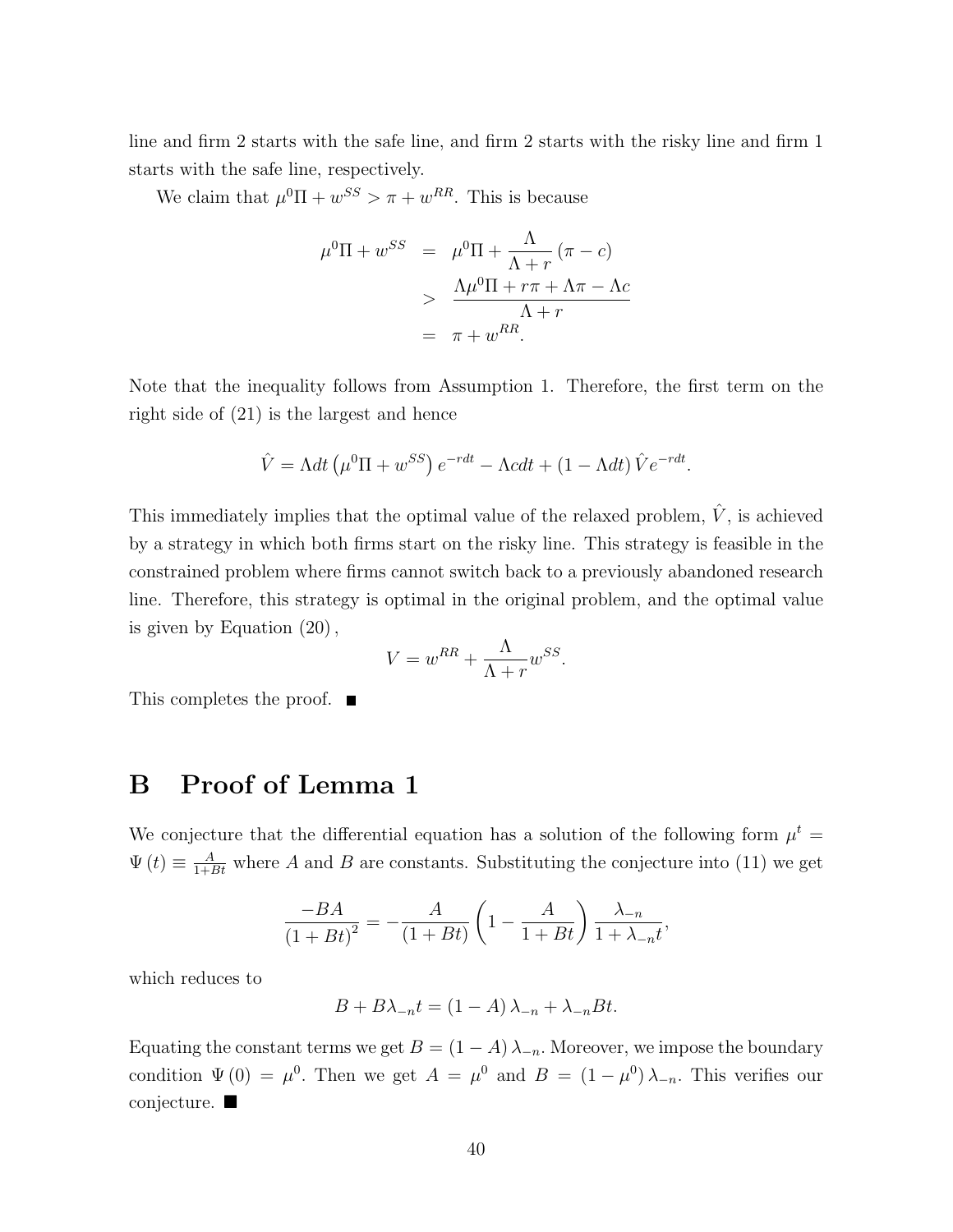# C Proofs of Proposition 3 and Proposition 4

We proceed in four steps. In step 1, we characterize the stopping time  $T$ . In step 2, we show that both firms' stopping strategies are optimal. Last, step 3 proves the uniqueness.

#### Step 1: Characterization of the stopping time T.

Suppose at time t, firm  $n$ 's belief on the risky line is  $\mu_n^t$  and its belief that its opponent, firm  $-n$ , is still on the risky line is  $\beta_r^t$ <sup>t</sup><sub>n</sub>. Recall from Equation (4) that  $w_n^{SS}$  is firm n's expected payoff from competing with firm  $-n$  on the safe line,  $w_n^{SS} = \frac{\lambda_n}{\Delta + n}$  $\frac{\lambda_n}{\Lambda+r}\left(\pi-c\right).$ 

We define  $v_1^S$  as the value of firm 1 when it is alone on the safe line but anticipating that the strong firm 2 might switch to the safe line only after a discovery. Intuitively,

$$
v_1^S = -\lambda_1 c dt + e^{-r dt} \left[ \lambda_1 dt \pi + \lambda_2 dt w_1^{SS} + (1 - \Lambda dt) v_1^S \right],
$$

which implies

$$
v_1^S = \frac{\lambda_1 (\pi - c) + \lambda_2 w_1^{SS}}{\Lambda + r} = w_1^{SS} \left( 1 + \frac{\lambda_2}{\Lambda + r} \right)
$$

.

In order for firm 1 to switch exactly at t, it must be that firm 1 is indifferent between switching at t or waiting until the next instant (we are assuming continuity of the value function and this will be true). The payoff from "stay on the risky research for another dt and then switch" is

$$
\left\{\n\begin{array}{c}\n(1-rdt)\lambda_1 dt \left\{\mu_1^t \left( \Pi + w_1^{SS}\right) + (1-\mu_1^t) \left[ b_1^{t+dt} v_1^S + \left( 1 - b_1^{t+dt} \right) w_1^{SS} \right] \right\} \\
+ (1-rdt) \beta_1^t \lambda_2 dt w_1^{SS} \\
+ (1-rdt) \left( 1 - \Lambda dt \right) \left[ \beta_1^t v_1^S + \left( 1 - \beta_1^t \right) w_1^{SS} \right] \\
- \lambda_1 c dt\n\end{array}\n\right\}.
$$

The first line is firm 1's discounted expected return when it makes a discovery on the risky line during  $(t, t + dt)$ . If the line is good, with probability  $\mu_1^t$ , it leads to an immediate lump-sum payoff  $\Pi$  and a continuation payoff of competing in the safe research,  $w_1^{SS}$ ; if the line is bad, the dead-end discovery gives rise to a 0 immediate payoff, but the expected continuation payoff depends on the position of the competitor. The second line is firm 1's discounted expected payoff in the case where the opponent firm 2 makes a discovery. It again depends on the position of firm 2. If firm 2 is on the risky line, which happens with probability  $\beta_1^t$  $\frac{t}{1}$ , firm 1 will compete with firm 2. If firm 2 is on the safe line, a discovery on the safe line indicates that the risky line is bad, and the game is over. The third line is firm 1's discounted expected payoff in the case of no discovery. The final line is the cost of researching.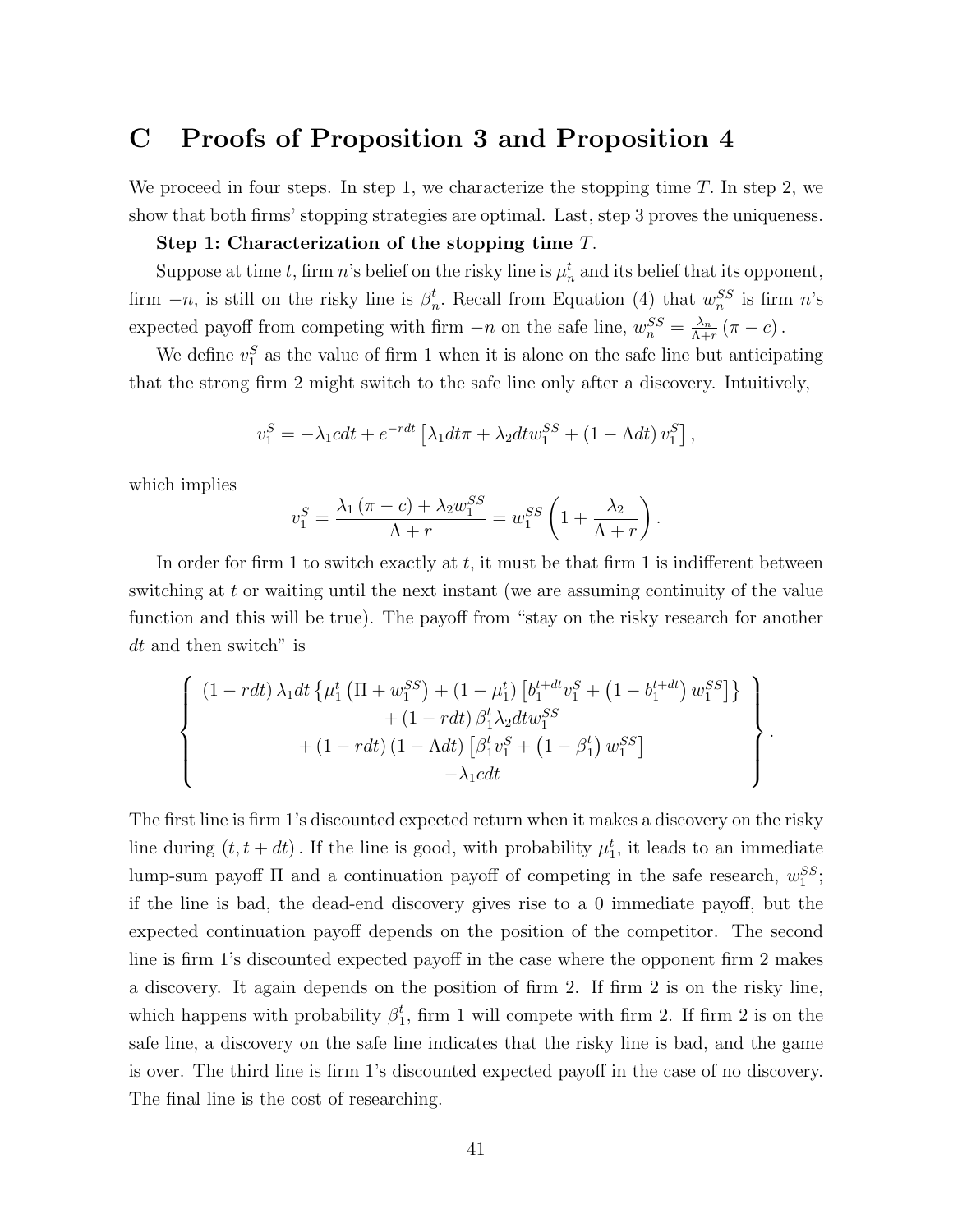The payoff from spending the next dt on the safe line and staying there forever is given by

$$
\begin{Bmatrix}\n(1-rdt)\lambda_1 dt\pi + (1-rdt)\beta_1^t \lambda_2 dt w_1^{SS} \\
+(1-rdt)\left(1-\Lambda dt\right)\left[\beta_1^t v_1^S + \left(1-\beta_1^t\right) w_1^{SS}\right] - \lambda_1 c dt\n\end{Bmatrix}.
$$

The interpretation is similar to the previous case.

Therefore, by taking the limit, the indifference condition becomes

$$
\mu_1^t \left( \Pi + w_1^{SS} \right) + \left( 1 - \mu_1^t \right) \left[ b_1^t v_1^S + \left( 1 - b_1^t \right) w_1^{SS} \right] = \pi. \tag{22}
$$

This condition carries the following intuition. At time  $t$ , spending an additional amount of time dt on either line delivers the same expected return conditional on an arrival of an outcome. To see this, note that the RHS is simply the expected return from the safe line. The LHS is the expected return on the risky line. With probability  $\mu_1^t$ , the line is good, in which case firm 1 receives the patent value  $\Pi$  and competes with firm 2 on the safe line and obtains  $w_1^{SS}$ . With the remaining probability  $(1 - \mu_1^t)$  the line is bad, in which case, firm 1 switches secretly to the safe line and obtains a payoff, depending on whether firm 2 is already on the safe line.

Therefore, the stopping time  $T$  is characterized by the following equation:

$$
\mu_1^T \Pi + \left(1 - \mu_1^T\right) b_1^T \left(v_1^S - w_1^{SS}\right) + w_1^{SS} = \pi \tag{23}
$$

From equations (10) and (12), we know that for  $n = 1, 2$ ,

$$
b_n^T = \frac{1}{1 + \lambda_{-n}T}
$$
 and  $\mu_n^T = \frac{\mu^0}{1 + (1 - \mu^0) \lambda_{-n}T}$ 

Hence

$$
T = \frac{1}{(1 - \mu^0) \lambda_2} \underbrace{\left[\mu^0 \left(\Pi + w_1^{SS}\right) + \left(1 - \mu^0\right) v_1^S - \pi\right]}_{\text{Risky research premium}} \underbrace{\left(\frac{1}{\pi - w_1^{SS}}\right)}_{\text{Competition Channel}}
$$
\n
$$
= \frac{1}{(1 - \mu^0) \lambda_2} \left[\frac{\mu^0 \Pi + \left(1 - \mu^0\right) \left(v_1^S - w_1^{SS}\right)}{(\pi - w_1^{SS})} - 1\right]
$$
\n
$$
= \frac{1}{(1 - \mu^0) \lambda_2} \left[\frac{\mu^0 \Pi}{\pi} \frac{(r + \Lambda)}{(r + \Lambda - \lambda_1 \frac{\pi - c}{\pi})} - 1\right] + \frac{\lambda_1 \frac{\pi - c}{\pi}}{(r + \Lambda) \left(r + \Lambda - \lambda_1 \frac{\pi - c}{\pi}\right)}
$$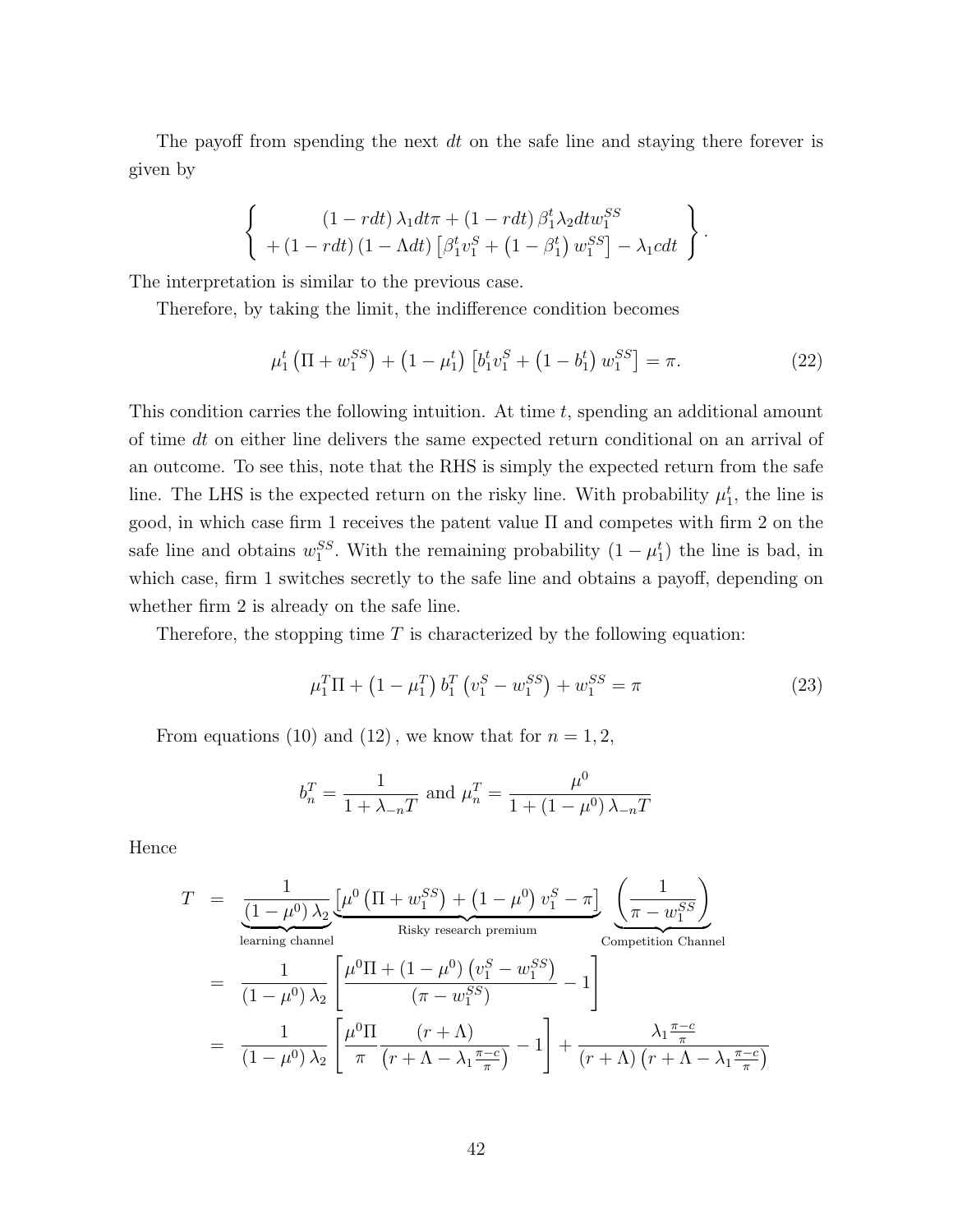Remark 2 (Proposition 4) From the explicit expression for T above, it is easy to check that T is increasing in  $\mu^0$  and  $\Pi$ , and decreasing in r,  $\lambda_2$  and  $\pi$ . The comparative static relative to  $\lambda_1$  is ambiguous.

#### Step 2: Best responses of the stopping times in the candidate equilibrium.

In this part, we show that the two firms' stopping times are best responses to each other, given that both start on the risky research line. In Step 4, after we introduced the idea of an auxiliary problem, we shall show that the initial choices of the risky research line are mutual best responses in the candidate equilibrium.

Assume firm 2 does not stop the risky research before a discovery. Recall that T is the unique solution of

$$
\mu_1^t \Pi + (1 - \mu_1^t) b_1^t (v_1^S - w_1^{SS}) + w_1^{SS} = \pi
$$

That is, T uniquely solves

$$
\frac{\mu^0}{1 + (1 - \mu^0) \lambda_2 t} \Pi + \frac{(1 - \mu^0)}{1 + (1 - \mu^0) \lambda_2 t} \left( v_1^S - w_1^{SS} \right) + w_1^{SS} = \pi.
$$

We know the LHS is monotone decreasing in t. Hence if  $t < T$ , firm 1 strictly prefers to stay on the risky line, and if  $t > T$ , the firm strictly prefers to quit. Therefore, it is optimal for firm *n* to stop at  $t = T$  before a discovery is made.

Now assume firm 1 uses the stopping strategy characterized by T. Consider firm 2. There are two cases to consider.

**Case 2.1**: At  $t \geq T$ , firm 2's payoff conditional on being on the risky line in the candidate equilibrium is given by the recursion:

$$
V_2 = -\lambda_2 cdt + (1 - rdt) \left[ \lambda_2 dt \left( \mu_2^T \Pi + w_2^{SS} \right) + \lambda_1 dt \frac{\lambda_2}{r + \lambda_2} \left( \mu_2^T \Pi - c \right) + (1 - \Lambda dt) V_2 \right].
$$

Note that since  $\mu_1^T \Pi - c \geq 0$  (otherwise, firm 1 would have already switched to the safe line before T,  $\mu_2^T \Pi - c > 0$  by  $(12)$ . Hence

$$
V_2 = \frac{1}{r+\Lambda} \left[ -\lambda_2 c + \lambda_2 \left( \mu_2^T \Pi + w_2^{SS} \right) + \lambda_1 \frac{\lambda_2 \left( \mu_2^T \Pi - c \right)}{r+\lambda_2} \right].
$$

In order for firm 2 to stay on the risky research, we need  $V_2 \geq w_2^{SS}$ . Plugging in param-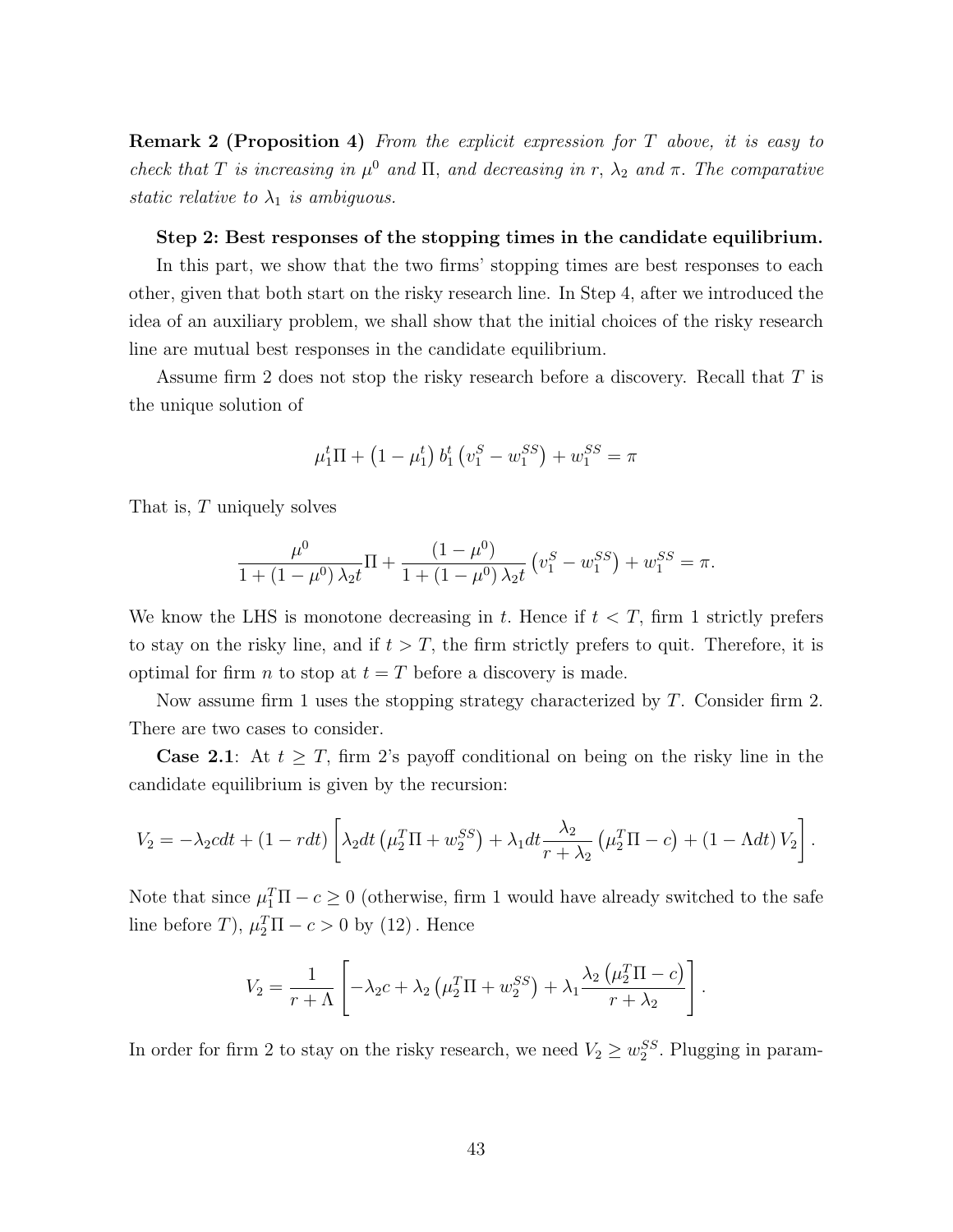eters, the sufficient condition can be simplified progressively as

$$
-\lambda_2 c + \lambda_2 \left(\mu_2^T \Pi + w_2^{SS}\right) + \lambda_1 \frac{\lambda_2 \left(\mu_2^T \Pi - c\right)}{r + \lambda_2} \ge (r + \Lambda) w_2^{SS}
$$
  

$$
\mu_2^T \Pi \left(1 + \frac{\lambda_1}{r + \lambda_2}\right) + w_2^{SS} - \frac{\lambda_1 c}{r + \lambda_2} \ge \pi
$$
  

$$
\mu_2^T \Pi - \pi + w_2^{SS} + \left(\mu_2^T \Pi - c\right) \frac{\lambda_1}{r + \lambda_2} \ge 0
$$
 (24)

Note that at the time of the cutoff, the beliefs are such that  $\mu_2^T > \mu_1^T$ . A lower bound for  $\mu_1^T$  is described as follows. Consider the same belief-updating procedure for firm 1, but now the payoffs are in such a way that the return on the risky line is higher and the return on the safe line is lower. This will give us a lower bound for  $\mu_1^T$  since, in this environment, firm 1 will need a lower belief than the actual game to switch. To generate this payoff structure, assume firm 1 does not face any competition on the risky line but faces competition with certainty on the safe line (continuing with the same belief updating). In that case the indifference condition in (23) reads as

$$
\mu_1^{T^*}\Pi+w_1^{SS}=\pi
$$

since  $b_1^{T^*} = 0$ . Therefore, we have

$$
\mu_1^{T^*} = \frac{\pi - w_1^{SS}}{\Pi} < \mu_1^T < \mu_2^T.
$$

Therefore, a sufficient condition for (24) is

$$
\mu_1^{T^*} \Pi - \pi + w_2^{SS} + (\mu_1^{T^*} \Pi - c) \frac{\lambda_1}{r + \lambda_2} \ge 0
$$

Using the expression for  $\mu_1^{T^*}$  $T^*$ , the sufficient condition becomes

$$
\frac{(\lambda_2 - \lambda_1)(\pi - c)}{r + \Lambda} + \frac{\lambda_1(\pi - c)}{r + \Lambda} \ge 0.
$$

This sufficient condition always holds.

**Case 2.2:** We need to show that firm 2 does not want to switch at any  $t < T$ . To this end, suppose, to the contrary, that firm 2 switches at  $t < T$ , while firm 1 follows the prescribed equilibrium strategy. Consider firm 2's response to the following strategy: Firm 1 follows the candidate equilibrium strategy prescribed for firm 2.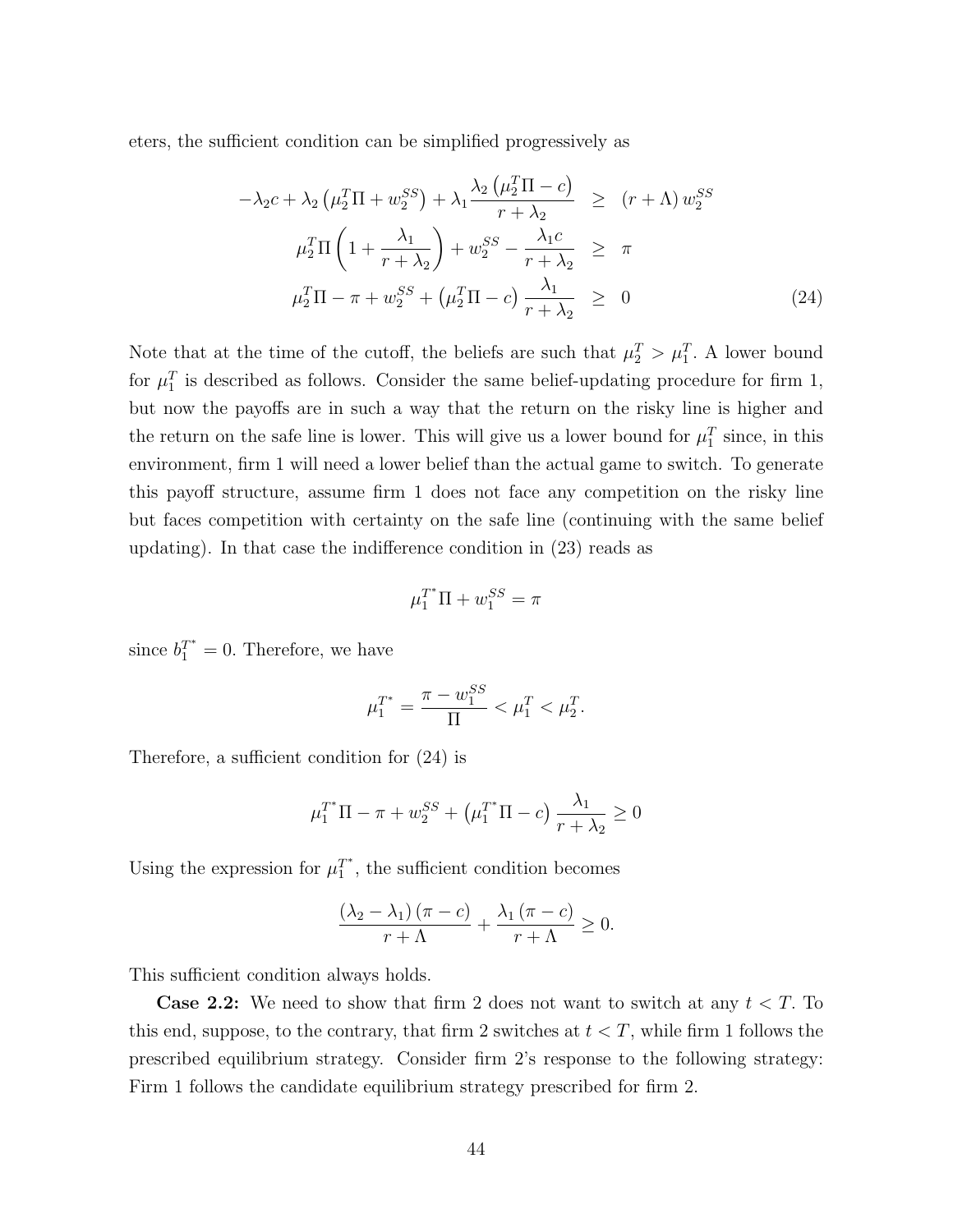If firm 2 has an incentive to switch at  $t < T$  in the candidate equilibrium, it has an even stronger incentive to switch before  $t$  against the alternative strategy for firm 1 prescribed above. The reason is that the alternative strategy of firm 1 increases the competition on the risky line and reduces the competition on the safe line. We shall derive a contradiction as follows.

Given firm 1's alternative strategy, firm 2's belief goes down continuously over time before a discovery is observed, and hence there exists  $T_2$  at which an indifference condition similar to (23) holds:

$$
\pi = \mu_2^{T_2} \Pi + \left(1 - \mu_2^{T_2}\right) b_2^{T_2} \left(v_2^S - w_2^{SS}\right) + w_2^{SS}.\tag{25}
$$

We claim that  $T_2 > T$ . To see this, suppose, to the contrary, that  $T \geq T_2$ . Then the following inequalities are immediate by definition:

$$
\mu_2^{T_2} \geq \mu_2^T,
$$
  
\n
$$
\mu_2^{T_1} > \mu_1^T,
$$
  
\n
$$
(1 - \mu_2^T) b_2^T > (1 - \mu_1^T) b_1^T,
$$
  
\n
$$
v_2^S - w_2^{SS} > v_1^S - w_1^{SS},
$$
  
\n
$$
w_2^{SS} > w_1^{SS}.
$$

Using these inequalities, we derive from (25) that

$$
\pi = \mu_2^{T_2} \Pi + (1 - \mu_2^{T_2}) b_2^{T_2} (v_2^S - w_2^{SS}) + w_2^{SS}
$$
  
\n
$$
\geq \mu_2^{T} \Pi + (1 - \mu_2^{T}) b_2^{T} (v_2^S - w_2^{SS}) + w_2^{SS}
$$
  
\n
$$
> \mu_1^{T} \Pi + (1 - \mu_1^{T}) b_1^{T} (v_1^S - w_1^{SS}) + w_1^{SS}
$$
  
\n
$$
= \pi.
$$

A contradiction.

Step 3: (Uniqueness) There are no other equilibrium stopping strategies when  $\frac{\lambda_2}{\lambda_1}$  and  $\frac{\mu^0 \Pi}{\pi}$  $\frac{\partial \Pi}{\partial \tau}$  are large.

Suppose to the contrary that there are other equilibria with stopping time  $T_1$  and T<sub>2</sub>. Since  $\mu^0 \Pi > \pi$ , we know  $T_1 > 0$  and  $T_2 > 0$ . We have two cases to consider.

Case 3.1: 
$$
+\infty \geq T_1 > T_2
$$
.

We define  $v_2^S(T_2,T_1)$  as the value of firm 2 at  $T_2$  when it switches to the safe line but anticipating that firm 1 might switch to the safe line only after a discovery or at the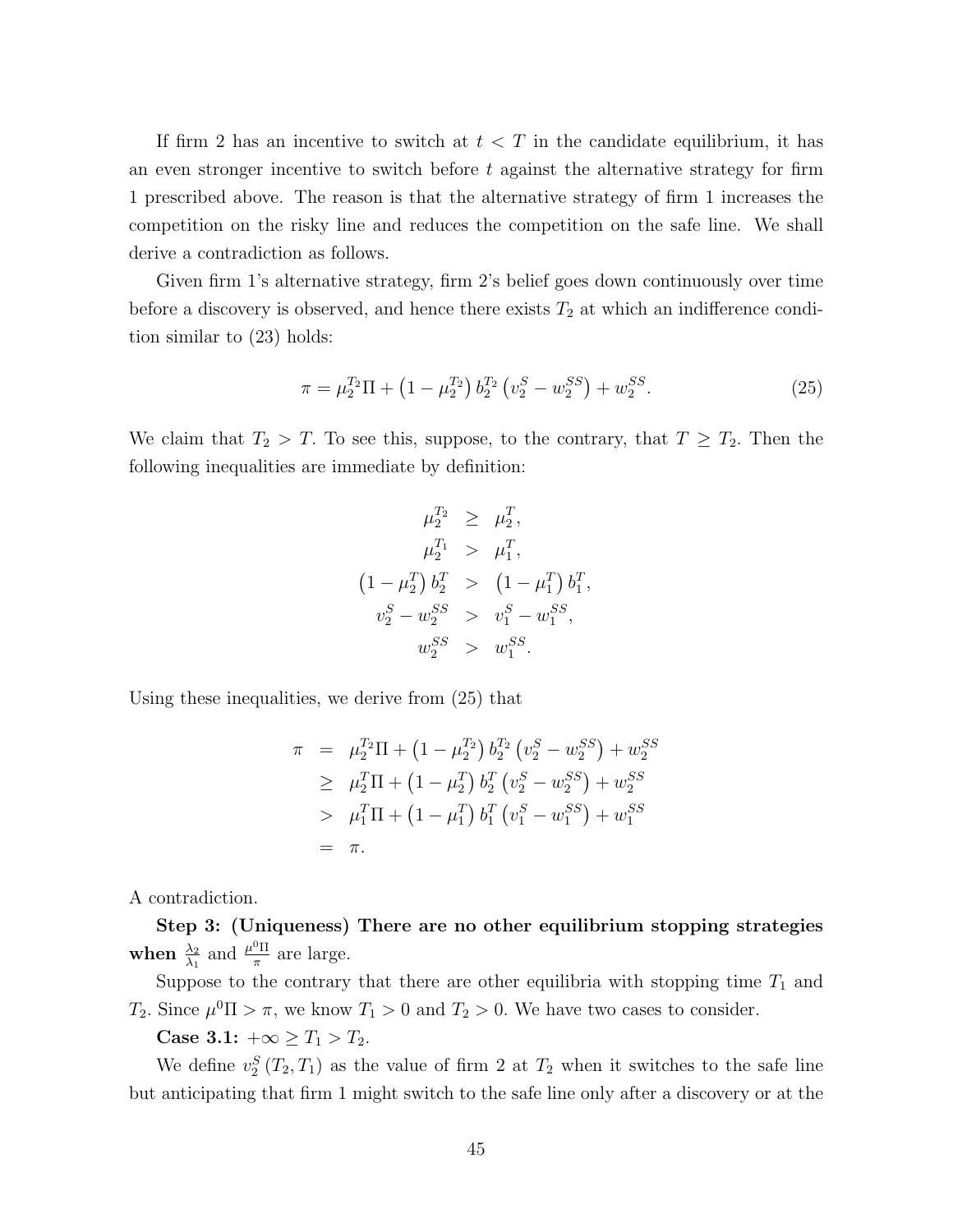random time  $\tau_1$ .

First note that  $T_2 < +\infty$  because of belief updating. In order for firm 2 to switch exactly at  $T_2$ , it must be that firm 2 is indifferent between switching at  $T_2$  or waiting until the next instant and then switching. The payoff from "staying on the risky research line for another  $dt$ ," is

$$
\left\{\n\begin{array}{c}\n(1-rdt)\lambda_2dt\left\{\mu_2^{T_2}\left(\Pi+w_2^{SS}\right) + \left(1-\mu_2^{T_2}\right)\left[b_2^{T_2+dt}v_2^S\left(T_2+dt,T_1\right) + \left(1-b_2^{T_2+dt}\right)w_2^{SS}\right]\right\} \\
+ \left(1-rdt\right)\beta_2^{T_2}\lambda_1dtw_2^{SS} \\
+ \left(1-rdt\right)\left(1-\Lambda dt\right)\left[\beta_2^{T_2+dt}v_2^S\left(T_2+dt,T_1\right) + \left(1-\beta_2^{T_2+dt}\right)w_2^{SS}\right] \\
-\lambda_2cdt\n\end{array}\n\right\}
$$

.

The payoff from "spend the next dt on the safe line and stay there forever," is given by

$$
\left\{\n\begin{array}{l}\n(1-rdt)\lambda_2 dt\pi + (1-rdt)\beta_2^{T_2}\lambda_1 dt w_2^{SS} \\
+(1-rdt)\left(1-\Lambda dt\right)\left[\beta_2^{T_2+dt}v_2^S\left(T_2+dt,T_1\right) + \left(1-\beta_2^{T_2+dt}\right)w_2^{SS}\right] - \lambda_2 c dt\n\end{array}\n\right\}.
$$

Therefore, by taking the limit, the indifference condition becomes

$$
\mu_2^{T_2} \left( \Pi + w_2^{SS} \right) + \left( 1 - \mu_2^{T_2} \right) \left[ b_2^{T_2} v_2^S \left( T_2, T_1 \right) + \left( 1 - b_2^{T_2} \right) w_2^{SS} \right] = \pi,
$$

or, equivalently,

$$
\mu_2^{T_2} \Pi + \left(1 - \mu_2^{T_2}\right) b_2^{T_2} \left[v_2^S\left(T_2, T_1\right) - w_2^{SS}\right] + w_2^{SS} = \pi. \tag{26}
$$

Notice that  $v_2^S(T_2, T_2) = w_2^{SS} \le v_2^S(T_2, T_1)$  for any  $T_1 > T_2$ . Then (26) gives us

$$
\mu_2^{T_2}\Pi+w_2^{SS}\leq \pi,
$$

which is

$$
T_2 \ge \frac{\mu^0 \Pi - (\pi - w_2^{SS})}{(\pi - w_2^{SS}) (1 - \mu^0) \lambda_1}.
$$
\n(27)

Now consider firm 1. Firm 1's belief on the risky line does not update after  $T_2$ , and its expected payoff is equivalent to that from staying on the risky line until a discovery,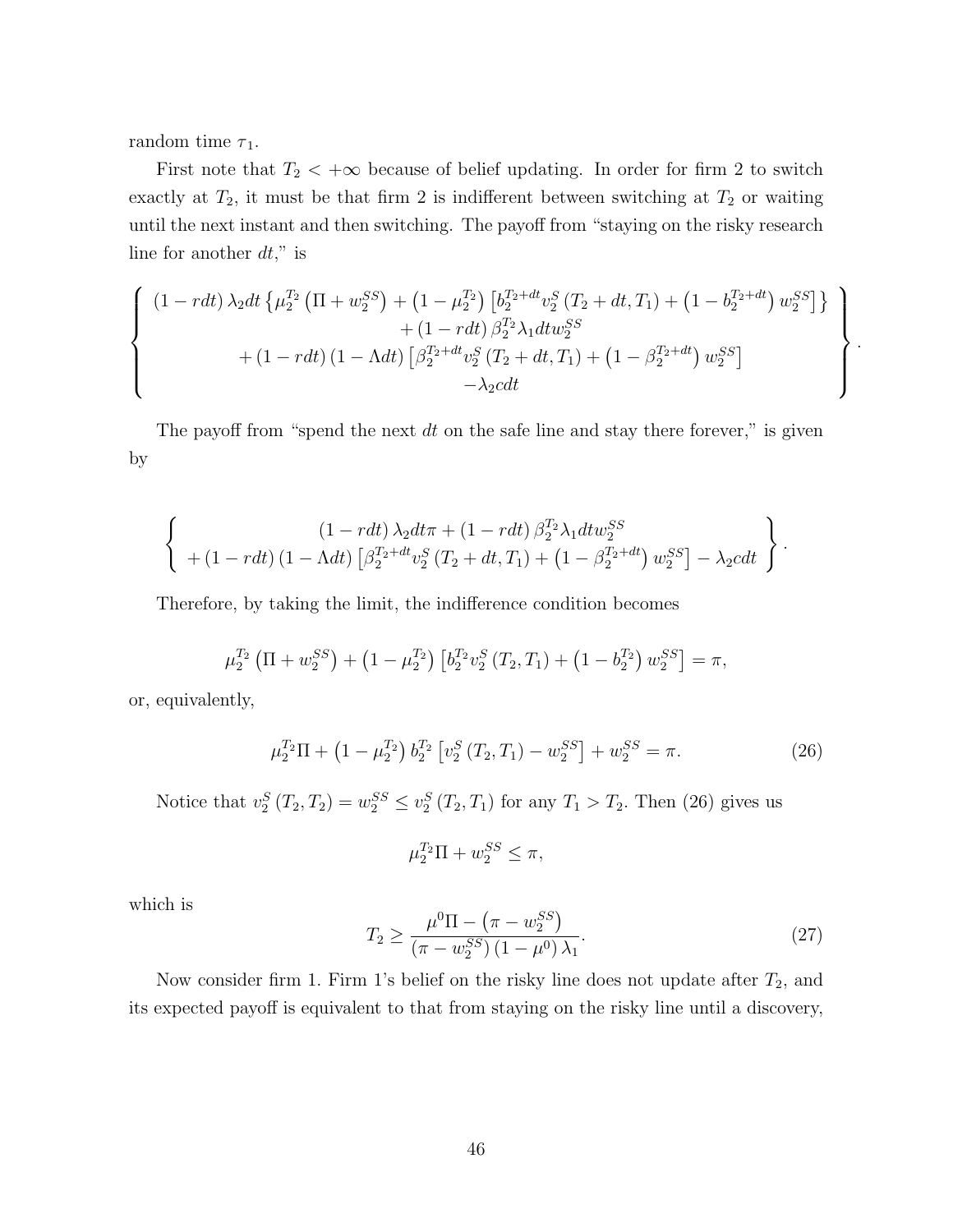i.e.,

$$
\int_0^\infty e^{-(\Lambda+r)t} \left[ \lambda_1 \left( \mu_1^{T_2} \Pi - c + \frac{\lambda_1}{\Lambda + r} (\pi - c) \right) + \lambda_2 \left( \frac{\lambda_1 \left( \mu_1^{T_2} \Pi - c \right)}{\lambda_1 + r} \right) \right] dt
$$
  
= 
$$
\frac{\lambda_1 \left( \mu_1^{T_2} \Pi - c + \frac{\lambda_1}{\Lambda + r} (\pi - c) \right) + \lambda_2 \left( \frac{\lambda_1 \left( \mu_1^{T_2} \Pi - c \right)}{\lambda_1 + r} \right)}{\Lambda + r}.
$$

Since firm 1 has the option of competing on the safe line with firm 2, it must be that

$$
\frac{\lambda_1\left(\mu_1^{T_2}\Pi - c + \frac{\lambda_1}{\Lambda + r}(\pi - c)\right) + \lambda_2\left(\frac{\lambda_1\left(\mu_1^{T_2}\Pi - c\right)}{\lambda_1 + r}\right)}{\Lambda + r} \ge w_1^{SS} = \frac{\lambda_1(\pi - c)}{\Lambda + r}.
$$

This condition can be simplified to

$$
\mu_1^{T_2} \Pi - c \ge \frac{\lambda_1 + r \lambda_2 + r}{\Lambda + r \Lambda + r} (\pi - c).
$$

Hence,

$$
T_2 \le \frac{1}{(1 - \mu^0) \lambda_2} \left[ \frac{\mu^0 \Pi}{\frac{\lambda_2 + r}{\lambda_1 + r} \lambda_1 + r} (-\pi - c) + c - 1 \right]
$$
 (28)

Comparing (27) and (28), a contradiction will be derived if

$$
\frac{\mu^0 \Pi - \left(\pi - w_2^{SS}\right)}{\left(\pi - w_2^{SS}\right)\left(1 - \mu^0\right)\lambda_1} > \frac{1}{\left(1 - \mu^0\right)\lambda_2} \left[\frac{\mu^0 \Pi}{\frac{\lambda_2 + r}{\Lambda + r} \frac{\lambda_1 + r}{\Lambda + r} \left(\pi - c\right) + c} - 1\right],
$$

which is equivalent to

$$
\mu^{0}\Pi\left[\frac{\lambda_{2}}{\frac{\lambda_{1}+r}{\lambda+r}(\pi-c)+c}-\frac{\lambda_{1}}{\frac{\lambda_{2}+r}{\lambda+r}\frac{\lambda_{1}+r}{\lambda+r}(\pi-c)+c}\right] > \lambda_{2}-\lambda_{1}.
$$
\n(29)

First, since  $\pi - c > 0$ , we have

$$
\frac{\lambda_2}{\frac{\lambda_1+r}{\Lambda+r}(\pi-c)+c} - \frac{\lambda_1}{\frac{\lambda_2+r}{\Lambda+r}\frac{\lambda_1+r}{\Lambda+r}(\pi-c)+c} = \frac{\left(\lambda_2\frac{\lambda_2+r}{\Lambda+r}-\lambda_1\right)\frac{\lambda_1+r}{\Lambda+r}(\pi-c)+\left(\lambda_2-\lambda_1\right)c}{\left[\frac{\lambda_1+r}{\Lambda+r}(\pi-c)+c\right]\left[\frac{\lambda_2+r}{\Lambda+r}\frac{\lambda_1+r}{\Lambda+r}(\pi-c)+c\right]} \\
&> \frac{\left(\lambda_2\frac{\lambda_2}{\Lambda}-\lambda_1\right)\frac{\lambda_1}{\Lambda}}{\pi}.
$$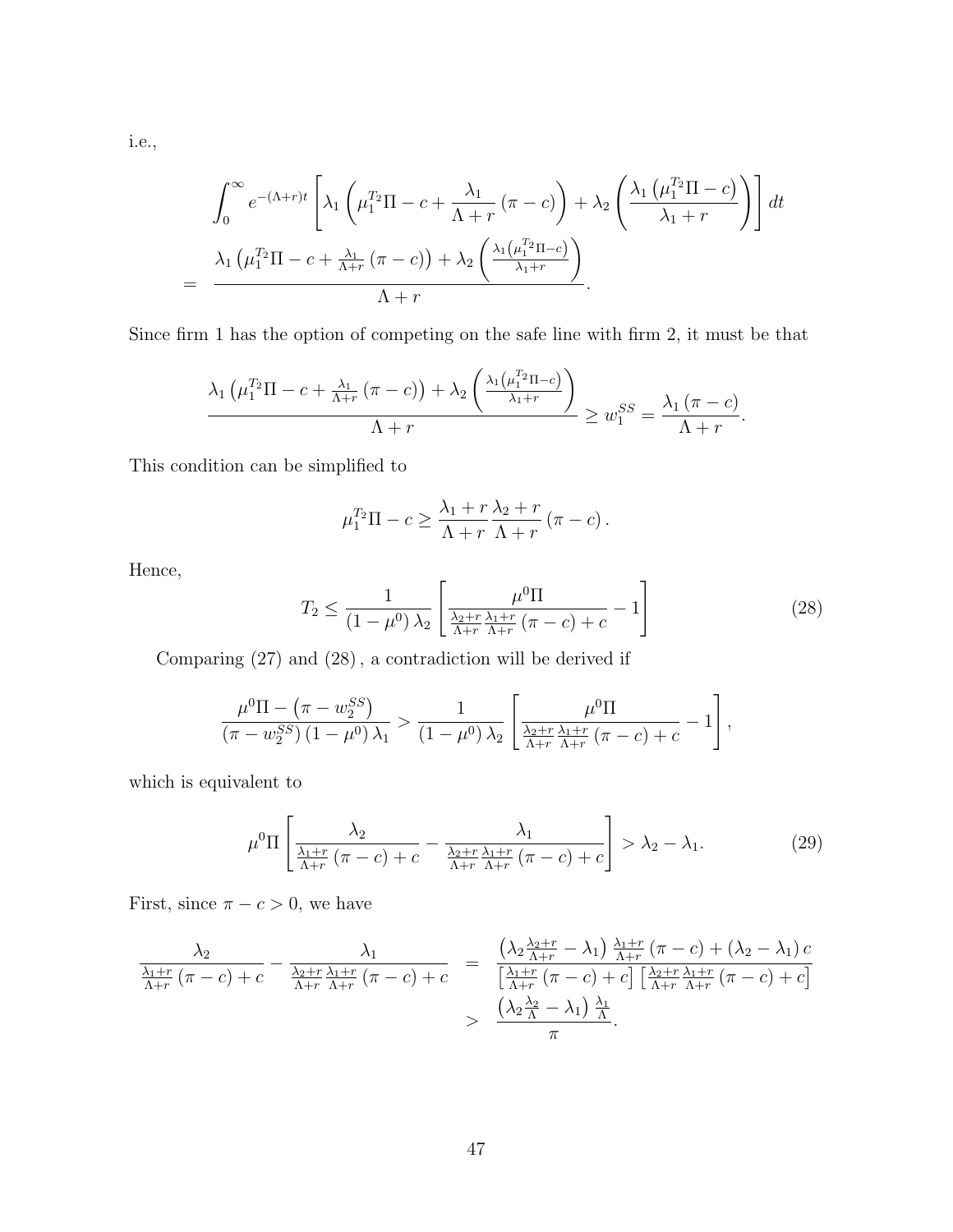Hence a sufficient condition for (29) is

$$
\frac{\mu^0 \Pi}{\pi} \left[ \left( \lambda_2 \frac{\lambda_2}{\Lambda} - \lambda_1 \right) \frac{\lambda_1}{\Lambda} \right] > \lambda_2 - \lambda_1.
$$

This is guaranteed if

$$
\frac{\lambda_2}{\lambda_1} > 2 \text{ and } \frac{\mu^0 \Pi}{\pi} > \frac{\lambda_2 - \lambda_1}{\left(\lambda_2 \frac{\lambda_2}{\Lambda} - \lambda_1\right) \frac{\lambda_1}{\Lambda}}.
$$

**Case 3.2:**  $+\infty > T_2 \geq T_1$ . In this case, firm 2 does not update its belief after  $T_1$  if it does not observe anything on the risky line. Therefore, for firm 2 to switch at  $T_2 \geq T_1$ , it must be that firm 2 is indifferent between switching at  $T_1$  (competing with firm 1 on the safe line) and staying on the risky line (monopolizing the risky line with the option value of the safe line) at any  $t \geq T_1$ . Following the argument in the previous case, the indifference condition of firm 1 is

$$
\mu_1^{T_1} \Pi + (1 - \mu_1^{T_1}) b_1^{T_1} (v_1^S (T_1, T_2) - w_1^{SS}) + w_1^{SS} = \pi.
$$

Recall that our equilibrium indifference condition is given by

$$
\mu_1^T \Pi + (1 - \mu_1^T) b_1^T (v_1^S - w_1^{SS}) + w_1^{SS} = \pi.
$$

Since  $b_n^T(1-\mu_n^T) = \frac{1-\mu^0}{1+(1-\mu^0)}$  $\frac{1-\mu^{\circ}}{1+(1-\mu^0)\lambda_{-n}T}$ , the LHS of the previous equation is strictly decreasing in T. Now suppose  $T \leq T_1$ . Then it follows from  $v_1^S > v_1^S(T_1, T_2)$  that

$$
\pi = \mu_1^T \Pi + (1 - \mu_1^T) b_1^T (v_1^S - w_1^{SS}) + w_1^{SS}
$$
  
\n
$$
\geq \mu_1^{T_1} \Pi + (1 - \mu_1^{T_1}) b_1^{T_1} (v_1^S - w_1^{SS}) + w_1^{SS}
$$
  
\n
$$
> \mu_1^{T_1} \Pi + (1 - \mu_1^{T_1}) b_1^{T_1} (v_1^S (T_1, T_2) - w_1^{SS}) + w_1^{SS}
$$
  
\n
$$
= \pi.
$$

This is a contradiction. Hence  $T > T_1$ , i.e.,  $\mu_2^T < \mu_2^{T_1}$ .

In our equilibrium, firm 2 prefers to stay on the risky line after  $T_1 > T$  upon no discovery and its belief is  $\mu_2^T$  (since there is no updating between T and  $T_1$ ). Hence

$$
\frac{1}{\Lambda+r} \left[ \lambda_2 \left( \mu_2^T \Pi - c + w_2^{SS} \right) + \lambda_1 \frac{\lambda_2}{\Lambda+r} \left( \mu_2^T \Pi - c \right) \right] \ge w_2^{SS}.
$$

But at  $t = T_1$  in the supposed equilibrium with stopping times  $+\infty > T_2 > T_1$ , we have for firm 2 (which is indifferent between staying on the risky line until a discovery or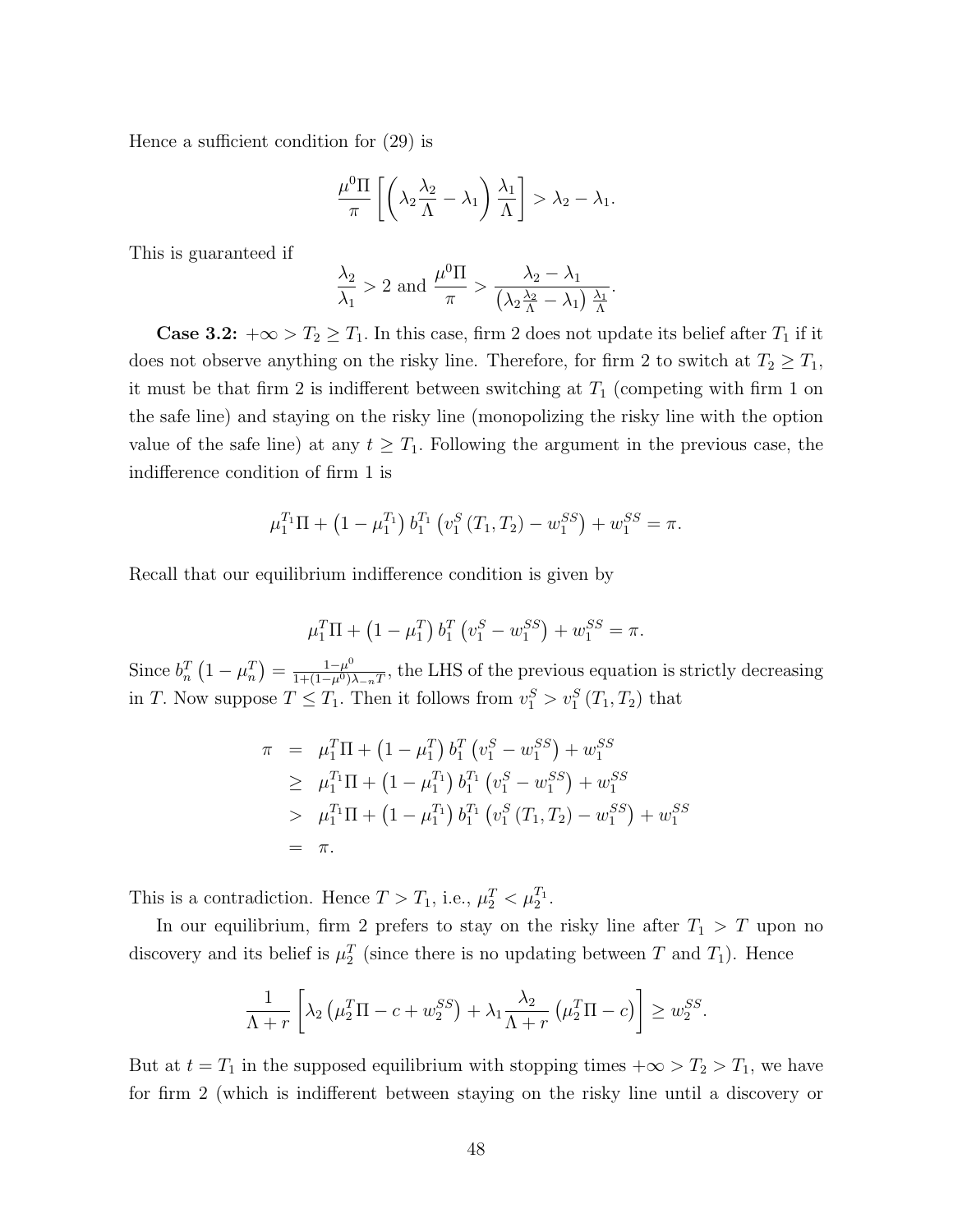switching at  $T_1$ ). Hence

$$
w_2^{SS} = \frac{1}{\Lambda + r} \left[ \lambda_2 \left( \mu_2^{T_1} \Pi - c + w_2^{SS} \right) + \lambda_1 \frac{\lambda_2}{\Lambda + r} \left( \mu_2^{T_1} \Pi - c \right) \right]
$$
  
> 
$$
\frac{1}{\Lambda + r} \left[ \lambda_2 \left( \mu_2^{T_1} \Pi - c + w_2^{SS} \right) + \lambda_1 \frac{\lambda_2}{\Lambda + r} \left( \mu_2^{T_1} \Pi - c \right) \right]
$$
  
= 
$$
w_2^{SS},
$$

where the strict inequality follows because  $\mu_2^T < \mu_2^{T_1}$ . This is a contradiction.

# D Details of the Numerical Exercise

Our model has 7 structural parameters:  $r, \mu^0, \Pi, \pi, c, \lambda_1$  and  $\lambda_2$ . Our strategy is to calibrate the model to the clinical trial stage of the pharmaceutical research during the late 1990s since these are the years for which we have information both on the cost of drugs and on the profits of the companies. We take the annual interest rate to be  $r = 5\%$ . According to PhRMA (2011) only one out of six drug candidates survives the clinical stage; thus, we set  $\mu^0 = 1/6$ . The remaining five parameters are calibrated to the relevant moments from the data.

The analysis requires the empirical characterization of two asymmetric firms. For this purpose, we use the population of pharmaceutical companies in Compustat in 2000. Since the strength of the firms is determined by the R&D spendings in our model, we rank the firms in the Compustat sample according to their R&D investments in 2000. We form the strong firm by averaging the numbers of the top 3% of companies in Compustat. Similarly, the weak firm is formed by averaging the second top 3% percent of companies. The following table summarizes the empirical target moments and their data sources<sup>19</sup>:

<sup>19</sup>‡Obtained from PhRMA (2011). <sup>∗</sup>Obtained from Grabowski, Vernon and DiMasi (2002). §Obtained from Compustat (dnum=2834) for 2005. Ratios are defined as the strong firm's moment divided by the weak firm's moment. Profits are computed as: Revenue-R&D-Cost of goods sold. Rate of return to R&D is the ratio of profit to R&D.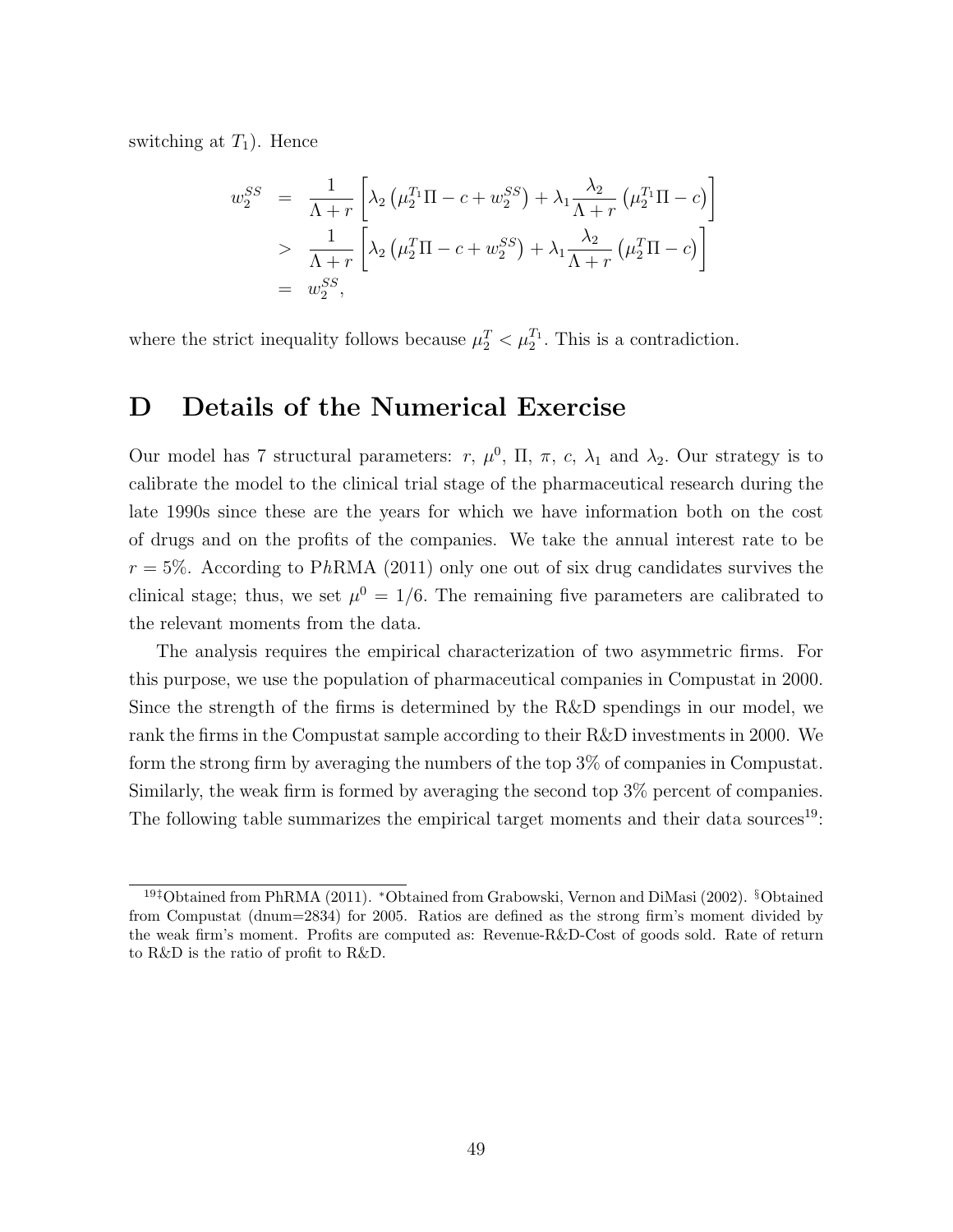| <b>Moment Description</b>                                                | Data          | Model         |
|--------------------------------------------------------------------------|---------------|---------------|
| <sup>‡</sup> Average time to develop a drug                              | $10-15$ years | $14.8$ years  |
| <sup>‡</sup> Fraction of candidate drugs that survive the clinical trial | 1/6           | 1/6           |
| *Net present value of a drug                                             | \$1.4 billion | \$1.4 billion |
| *Average cost to develop a drug                                          | \$480 million | \$496 million |
| <sup>§</sup> Ratio of R&D spendings                                      | 2.5           | 2.5           |
| <sup>§</sup> Ratio of profits                                            | 2.5           | 29            |

Some Key Facts on Pharmaceutical R&D and Calibration Targets

Note that our calibrated model delivers a cutoff time  $T = 36$ , which means that the weak firm experiments in the risky research line for 36 months as long as it neither receives an outcome from its own research effort nor observes a patent from the competitor firm. As discussed in the main text, this is one of the key sources of inefficiency in this competition.

### E An Alternative Extensive Form

In the main text, we have assumed that the game starts on the risky line. This section considers a model in which both firms have no research activity before  $t = 0$ , and simultaneously, right at  $t = 0$ , each of them has to decide which line to take to start the game. In particular, a firm can start on the safe line and then switch to the risky line, or it could choose not to research at all.

**Proposition 6** The equilibrium described in Proposition 3 in the text is the unique pure strategy equilibrium when firms can choose the initial starting line freely, provided that there is enough asymmetry across research lines and players, i.e.,  $\frac{\mu^0 \Pi}{\pi}$  $\frac{\partial \Pi}{\partial \pi}$  and  $\frac{\lambda_2}{\lambda_1}$  are large enough.

Proof Given the proof for Proposition 3, we need to show two additional claims. In Step 1 below, we shall show that there is no equilibrium in which either player starts with the safe research line. In Step 2 below, we verify that the initial choices of the risky line are best responses to each other in the candidate equilibrium. In particular, we need to verify that the following deviation is unprofitable for a firm: start on the safe line with the hope that it can make a discovery before  $T$ , which will fool the opponent into thinking that the risky line had already been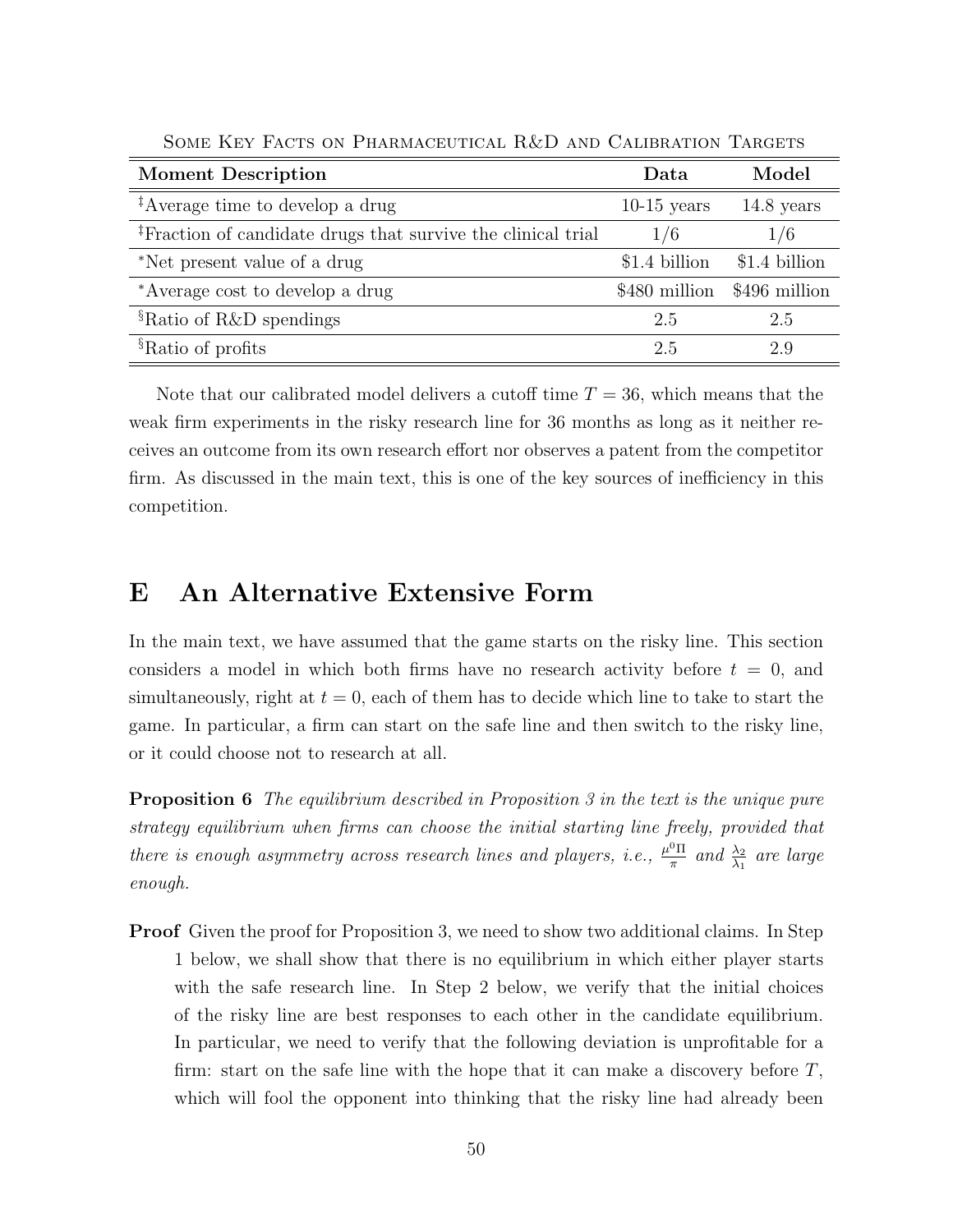discovered to be a dead end; hence the opponent is misled into quitting the entire game, leaving the risky line to the deviating firm. This deviation is not possible in our benchmark model as a firm cannot return to the risky line there.

Step 1: We shall also show that there is no equilibrium in which either player starts with the safe research line if  $\mu^0 \Pi > \pi \left(1 + \frac{\Lambda}{r + \lambda_{-n}} + \frac{\lambda_{-n}}{\lambda_n + n}\right)$  $\lambda_n+r$  . There are several cases to consider.

**Case 1.1**: Both firms start on the safe line, with stopping times  $T_1, T_2 \in (0, +\infty]$ , respectively. We claim that  $T_1 = T_2 = T^* \in (0, +\infty]$ . Suppose for the purpose of contradiction that  $T_n > T_{-n}$ ; then upon no observation of discovery from  $T_{-n}$  on, firm  $n$ 's belief will become more pessimistic over time. Consequently, if firm  $n$  does not want to switch at  $T_{-n}$  upon no discovery, it will not switch at any future time upon no discovery. That is,  $T_n = \infty$ . Now, we have a situation in which firm *n* works on the safe line until a discovery and firm  $-n$  starts with the safe line but switches at  $T_{-n}$ . Since firm  $-n$ 's belief on the risky line will never get updated, the firm should instead start with the risky line at  $t = 0$ . A contradiction. Hence the only possibility left is  $T_n = T_{-n} > T^* \in (0, +\infty].$ 

Then, firm  $n$ 's expected payoff will be

$$
V_n = \int_0^{T^*} e^{-(\Lambda + r)t} \left[ \lambda_n \left( \pi + v_n^{RR} \right) + \lambda_{-n} v_n^{RR} - \lambda_n c \right] dt + e^{-(\Lambda + r)T^*} v_n^{RR}, \tag{30}
$$

where  $v_n^{RR}$  is firm n's expected payoff of competing with firm  $-n$  on the risky research line with 0 outside options (because the outcome on the safe line has been discovered).

Now fix firm  $-n$ 's strategy and consider a deviation of firm n of starting with the risky line until firm  $n$  makes a discovery. Firm  $n$ 's payoff will be at least

$$
V_n^d = \int_0^{T^*} e^{-(\Lambda + r)t} \left[ \lambda_n \left( \mu_0 \Pi + w_n^{SS} \right) + \lambda_{-n} v_n^{RR} - \lambda_n c \right] dt + e^{-(\Lambda + r)T^*} v_n^{RR}.
$$
 (31)

The reason for  $V_n^d$  being a lower bound is that conditional on no discovery up to time  $T^*$ , the continuation payoff for firm n is at least  $v_n^{RR}$  because firm n still has the option of going to the safe line.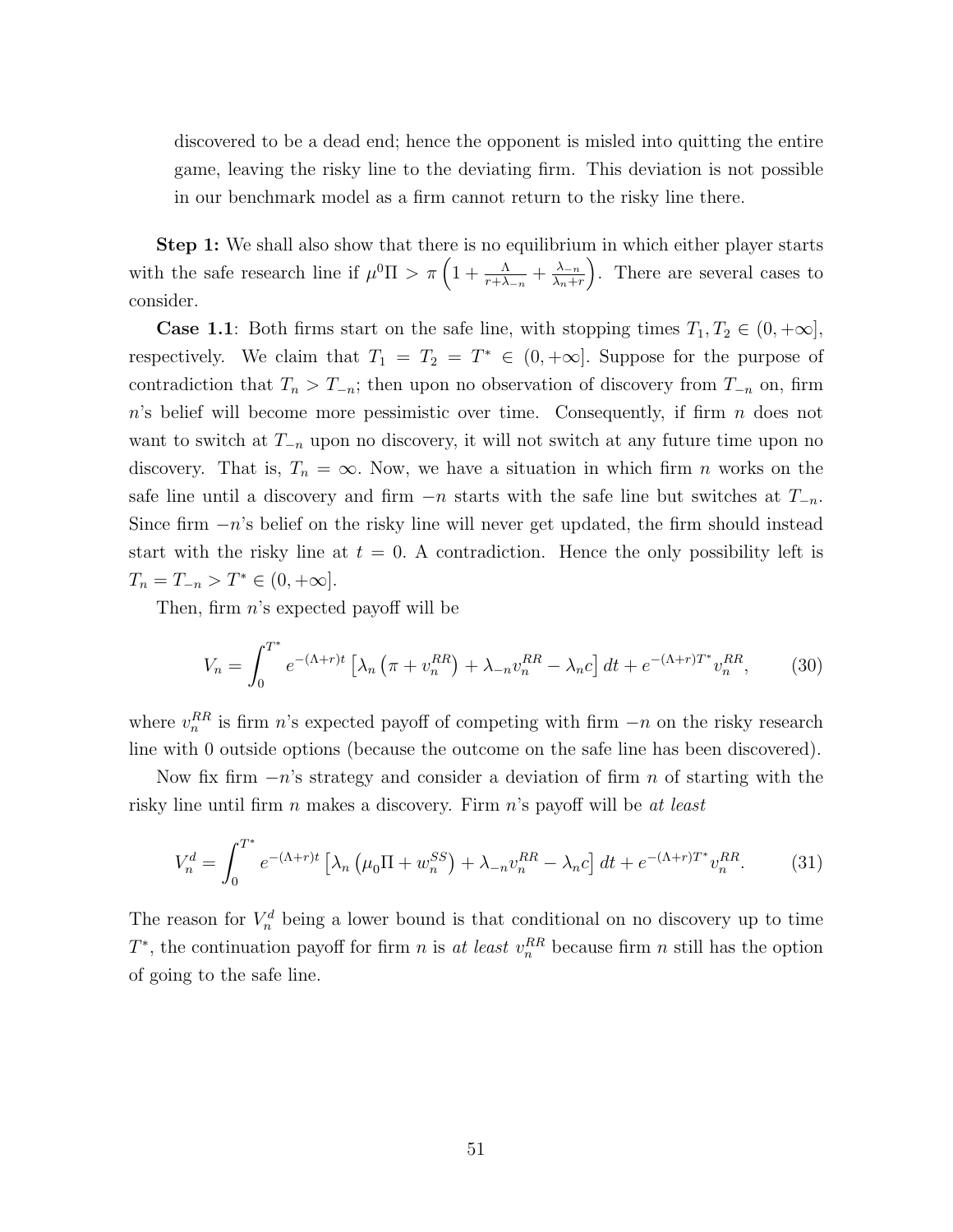Notice that

$$
V_n^d - V_n = \int_0^{T^*} e^{-(\Lambda + r)t} \left[ \lambda_n \left( \mu_0 \Pi + w_n^{SS} \right) + \lambda_{-n} v_n^{RR} - \lambda_n \left( \pi + v_n^{RR} \right) - \lambda_{-n} v_n^{RR} \right] dt
$$
  
= 
$$
\int_0^{T^*} e^{-(\Lambda + r)t} \left[ \lambda_n \left( \mu_0 \Pi - \pi + w_n^{SS} - v_n^{RR} \right) \right] dt.
$$

Since firms' total payoff with competition on the risky line without the option of the safe line is less than the cooperative counterpart, we have  $v_n^{RR} + v_{-n}^{RR} < \frac{\lambda_n(\mu_0 \Pi - c)}{\Lambda + c} + \frac{\lambda_{-n}(\mu_0 \Pi - c)}{\Lambda + c}$  $\frac{(\mu_0\Pi-c)}{\Lambda+c}$ . Hence for at least one  $n = 1, 2, v_n^{RR} < \frac{\lambda_n(\mu_0 \Pi - c)}{\Lambda + c}$  $\frac{\mu_0 \Pi - c}{\Lambda + c}$ . For this *n*, we have

$$
V_n^d - V_n > \int_0^{T^*} e^{-(\Lambda + r)t} \left[ \lambda_n \left( \mu_0 \Pi - \pi + w_n^{SS} - \frac{\lambda_n (\mu_0 \Pi - c)}{\Lambda + c} \right) \right] dt
$$
  
=  $(\mu_0 \Pi - \pi) \lambda_n \frac{\lambda_{-n} + r}{\Lambda + r} \int_0^{T^*} e^{-(\Lambda + r)t} dt$   
> 0.

Hence, for this firm  $n$ , deviation is profitable.

**Case 1.2:** Firm *n* starts on the safe line with stopping time  $T_n \in (0, +\infty]$ . Firm  $-n$ starts on the risky line, with stopping time  $T_{-n,0} \in (0, +\infty]$ , and  $T_{-n,1} \geq 0$  (the second stopping time is for the stage in which firm  $n$  makes a discovery on the safe line).

Consider the subgame right after firm  $n$  takes the safe line. We modify firm  $n$ 's problem as follows:

- (a) Fix firm  $-n$ 's strategy as staying on the risky line forever until a discovery is observed on the risky line. Let  $\widetilde{T}_n$  be firm n's one optimal stopping time in this auxiliary problem. We claim that in this auxiliary problem we can take  $\widetilde{T}_n > 0$ . Indeed,  $\widetilde{T}_n \geq T_n$ . The reason is that this modification makes staying on the safe line for any  $t > 0$  more attractive than in the original problem (the potential benefit from the risky line is reduced, while the benefit from the safe line is increased because firm  $n$  will face less competition there).
- (b) On top of (a), ask firm  $-n$  to reveal its discovery (including the dead-end finding) until firm *n* leaves the safe line.<sup>20</sup> Hence, at any *t*, by which no discovery is made, there is no belief updating. Therefore, if firm  $n$  starts with the safe line in the auxiliary problem (a), then it will always stay on the safe line before a discovery is made.

<sup>&</sup>lt;sup>20</sup>Note that we construct this artificial problem for firm n where firm  $-n$ 's strategy is superimposed exogenously. This should not be confused with the observability assumption in the original problem.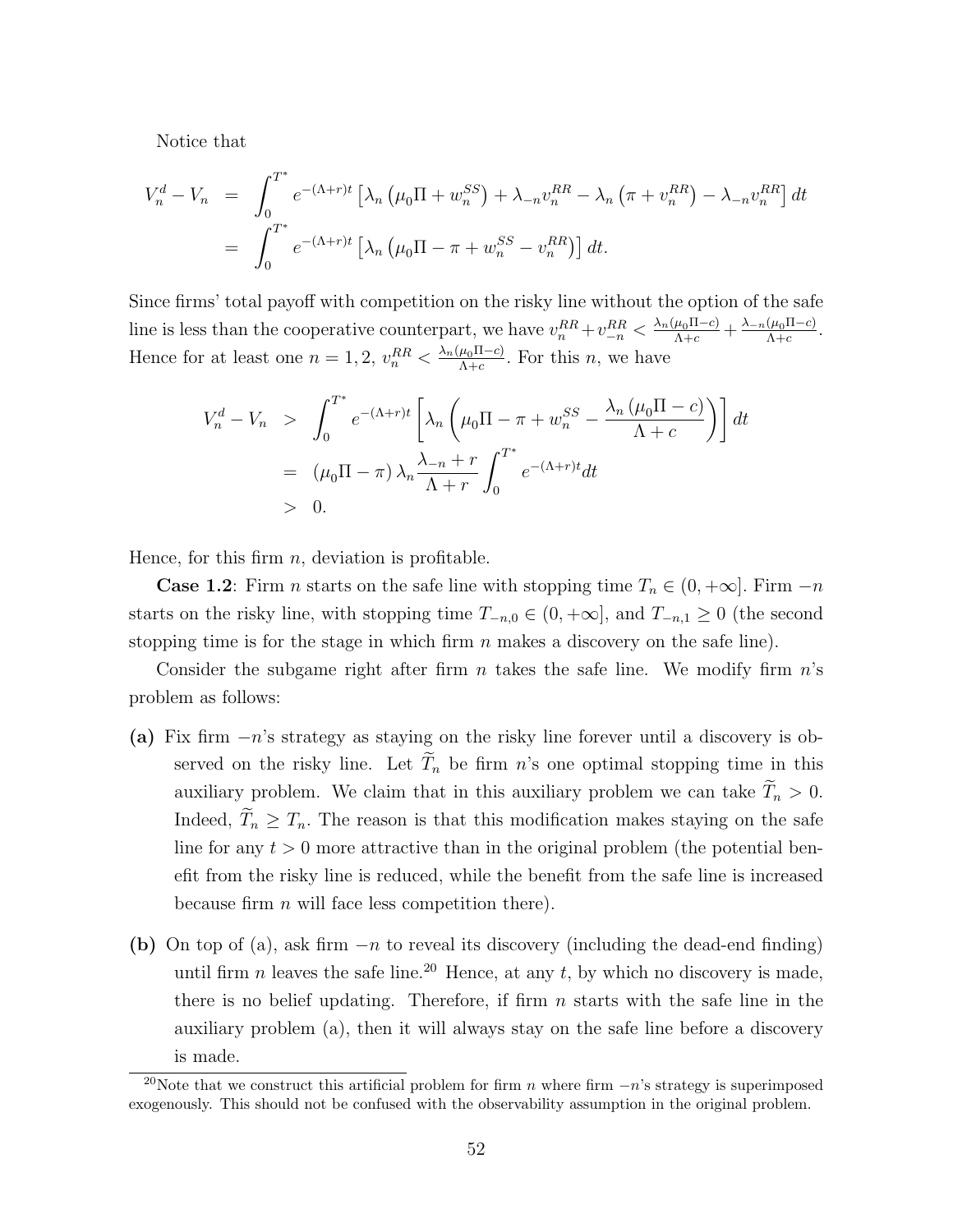Let  $V_n^{RR}$  be firm n's payoff upon switching to the risky line in the auxiliary problem (b). Firm  $n$ 's expected payoff at time 0 in this auxiliary problem can be written as

$$
\int_0^\infty e^{-(\Lambda+r)t} \left[ \lambda_n \left( \pi + V_n^{RR} - c \right) + \lambda_{-n} w_n^{SS} \right] dt
$$

$$
= \frac{\lambda_n}{\Lambda + r} V_n^{RR} + \frac{\lambda_n}{\Lambda + r} \left( \pi - c \right) \left( 1 + \frac{\lambda_{-n}}{\Lambda + r} \right).
$$

Because firm  $-n$ 's strategy is exogenously fixed as in (a),  $V_n^{RR}$  is independent of  $\pi$ .

Consider an alternative strategy for firm  $n$  in the auxiliary problem (b): abandon the safe line immediately. The expected payoff from this alternative strategy is  $V_n^{RR}$ . A contradiction arises if

$$
\frac{\lambda_n}{\Lambda + r} V_n^{RR} + \frac{\lambda_n}{\Lambda + r} \left( \pi - c \right) \left( 1 + \frac{\lambda_{-n}}{\Lambda + r} \right) < V_n^{RR}
$$

which is equivalent to

$$
\pi - c < V_n^{RR} \left( \frac{\lambda_{-n} + r}{\lambda_n} \frac{\Lambda + r}{\Lambda + r + \lambda_{-n}} \right).
$$

Note that  $V_n^{RR} \geq \mu^0 \frac{\lambda_n (\Pi - c)}{\Lambda + r} - (1 - \mu^0) \frac{\lambda_n c}{\lambda_n + r}$  $\frac{\lambda_n c}{\lambda_n+r}$ . Hence, a sufficient condition for the above expression is

$$
\pi - c \leq \left[ \mu^0 \frac{\lambda_n (\Pi - c)}{\Lambda + r} - (1 - \mu^0) \frac{\lambda_n c}{\lambda_n + r} \right] \left( \frac{\lambda_{-n} + r}{\lambda_n} \frac{\Lambda + r}{\Lambda + r + \lambda_{-n}} \right)
$$
  
= 
$$
\left[ \mu^0 (\Pi - c) - (1 - \mu^0) c \frac{\Lambda + r}{\lambda_n + r} \right] \frac{\lambda_{-n} + r}{\Lambda + r + \lambda_{-n}}
$$
  
= 
$$
\left[ \mu^0 \Pi - c - (1 - \mu^0) c \frac{\lambda_{-n}}{\lambda_n + r} \right] \frac{\lambda_{-n} + r}{\Lambda + r + \lambda_{-n}}.
$$

This is

$$
\mu^{0}\Pi - c \quad > \quad (\pi - c)\frac{\Lambda + r + \lambda_{-n}}{r + \lambda_{-n}} + (1 - \mu^{0})c\frac{\lambda_{-n}}{\lambda_{n} + r}
$$
\n
$$
\mu^{0}\Pi - c \quad > \quad \pi\frac{\Lambda + r + \lambda_{-n}}{r + \lambda_{-n}} - c\frac{\Lambda + r + \lambda_{-n}}{r + \lambda_{-n}} + (1 - \mu^{0})c\frac{\lambda_{-n}}{\lambda_{n} + r}
$$
\n
$$
\mu^{0}\Pi \quad > \quad \pi\frac{\Lambda + r + \lambda_{-n}}{r + \lambda_{-n}} - c\frac{\Lambda}{r + \lambda_{-n}} + (1 - \mu^{0})c\frac{\lambda_{-n}}{\lambda_{n} + r}
$$